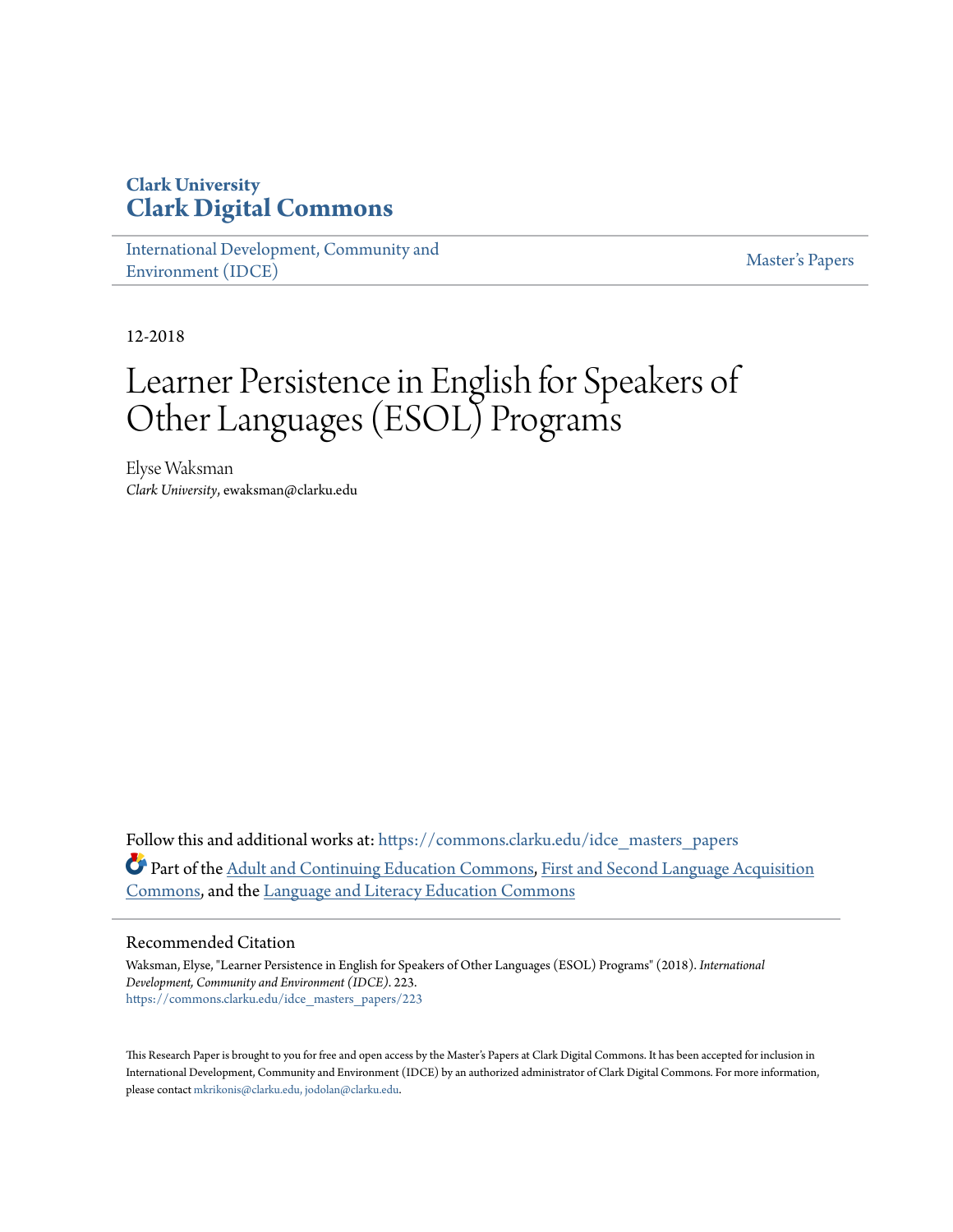# Learner Persistence in English for Speakers of Other Languages (ESOL) Programs Elyse Waksman December 2018

# A Master's Paper

Submitted to the faculty of Clark University, Worcester, Massachusetts, in partial fulfillment of the requirements for the degree of Master of Arts in the department of International Development, Community, and Environment

And accepted on the recommendation of

Kathryn Madden, Chief Instructor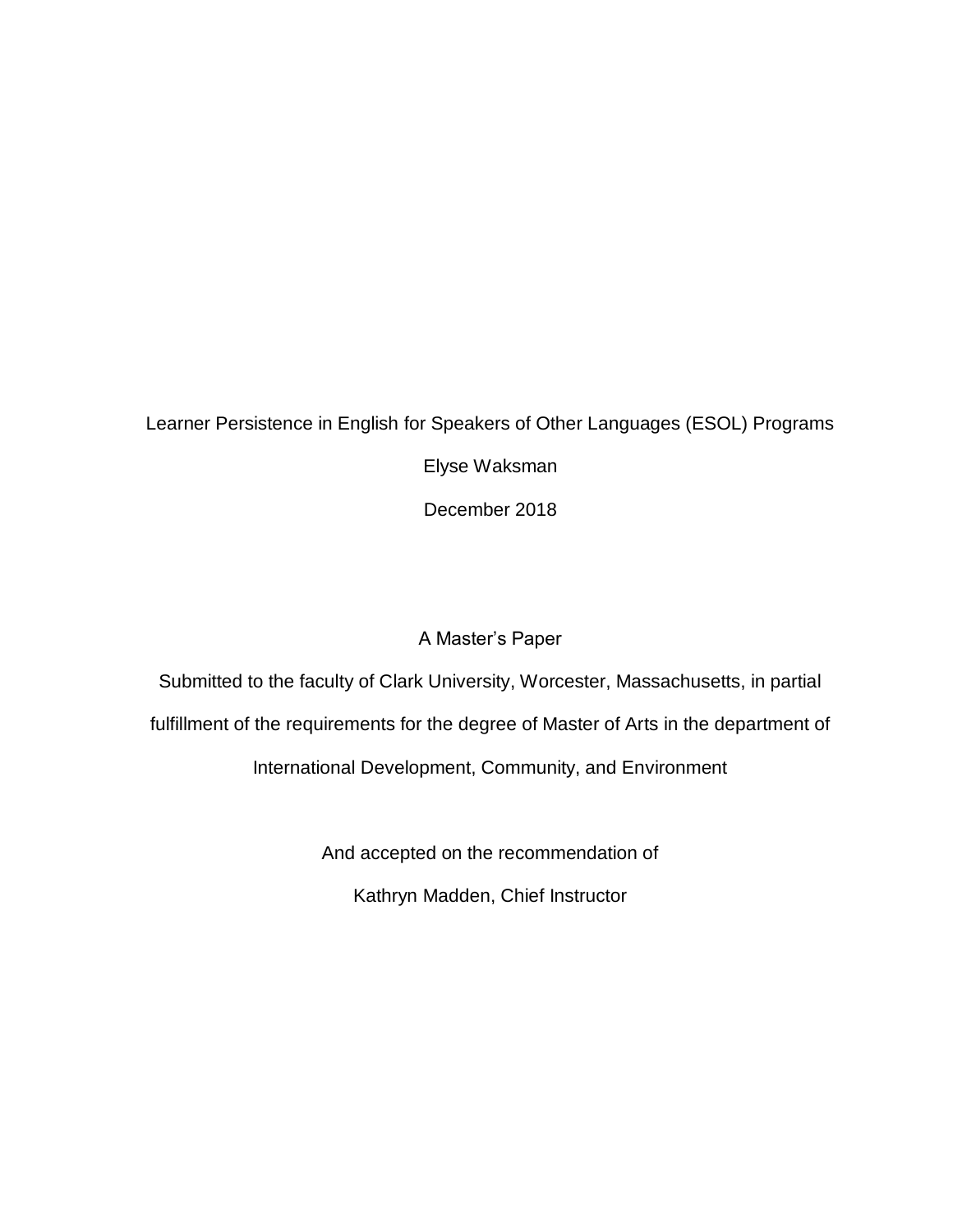#### **Abstract**

Learner Persistence in English for Speakers of Other Languages (ESOL) Programs

Elyse Waksman

Persistence – or continued, intense study – is a common challenge for adults in English for Speakers of Other Languages (ESOL) programs because of various institutional, situational, and dispositional factors. The current state and federal funding standards for adult ESOL programs are driven by human capital theory, and therefore most funders require demonstrated employment outcomes for students. These top-down objectives do not always align with English learners' own motivations and goals. ESOL organizations must consider the complexities of these interacting forces to develop effective persistence strategies for their constituents. This case study of an ESOL organization in central Massachusetts is based on information from an English learner focus group, an educator focus group, an anonymous survey, and a quantitative analysis of attendance data. Two major findings emerged from the data. First, English learners' social context and educational experiences are inseparable, and a special focus must be given to the influence of family and life stage on a student's educational path. Second, the conflicting priorities of funders, organizations, teachers, and English learners are evident in the classroom. At the organizational level, several changes to instructional strategies and allocation of resources have been recommended to promote learner persistence. Policymakers must reconsider the purposes and desired outcomes of adult ESOL programs when shaping funding standards.

Kathryn Madden, M.C.P., M.S.Arch.S, AICP

First Reader

Carmen Ocón, Ph.D.

Second Reader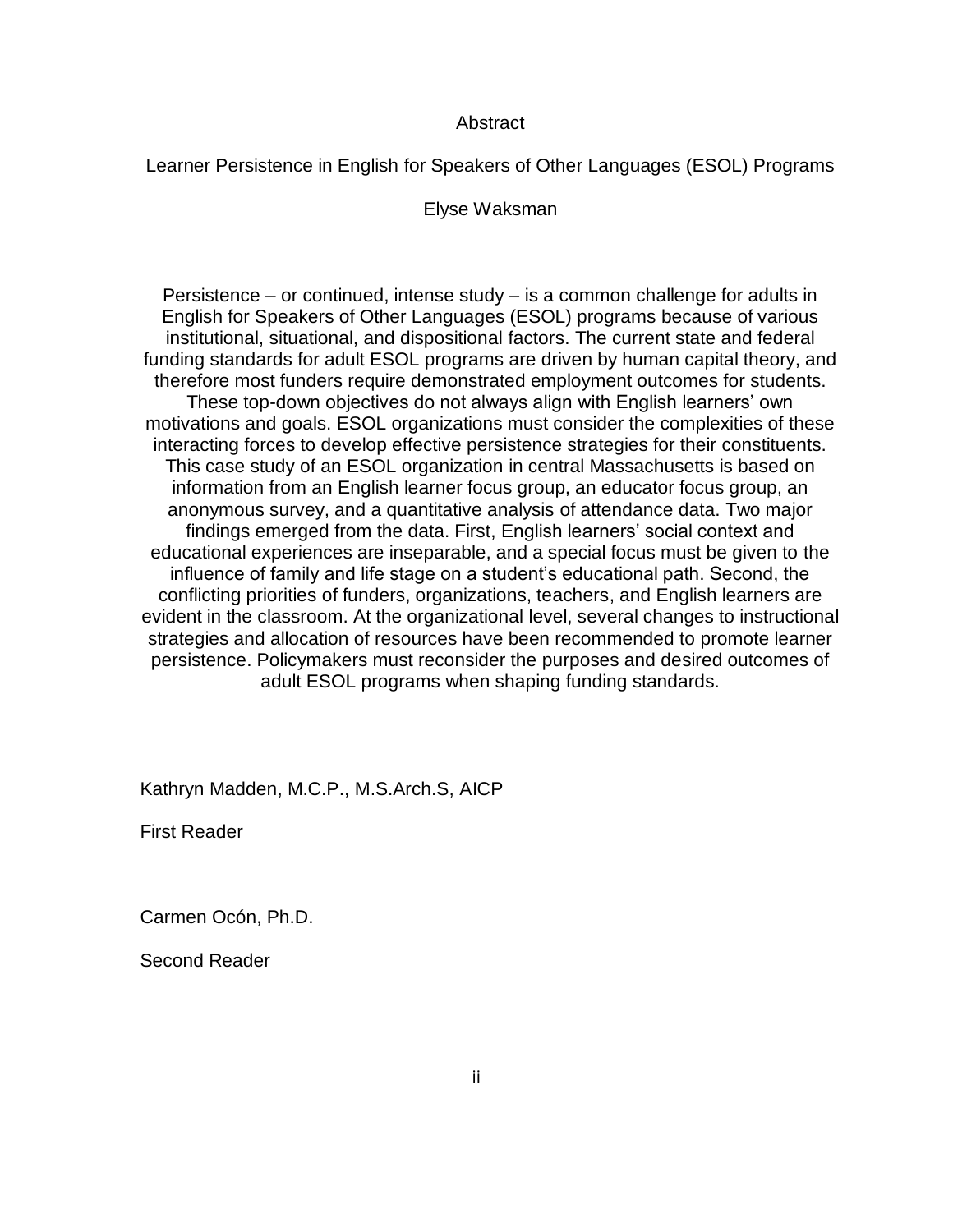Elyse Waksman

December 2018

M.A. Community Development and Planning, Clark University, December 2018

Other degrees:

B.A. International Development and Social Change, Clark University, May 2017

Academic Connection Undergraduate Student, 2013-2017 Graduate Student, 2017-2018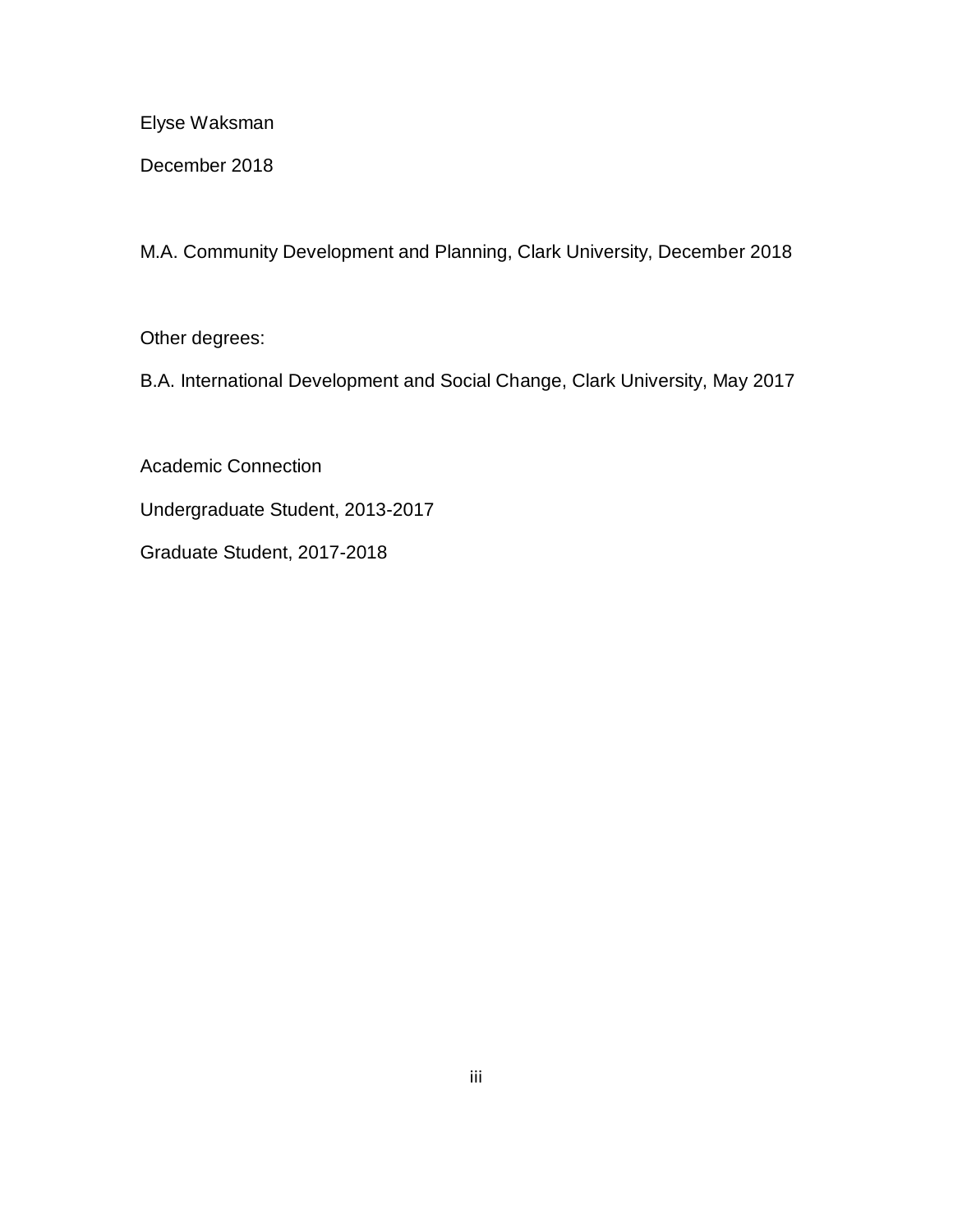### Acknowledgements

I would first like to thank my advisor, Professor Kathryn Madden of the Community Development and Planning program at Clark University. Professor Madden consistently stood by me throughout my time as a graduate student and challenged me to think and write in new ways.

I also want to extend my gratitude toward Literacy Volunteers of Greater Worcester for their collaboration and support in this research. The staff, educators, and English learners of LVGW displayed an immense passion for language education, social justice, and their community.

I also want to thank Professor Carmen Ocón of the Education Department at Clark University for her guidance as the second reader of this paper. Her expertise has been invaluable and her inclusive approach to education has been an inspiration.

Thank you, Akbar, Mikayla, Wessam, Yasmeen, Matheus, Isabella, and Juan for translating the surveys and making the study more accessible for participants.

Lastly, I am beyond grateful for the encouragement, support, and patience of my family and friends. Without this support system, I could not have persisted in my own education. I cannot say thank you enough.

*Elyse Waksman*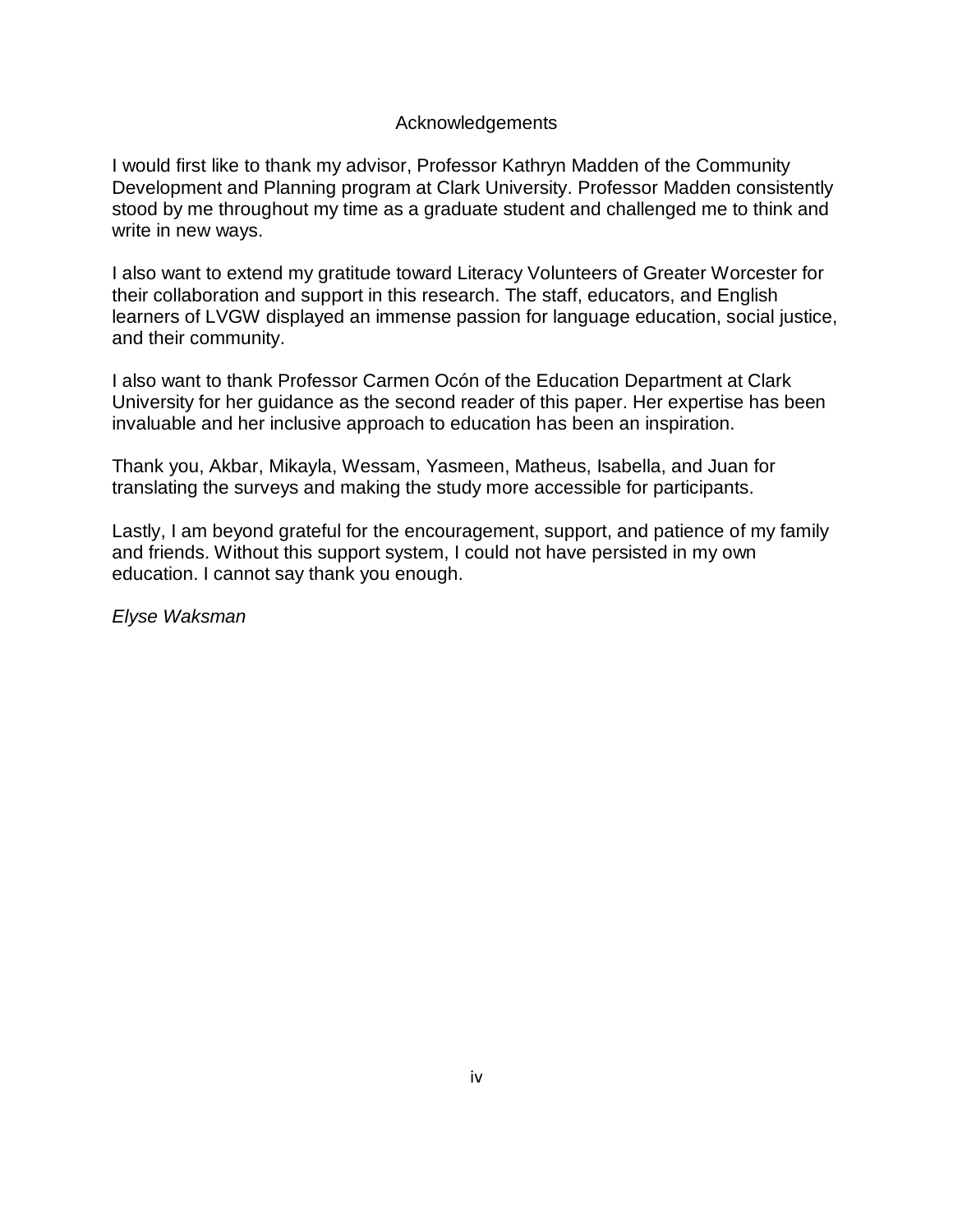| <b>Table of Contents</b> |
|--------------------------|
|--------------------------|

| Glossary of Terms and Acronyms                                                                                                                                                                                                            | vi                                                                     |
|-------------------------------------------------------------------------------------------------------------------------------------------------------------------------------------------------------------------------------------------|------------------------------------------------------------------------|
| 1. Introduction                                                                                                                                                                                                                           | 1                                                                      |
| 2. Conceptual Framework<br>2.1 Purpose<br>2.2 Context<br>2.3 Second Language Acquisition & Approaches to Language Instruction<br>2.4 Factors Affecting Persistence<br>2.5 Addressing Learner Persistence<br>2.6 Need for Further Research | 3<br>3<br>$\overline{\mathcal{A}}$<br>9<br>10<br>12 <sup>2</sup><br>12 |
| 3. Methodology<br>3.1 Case Study Context<br>3.2 Methods                                                                                                                                                                                   | 14<br>14<br>16                                                         |
| 4. Data Analysis<br>4.1 Registration and Attendance Data<br>4.2 Learner Persistence<br>4.3 Motivation(s)<br>4.4 Challenges to Persistence<br>4.5 Supports                                                                                 | 18<br>19<br>23<br>23<br>27<br>31                                       |
| 5. Findings<br>5.1 Categories of Factors<br>5.2 Social Context<br>5.3 Family and Life Stages<br>5.4 Conflicting Priorities<br>5.5 Instructional Practices                                                                                 | 33<br>33<br>36<br>38<br>39<br>40                                       |
| <b>6. Conclusion</b>                                                                                                                                                                                                                      | 43                                                                     |
| Appendixes                                                                                                                                                                                                                                | 48                                                                     |
| Bibliography                                                                                                                                                                                                                              | 59                                                                     |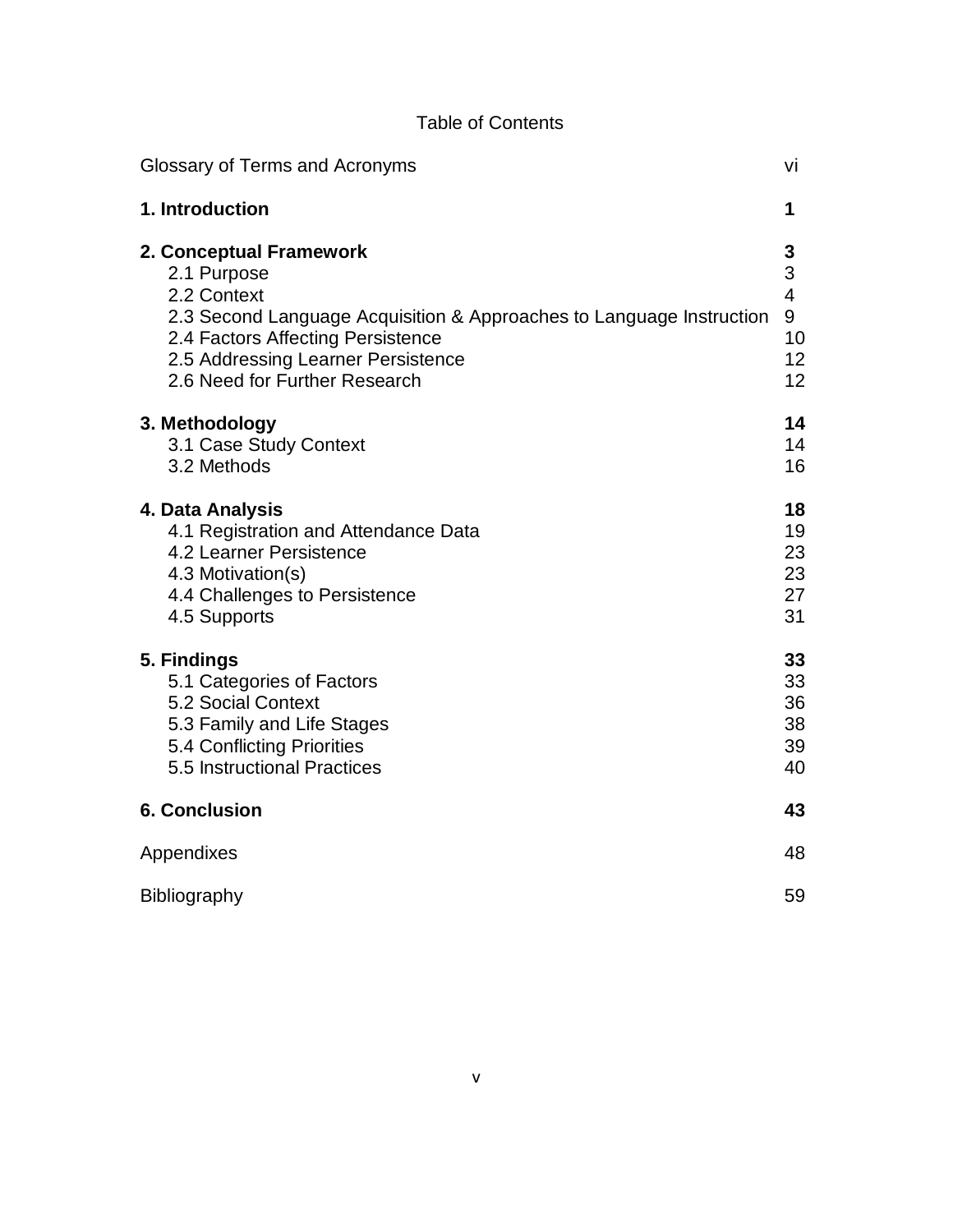# **Glossary of Terms and Acronyms**

- Adult Basic Education (ABE): instruction for adults with limited reading, language, and math skills
- Communicative Language Teaching (CLT): an educational approach with a focus on learning for the purpose of communication, using authentic and meaningful instructional activities, integrating different language skills, and viewing learning as a process of creative construction (Wright, 2015)
- Dispositional factors: characteristics of an individual English learner that may inhibit or promote their persistence
- Drop out: permanently depart from class/program
- English learner: an ESOL student, sometimes referred to as "English language learner" (ELL)
- English for Speakers of Other Languages (ESOL): language instruction for nonnative English speakers living in an area where English is the principal language
	- o Note: English as a Second Language (ESL) is the former term. ESL assumes that all learners speak only one other language, which is not always true. However, sometimes the terms ESOL and ESL are still used interchangeably.
- High School Equivalency Test (HiSET): formerly known as General Equivalency Diploma (GED), passing this test is generally accepted as evidence that an individual has attained an equivalent level of education to a high school graduate
- Institutional factors: aspects of an ESOL program that may inhibit or promote persistence
- Learner (or student) persistence: "adults staying in programs for as long as they can, engaging in self-directed study or distance education when they must stop attending program services, and returning to program services as the demands of their lives allow" (Comings, 2007); intensity and duration of study
- Situational factors: aspects of students' lives outside of the ESOL program that may inhibit or promote persistence
- Second language acquisition (SLA): a sub-discipline of applied linguistics dedicated to the study of the process by which people learn a second language
- Stop out: temporarily depart from class/program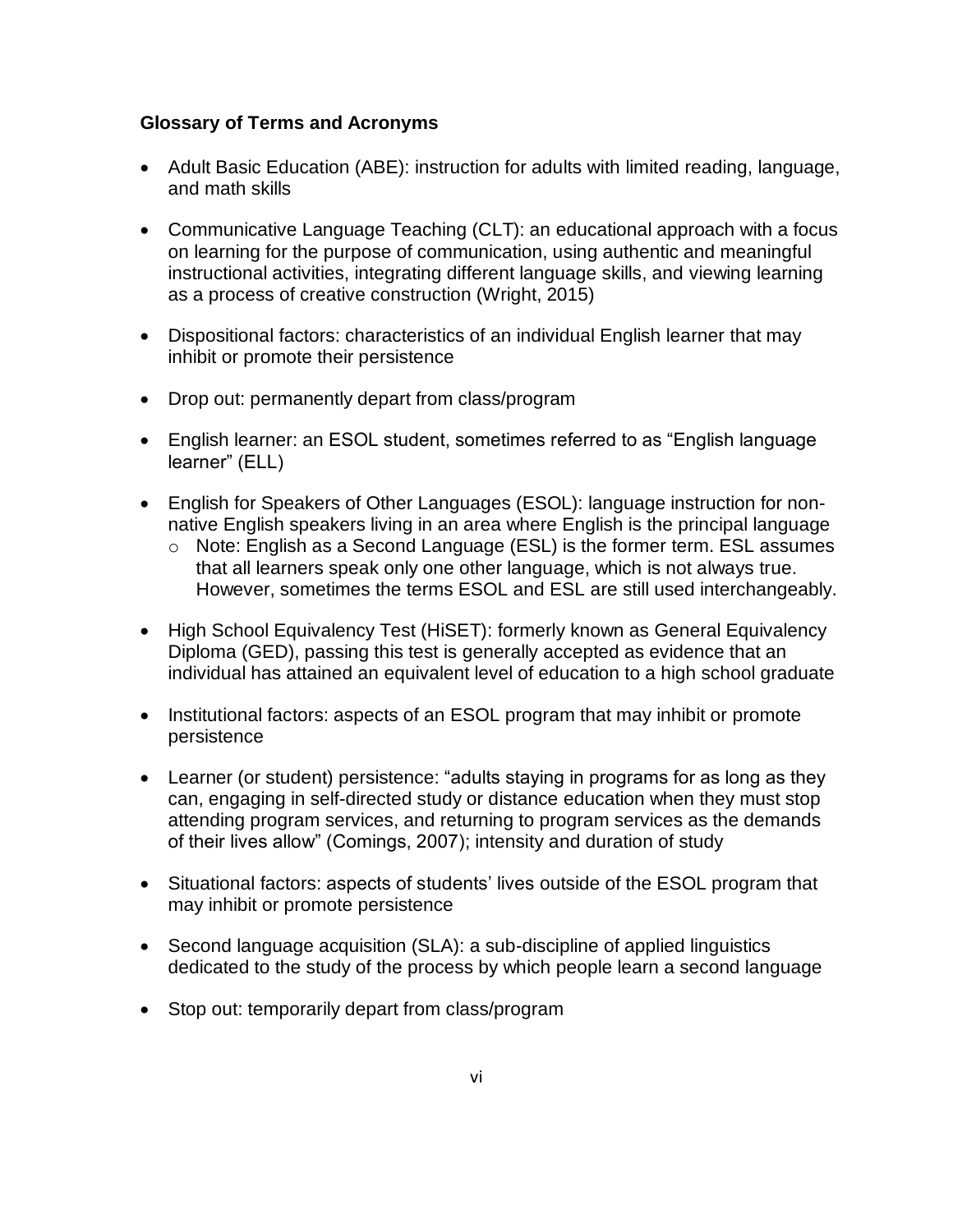#### **1. Introduction**

Committing to continued education can be difficult for anyone. Family, health, and work are just a few of the priorities that come before education for most people. The commitment to learn English as an adult immigrant or refugee in the U.S. brings its own set of additional challenges. It can be expensive, both in terms of paying for courses as well as the opportunity cost of missed work time. For many, the thought of attempting to learn an entire new language as an adult can be overwhelming and the process can be frustrating. Some adult English learners have attained high levels of education in their home countries and are forced to start over again when they arrive here. Many have children whose education takes precedence over their own English education. Many adult ESOL programs are focused on employment outcomes, shaping the instruction that students receive, and often the students' goals do not align with those of the program.

With the purpose of understanding the effects of various factors influencing learner persistence, this case study of an ESOL organization in central Massachusetts was developed based on an English learner focus group, an educator focus group, an anonymous survey, and a quantitative analysis of attendance data. Through dialogue and shared narratives, the focus groups investigated learner motivations, challenges to persistence, and supports. The anonymous survey was distributed to English learners at the organization to gather data on attendance, motivations, and reasons for temporary departures from ESOL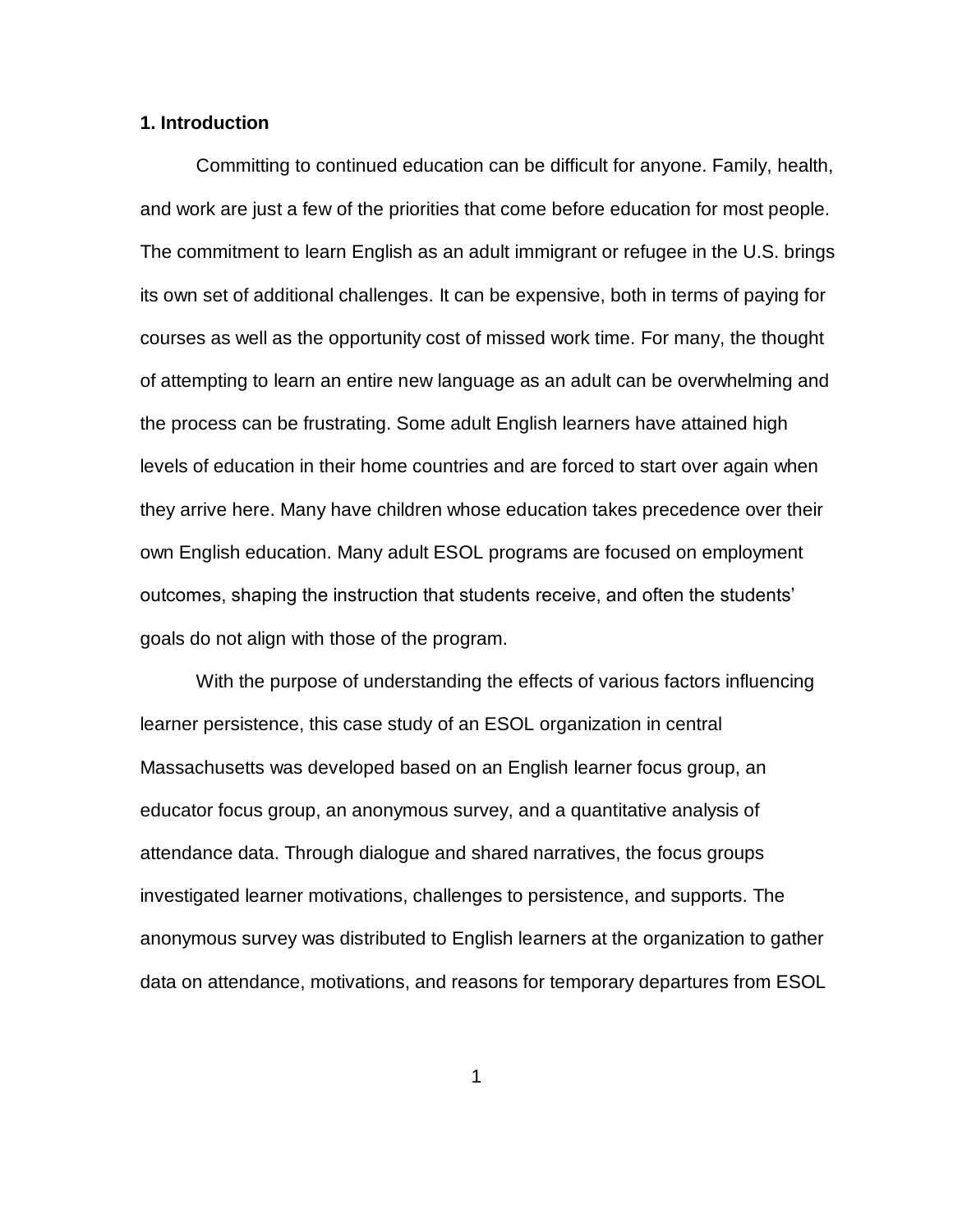education. Through an analysis of the organization's attendance data, a clearer picture of persistence trends could be formed.

The data revealed a rich diversity of motivations and challenges, some of which were already known to the organization, but many of which have not previously been understood. Students' educational experiences are shaped by many factors in their own lives, but most of these challenges are presumed unchangeable, and therefore institutional factors – or aspects of the organization – fall under greater scrutiny from students. Despite these challenges, English learners do what they can to keep learning. Although the U.S. does not have an official language, English is the sociolinguistic key to opportunity in this country, which motivates many students to persist.

From the stories, musings, and other responses to the study, two major findings have emerged. First, the educational experience is inseparable from the social context. Some educators struggle to stay within the confines of their roles, because ESOL education is embedded within students' lives. Families and life stages can help dictate an English learner's educational path. Second, educators' instructional strategies and students' expectations are often at odds, reflecting the mismatched beliefs about the purposes of ESOL education from the providers and recipients of these services.

ESOL organizations need to recognize the social influences on learners' educational experiences as well as the ways that the organizations can fall short in meeting students' needs. Organizations and educators are responsible for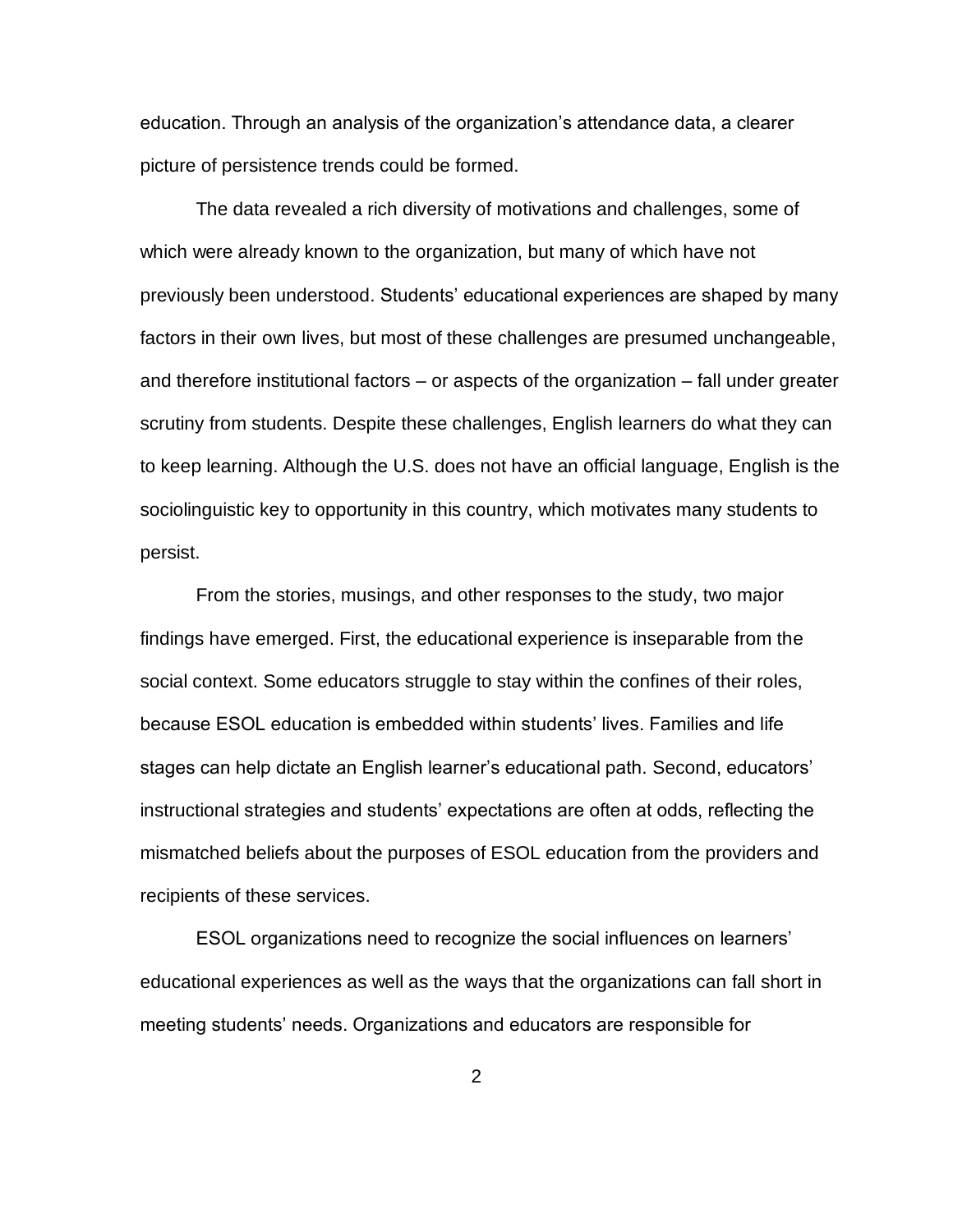incorporating students' feedback based on their experiences into their programs and instructional strategies, as these institutional factors play a significant role in students' decisions to persist. At a policy level, a paradigm shift away from human capital theory will be key in ensuring the future success of adult ESOL education. While employment is a goal for many English learners, it is not the only one or even the primary one. The ideal approach would prioritize English learners' sociocultural perspectives and personal learning goals over economic growth.

#### **2. Conceptual Framework**

#### **2.1 Purpose**

In the United States, an inability to communicate effectively in English is a formidable social and economic barrier for many immigrants and refugees. English for Speakers of Other Languages (ESOL) education aims to provide non-native English speakers the tools necessary for social mobility, self-sufficiency, and integration. English learners' persistence – continued, intense study – is critical in reaching their learning goals; researchers have found a positive correlation between persistence and learning outcomes for ESOL students (Fitzgerald & Young, 1997). For ESOL programs to be effective, they must implement evidence-based strategies that address barriers and establish supports for student persistence.

Many ESOL organizations have faced the challenge of encouraging persistence among English learners; student dropout rates are high and attendance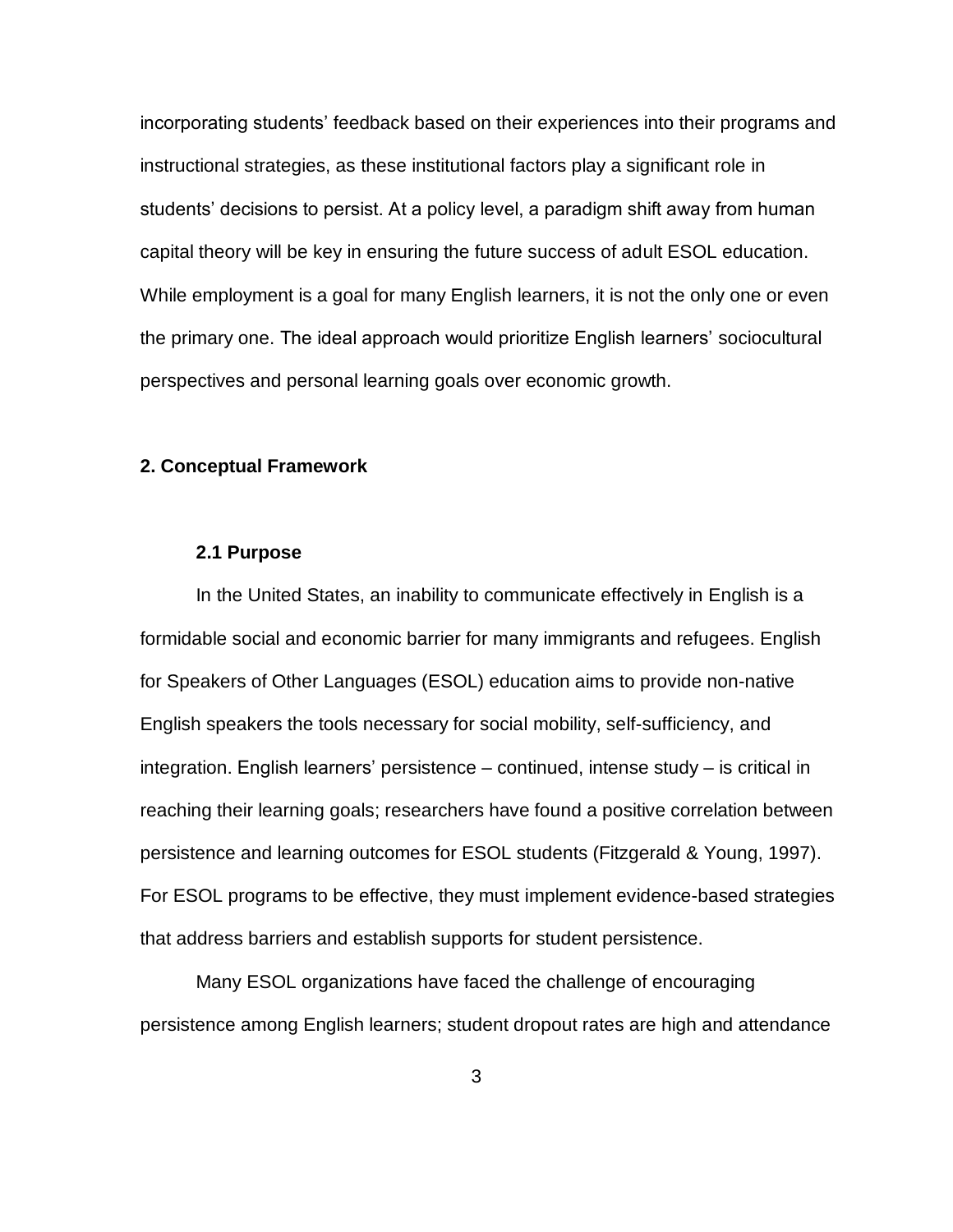is inconsistent (Schalge & Soga, 2008, p. 151). In recent years, some scholars have moved away from a framework of retention in favor of the term "persistence." Learner retention comes from the teacher's or program's perspective, whereas persistence comes from the learner's perspective. This new framework more aptly describes the resolve that learners demonstrate in overcoming the barriers in their lives and the agency that they have in determining their own educational paths. This is not to say that the responsibility lies solely on learners. In fact, a salient belief in the field is that the task of addressing these barriers should be a joint effort by the learner and the organization providing the ESOL instruction. An organization with an effective persistence strategy fosters agency among learners while providing supports when possible, accounting for the complex network of barriers that learners face. This study aims to understand the various reasons that students stop out (depart temporarily) or drop out (depart permanently) from ESOL programming. It will explore the frequency and impact of each factor, and further will make recommendations for ESOL organizations to address them effectively.

#### **2.2 Context**

ESOL education in the United States has a fraught history. In the 1700s, English language instruction for immigrants in the U.S. was based on principles of assimilation, pushed by leaders like Benjamin Franklin who were "convinced of the political need for the emphasis on teaching English" (Cavanaugh, 1996, p. 40). Schooling became a tool for maintaining English as the dominant language under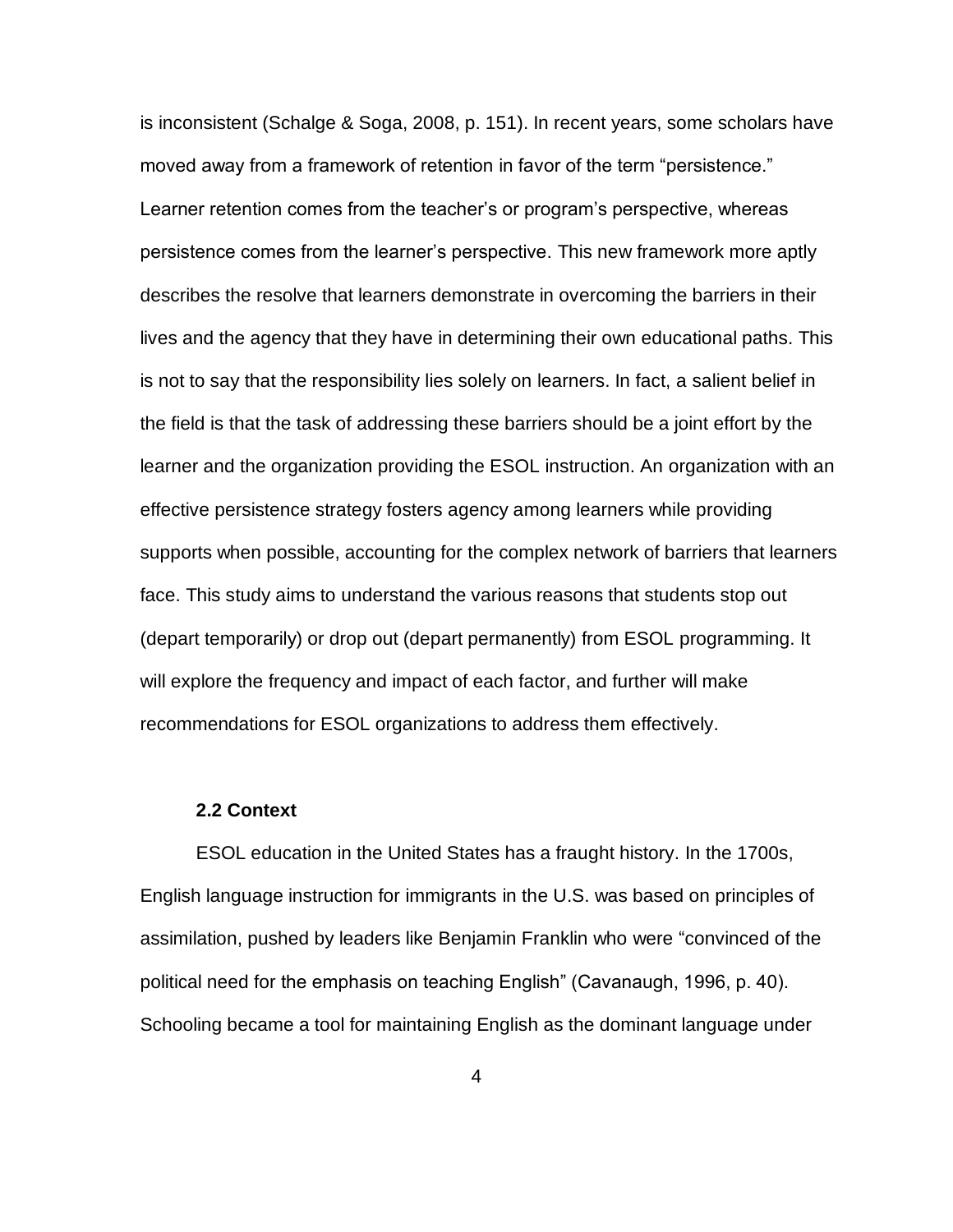the guise of unity and combating illiteracy. Throughout the 1800s, debates on multilingual versus monolingual education came to the forefront as immigrant populations grew and formed isolated communities. Some school reformers fought for bilingual education for immigrants. Many groups of immigrants, predominantly German immigrants, even formed their own school systems and communities based in their own languages and cultures. However, a "resurgence of nativism in the late  $19<sup>th</sup>$  century – a backlash against the foreign-born, led by such organizations as the Know-Nothing Party – marked the beginning of a decline for bilingual education" (Crawford, 1987). Xenophobic discourses proliferated during the late 1800s and into the 1900s, with many Americans becoming wary of more immigrants entering the country.

Increasing nationalism led to the Americanization movement during and following World War I, which pushed immigrants to learn English for purposes of understanding the government and American history. The movement implicitly (and sometimes explicitly) called for immigrants to leave behind their own cultures, customs, and languages for the homogenized American culture and "English only." In 1915, President Theodore Roosevelt declared,

"There is no room in this country for hyphenated Americanism...Any man who comes here...must adopt the institutions of the United States, and, therefore, he must adopt the language which is now the native tongue of our people, no matter what the several strains in our blood may be. It would not be merely a misfortune, but a crime to perpetuate differences of language in this country" (Crawford, 1987).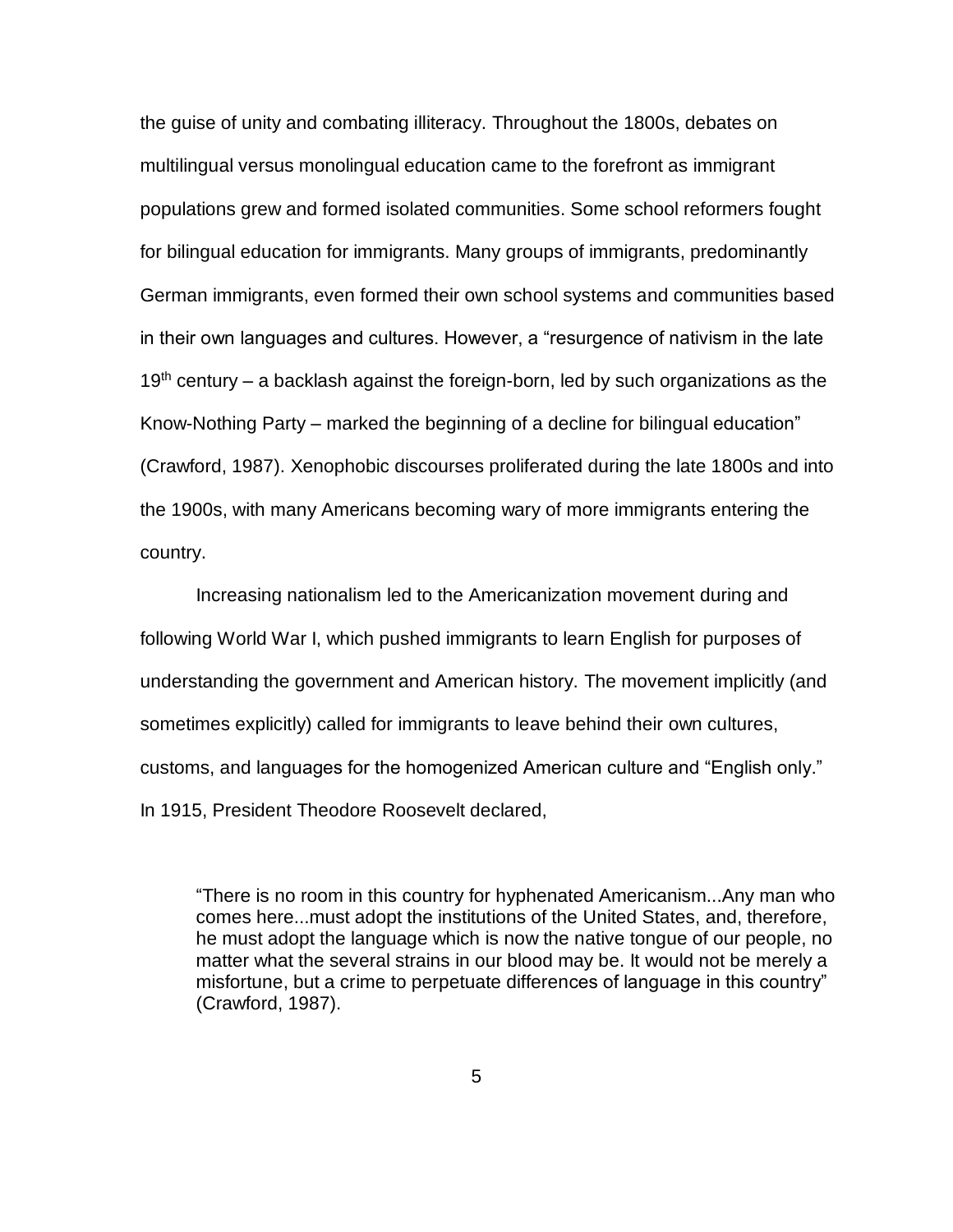For a long time, English instruction for immigrants in the U.S. promoted assimilation, which was framed as beneficial for immigrants but was steeped in xenophobia, racism, and language suppression. In more recent years, the emphasis for many professionals in the ESOL field has shifted toward a more holistic approach that encourages integration, multilingualism, and multiculturalism.

It is worth noting that due to shifts beginning in the late 1900s, the purposes and structures of English instruction for immigrants in the U.S. come with another set of problems. In 1998, the Workforce Investment Act, and more recently the Workforce Innovation and Opportunity Act (WIOA) of 2014, have served as the backbone for adult education, including ESOL instruction. Adult education in the U.S. is framed primarily in terms of its contributions to workforce development. About English language education, the U.S. Department of Education states, "The program seeks to assist students in acquiring the skills and knowledge necessary to become *productive workers* [emphasis added]*,* parents and citizens, and transition to postsecondary education and training" (U.S. Department of Education, Office of Career, Technical, and Adult Education, 2016). Theodore Shultz was one of the foundational theorists of human capital, especially as it relates to educational investments, arguing that "Schooling and advance in knowledge are both major sources of economic growth…Investment in schooling is presently, in the United States, a major source of human capital" (Shultz, 1963, p. 46). Many criticisms of human capital have been related to its methodology. For example, the outcomes are not measurable, and there are several fallacies in the argument that education spurs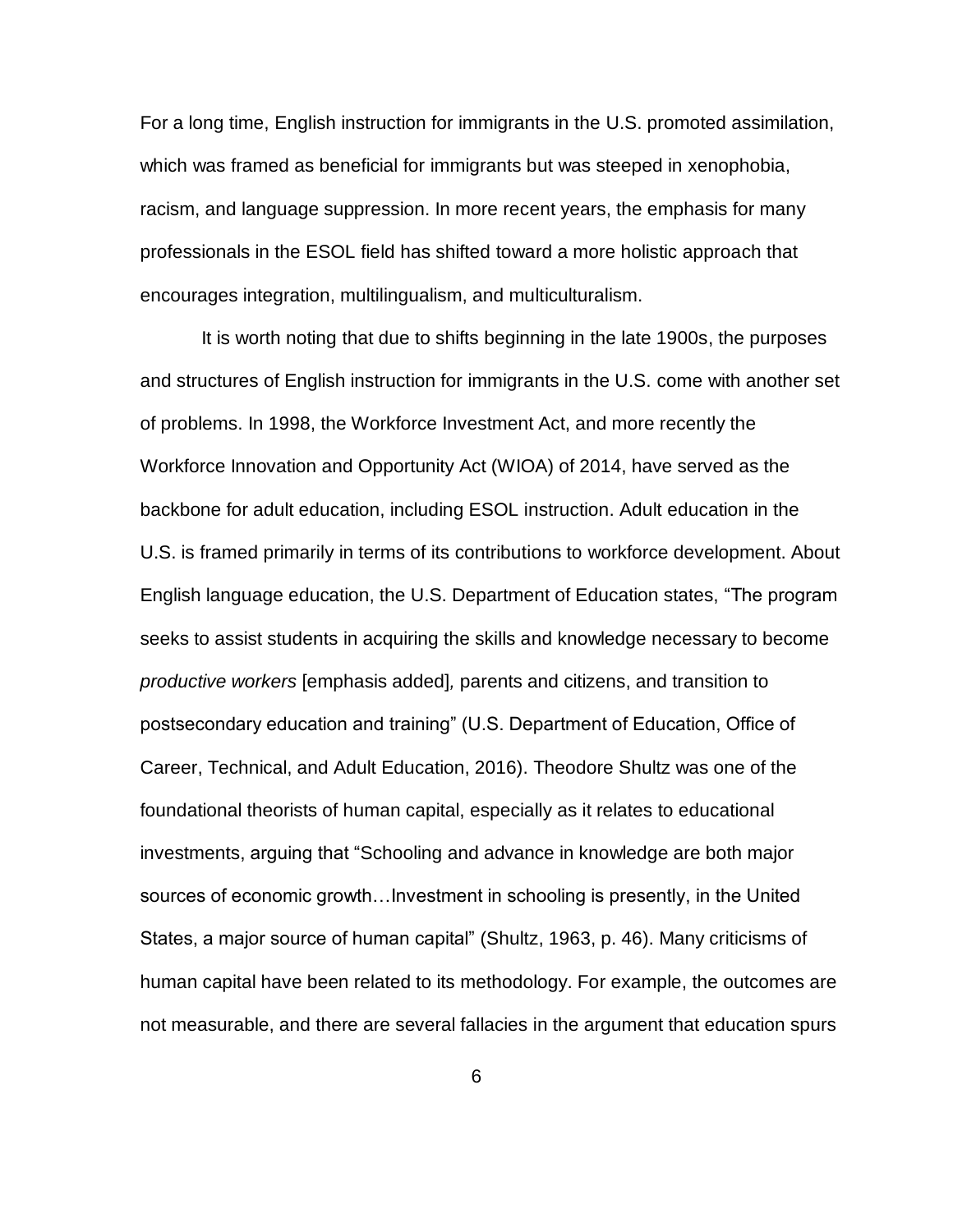economic growth. There are still often problems of skills mismatch and a lack of job availability, and further, meritocracy is largely a myth as many other factors contribute to variations in income. "Increased expenditure on, or investment in, education in itself is not therefore necessarily a guarantee of economic growth and personal prosperity" (Harber, 2014, p. 57). In addition, human capital comes with a set of fundamental issues about the perceptions of power and inequality in society. Critics, including sociologist Pierre Bourdieu, proposed the alternative concepts of cultural capital and social capital, which are concerned with the ways in which power structures and social divisions are maintained from one generation to the next. These theories critically view education – along with other institutions – as a means for reproduction of inequality. Finally, in recent years, especially within the field of adult education, moral criticisms of human capital theory have proliferated. Framing education as a tool for economic growth objectifies learners as cogs in a machine. "Not surprisingly the discourse of adult education as a fundamental human right or as a vehicle for social transformation was absent from federal policy debates" (Cannon, 2006, p. 7).

Due to the current state and federal funding standards like WIOA, many ESOL organizations must tailor their instruction to fit the human capital framework, with a "focus on preparation for workplace, career and college" (Eyring, 2014, p. 126). In order to sustain their funding, ESOL programs often need to demonstrate an employment-based curriculum and employment outcomes for their students. In practice, these approaches to ESOL education are not always successful, either in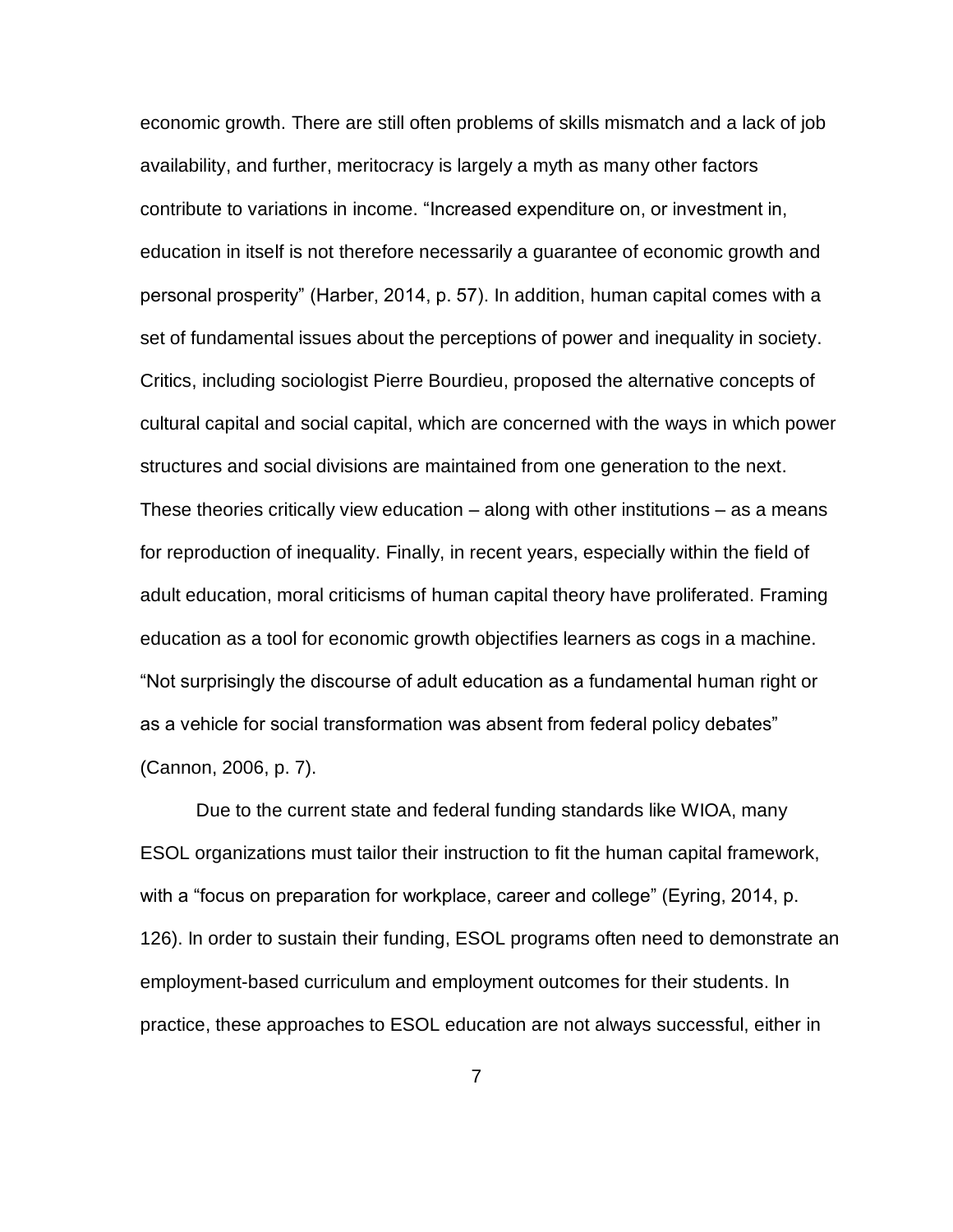meeting the state and federal goals or in helping students reach their personal learning goals. Many programs are designed with the belief that students must learn "basic" English before being prepared for work-related English instruction. "Experience has shown that immigrants who start as beginning ESL [English as a Second Language] students seldom have the resources to persist between one or two additional levels of ESL and often leave programs far below the proficiency levels that training providers demand as a prerequisite for access to job skills training" (Spruck Wrigley, 2008, p. 5). Another problem with WIOA and the current government-issued framework is that a one-size-fits-all approach to adult education does not work. "Experts have rightfully argued that the decision by the U.S. Department of Education to conflate classes for native and nonnative speakers under one umbrella of 'Adult Education and Literacy' has tended to mask the real needs and interests of the largest group being served" (Eyring, 2014, p. 133).

This study does not – and should not – pretend to address all the complexities surrounding the history of ESOL education, human capital theory, and the current state of adult ESOL education in the United States. However, it does aim to use this critical lens to examine the ways in which the ESOL education system could better help learners persist and meet their personal learning goals. "With a complete understanding of the foundations of human capital theory, educators and education policymakers can…design educational programs that contribute to economic growth without compromising educative purpose" (Sweetland, 1996, p. 357). ESOL education can perhaps even be a force for positive change, equipping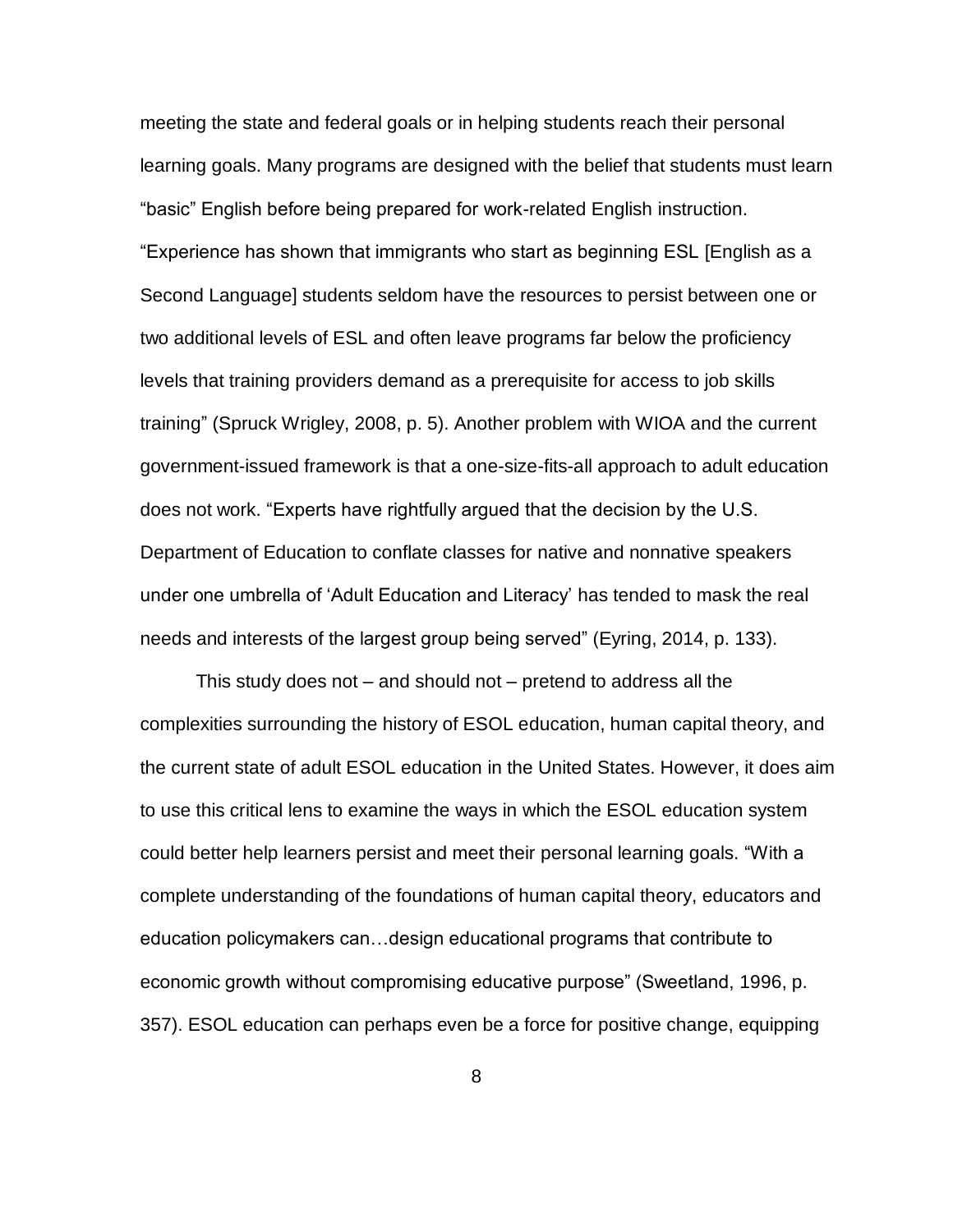immigrants with an important tool for power and agency.

# **2.3 Second Language Acquisition and Approaches to Language Instruction**

The field of second language acquisition (SLA) – a sub-discipline within applied linguistics – contains a wealth of literature that establishes the value of formal ESOL instruction, as well as the impacts of student persistence on learning gains. Stephen Krashen's research was foundational in the field of SLA. "Although Krashen's theory of SLA has been widely criticized for failing to propose hypotheses that can be empirically tested, most teachers (and many researchers) find his views intuitively appealing" (Spada, 2007, p. 274). Krashen focused more on "acquisition," which he defined as a subconscious process, as opposed to explicit "learning" (Krashen, 1976, p. 163). Krashen's other major contributions included the natural order hypothesis (there is a predictable process through which learners acquire parts of a second language), monitor hypothesis (learners inspect and correct their own errors as they produce language), comprehensible input hypothesis (learners can understand language at a level just above the level at which they can produce language), and affective filter hypothesis (factors like anxiety and self-confidence can inhibit language comprehension) – all of which have persisted through more recent developments in the field of SLA.

While there are still a variety of approaches and methods used in ESOL instruction, this paper will focus on one of the most widely used approaches,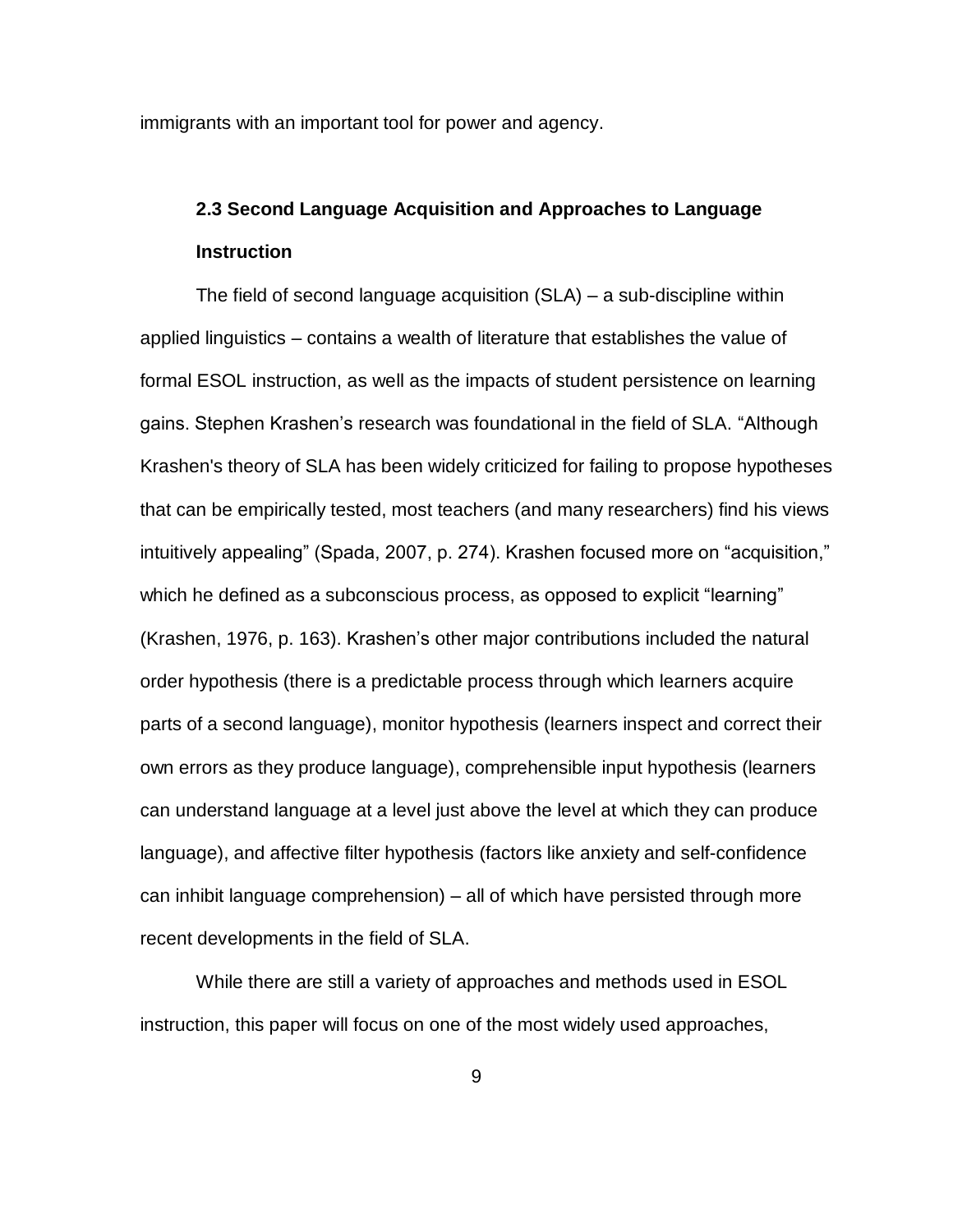communicative language teaching (CLT), as it is the approach used by the program featured in this study. CLT emerged from Dell Hymes' idea of communicative competence, which moved the emphasis from "how a language is structured" to "how a language is used" (Appachu, 1994, p. 12). For that reason, in CLT, grammar is taught and learned through communicative texts, with the emphasis on meaning. In this manner, CLT incorporates Krashen's belief that language acquisition occurs through communicative use. CLT encourages the use of authentic, real-world materials and activities in the classroom to promote applicable communication skills. Interestingly, while the evidence backs CLT, one study has shown that students do not feel they are learning; the favorable teaching approach was at odds with what students actually wanted (Schalge & Soga, 2008). This dissonance represents a paradox in language instruction: in some cases, best practices that result in the greatest learning gains are less favorable to students, making them less likely to persist in attending classes than in classrooms with more traditional, outdated instructional approaches. However, it is widely agreed that attendance is beneficial; "Students who attended a higher proportion of scheduled time (in hours) had more growth in reading comprehension and oral communication skills" (Condelli and Spruck Wrigley, 2008, p. 127).

#### **2.4 Factors Affecting Persistence**

In 1978, K. Patricia Cross set forth a framework that divides the factors affecting persistence into three categories: institutional, situational, and dispositional.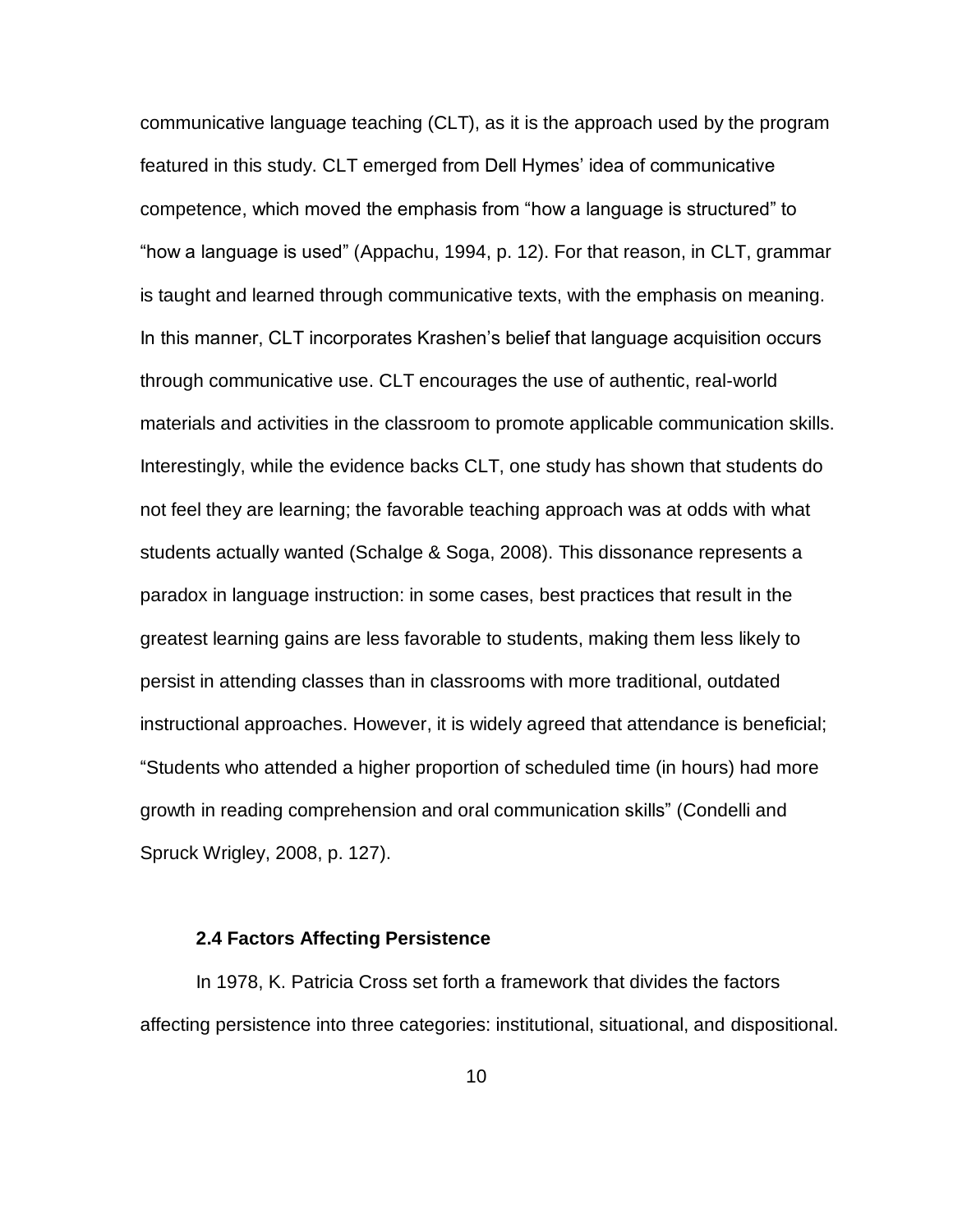Institutional factors refer to aspects of the ESOL program, which may include "dealing with inflexible attendance requirements…getting career or academic advising…[and] having classes available at convenient times" (Mertesdorf, 1990, p. 135). Within the realm of institutional factors, it is important to consider a program's efforts toward creating a community; programs with "clusters" allow for students to learn together and build relationships. Instead of framing students' education and social lives as distinct phenomena, "a more accurate representation would have academic and social systems appear as two nested spheres, where the academic occurs within the broader social system" (Tinto, 1997, p. 610). Further, professional development is key when it comes to addressing institutional factors; "becoming more effective as an instructor or a programme is a never-ending process" (O'Neill and Thomson, 2013, p. 170).

Situational factors are related to a student's life outside of the program, such as "having enough time for assignments or studying…having competent child care…[and] having to pay the cost of transportation" (Mertesdorf, 1990, p. 136). As many adult learners are low- to moderate-income, they "must weigh the 'opportunity cost' of participating… determining if they will gain more from the educational program than their costs (money, time, etc...) of participation" (Finn, 2011, p. 35). Finally, dispositional factors are a student's internal characteristics that can influence their learning, including "concentration in classes…experiencing stress in classes and studying…[and] feeling confident as a student" (Mertesdorf, 1990, p. 135). In the current climate, challenges "including legal and cross-cultural issues, and past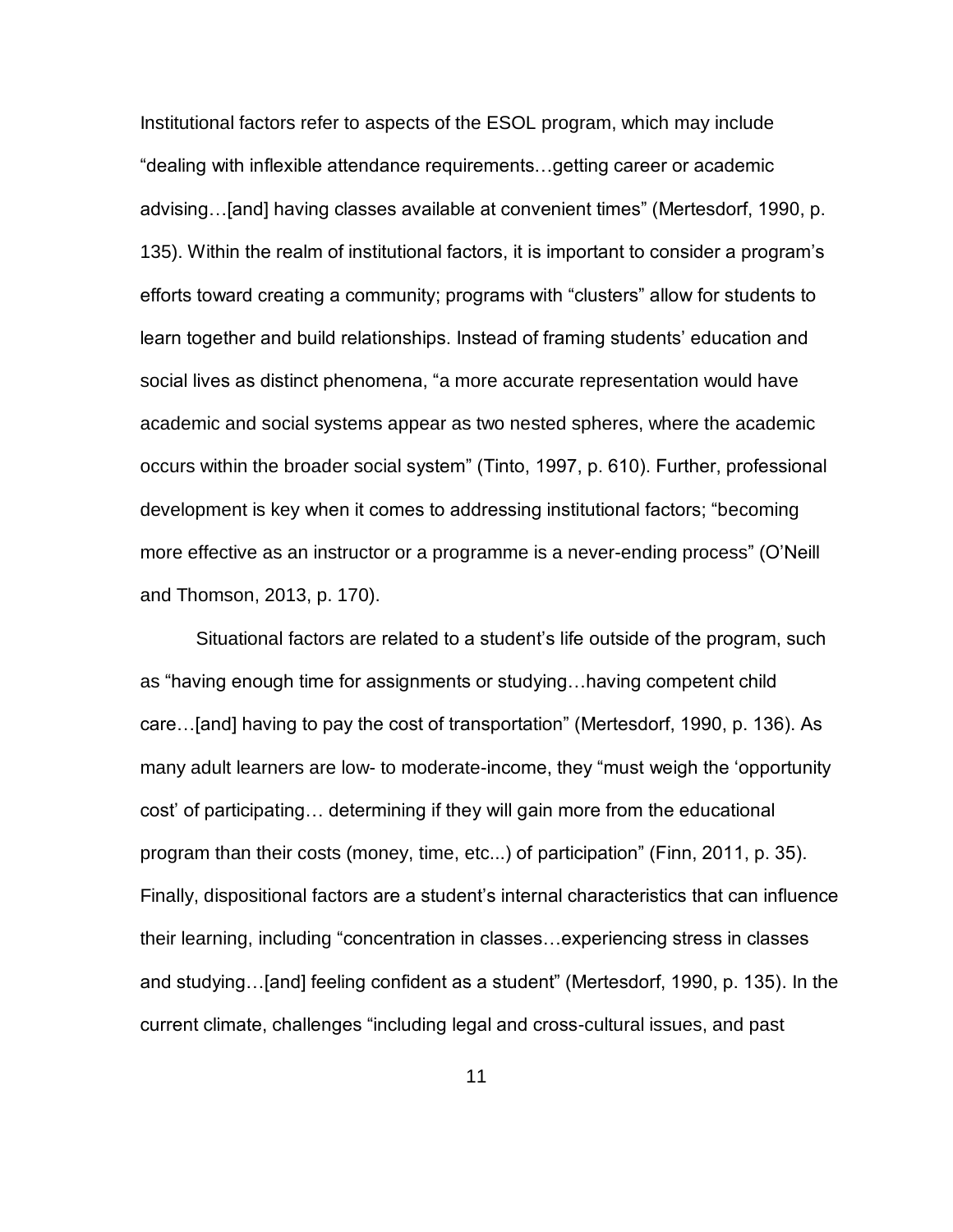trauma" may interfere with learner persistence (Kaz, 2014, p. 12). Of course, institutional, situational, and dispositional factors interact with one another, but this framework serves to divide the many barriers to persistence into groups that can be addressed more easily.

#### **2.5 Addressing Learner Persistence**

Researchers have recommended several practices for ESOL providers – student participation in the classroom, investment in structured curricula, full-time and experienced staff, and client support services – which were all shown to have positive effects on the students' learning outcomes (Fitzgerald & Young, 1997). Other recommended supports include working with students to manage outside forces that inhibit persistence, increasing a sense of self-efficacy, establishing goals, and measuring progress (Comings, 2007). Many of the current efforts to promote student persistence in ESOL programs focus on the following points: identifying specific barriers and potential supports, goal-setting, and orientation, which are all most effective during the "critical first three weeks" of instruction (Quigley, 1998).

#### **2.6 Need for Further Research**

While it is evident that ESOL education has been studied in various contexts and frameworks, there are still significant gaps in existing research. Most studies used in shaping this research are not specific to adult English learners in independent ESOL organizations. "The vast majority of research with adults…tends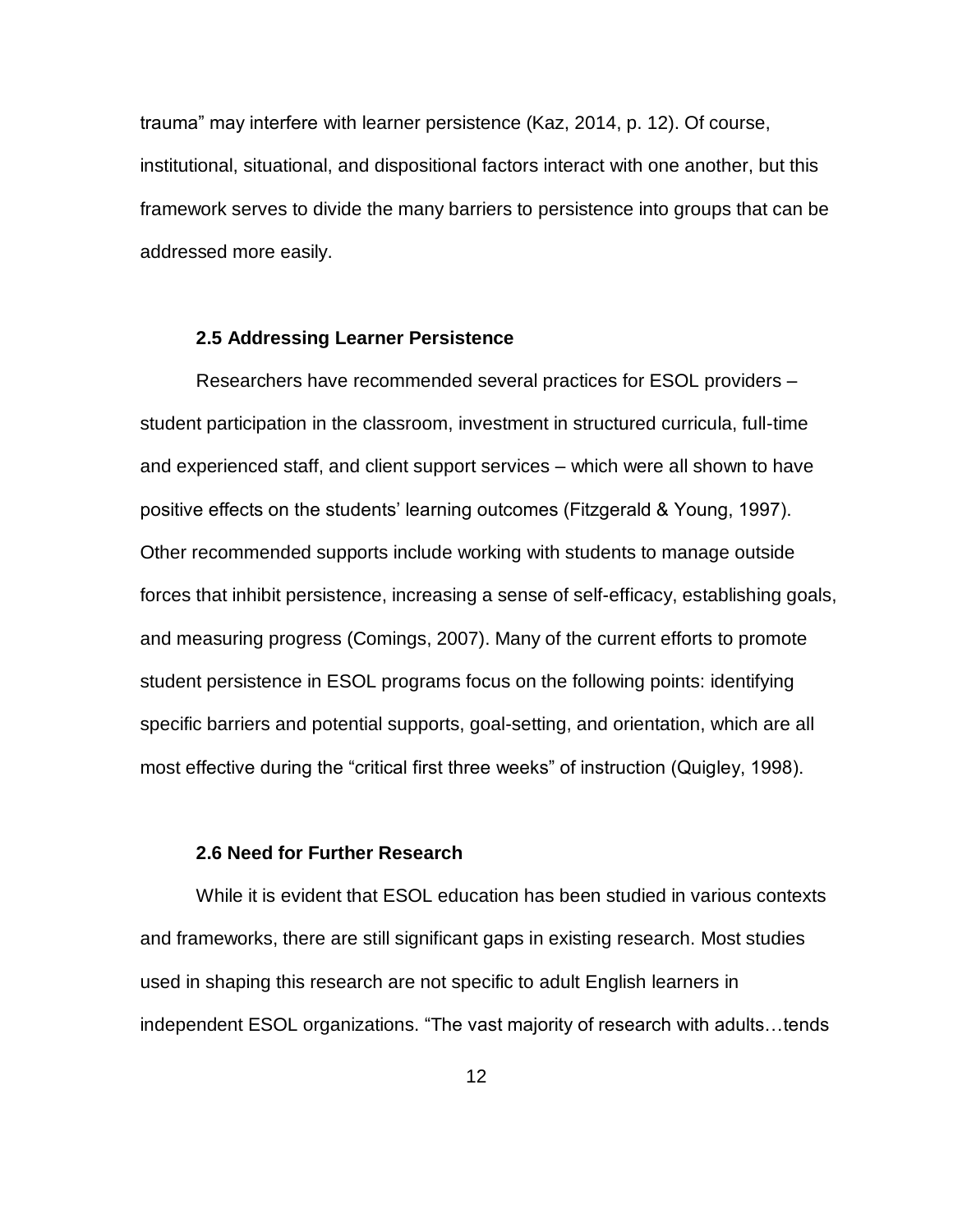to surround those learners in higher education contexts" (Mathews-Aydinli, 2008, p. 210). This study is focused on adults studying English in an independent organization, outside of the context of higher education. Findings from research within community colleges and other institutions are not necessarily generalizable to ESOL contexts like the one in this study. The distinctions between college and stand-alone ESOL programs are vast and have a large impact on the factors that can affect persistence. While some insights from such studies have informed the conceptual framework for this study, there is a clear need for further qualitative and quantitative research of adult learners in nonacademic contexts.

Much of the existing literature about ESOL education is about K-12 programs and ESOL in public schools. These studies were of little relevance to this research, because the needs and lifestyles of children are so vastly different from those of adults. Still, research on adult learners tends not to be specific enough to this population, as these studies often involve all-encompassing adult education programs. Researchers and teachers agree that adult English learners have a diverse set of needs that differ from other adult learners (such as those in ABE or HiSET programs). Many of the current research outside of institutions of higher education have been for broader adult education programs or for those other than ESOL. While principles of andragogy and other findings from these studies may apply to adult English learners, this group has a distinct set of needs from other adult learners, due in part to the current political context around immigration.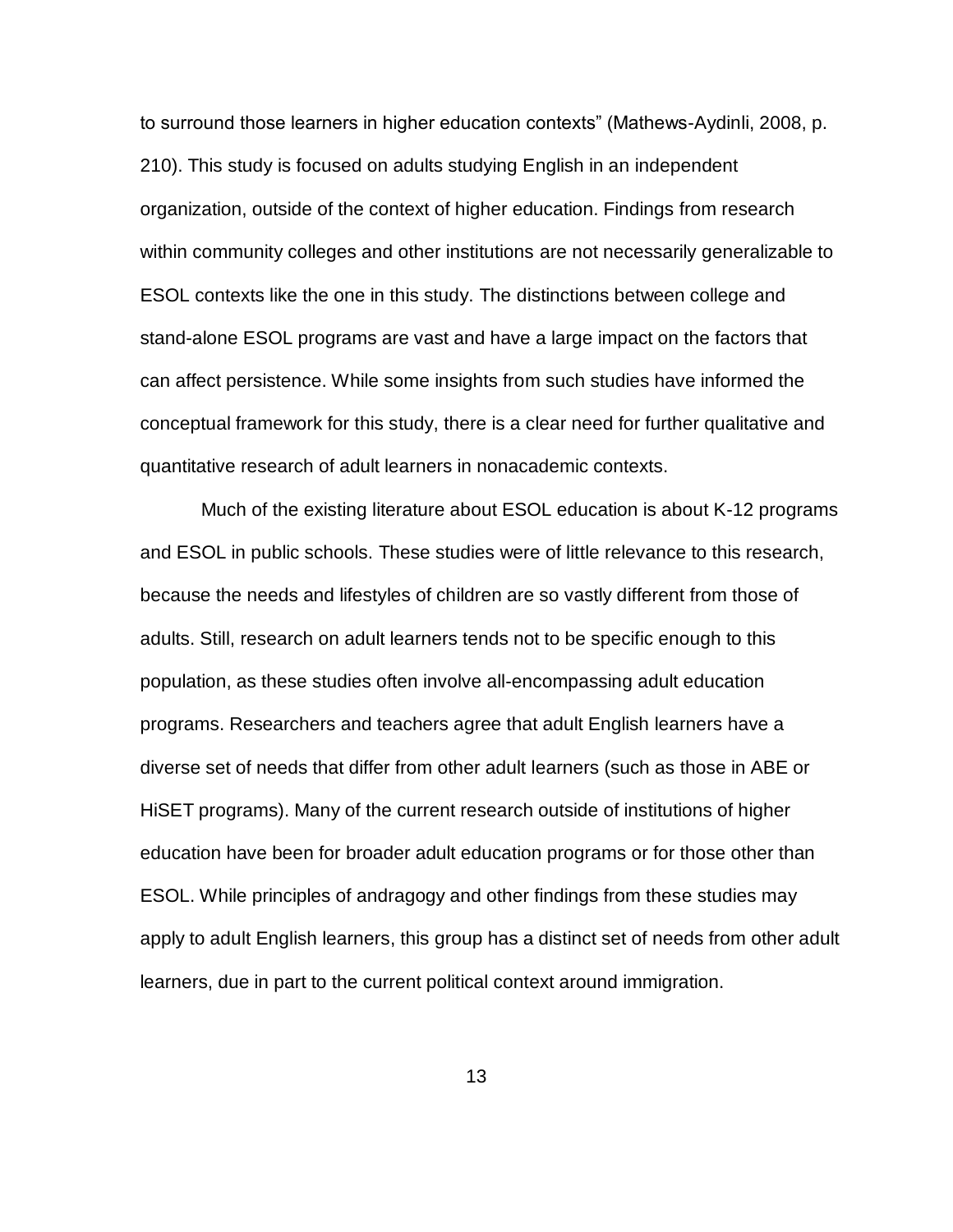This brings forth the next gap in current literature. Little research on English learners has been conducted for the purpose of influencing policymakers. The following observation emerged from a synthesis and review of 41 recent studies of adult English learners:

"[T]here is increasing political discussion and thus interest in the language skills and subsequent 'employability' of these adult ELLs. From the President on down, the correlation between postsecondary education and training—for which adequate English skills are essential—and economic stability is frequently argued. The apparent inconsistency between such an agenda for adult higher education and the realities of achievement raises immediate and important questions about the nature of language learning and teaching with respect to this community of students. What, for example, are the unique characteristics of these particular adult ELLs' language learning processes? What external factors have the greatest impact on their language learning success or failure? What are the most effective curricula and pedagogical approaches for these students?" (Mathews-Aydinli, 2008, p. 199).

There is a critical need for research that addresses these questions, producing results from which reasonable conclusions can be drawn and policy changes can be made. At the same time, many ESOL teachers are not informed about the complexities of persistence and the current findings on effective strategies for encouraging learner persistence. "Finding ways to make important findings in educational research accessible to practitioners as quickly as possible will make a tremendous difference" (O'Neill and Thomson, 2013, p. 170). This study will be used for two sets of recommendations: for the partnering organization and policymakers.

# **3. Methodology**

# **3.1 Case Study Context**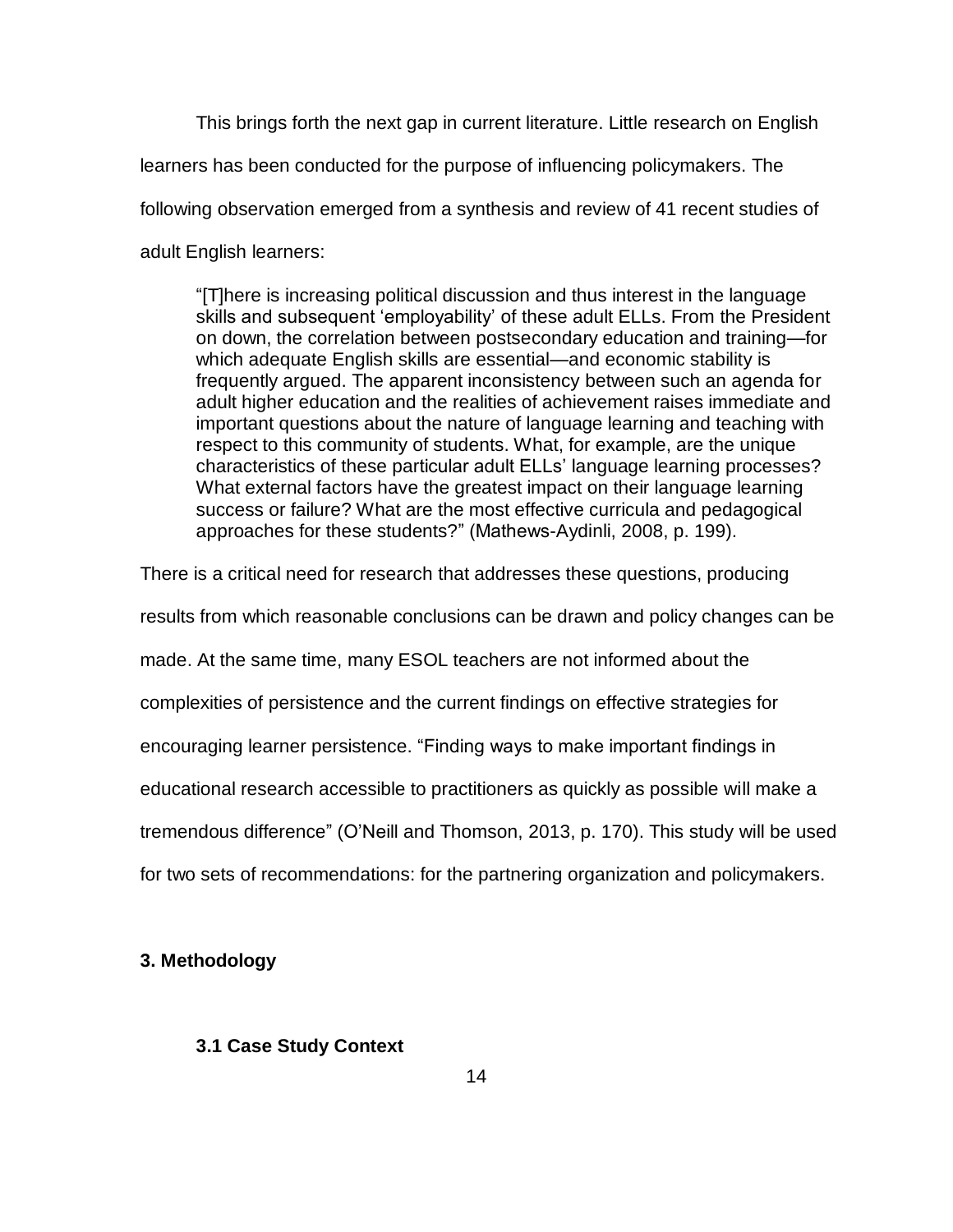This research was a case study of one organization that provides ESOL education in Worcester, Massachusetts. The partnering organization has provided one-to-one tutoring to immigrants and refugees in Worcester for over forty years. Now, group courses are also available to students with a suggested donation for materials and organizational expenses. Courses meet once a week for 90 minutes and last six to twelve weeks, with three trimesters each year. There are typically about ten courses offered each trimester, some in the mornings from 9:30-11:00, some in the evenings from 6:30-8:00, and some midday on Saturdays. Tutors are individually matched with students and must commit to meeting with their student for at least two hours every week for nine months. There are caps for class registration, and there is usually a waiting list for tutoring. Tutors are volunteers and they must complete an 18-hour training in CLT at the organization. Teachers must have previous ESOL experience before being hired, with some having also volunteered as tutors, and many have TEFL (Teaching English as a Foreign Language) certifications or something equivalent. The organization offers continuous opportunities for professional development for tutors and teachers, through monthly in-house trainings as well as ongoing trainings through the Massachusetts adult education professional development system. Most teachers only instruct one course each trimester, so there are typically about ten teachers per trimester, and they are paid for two hours of work each week to include a half hour of lesson preparation. The organization reaches over 600 students each year with courses and over 150 with tutoring; some students are involved in both. The organization's annual budget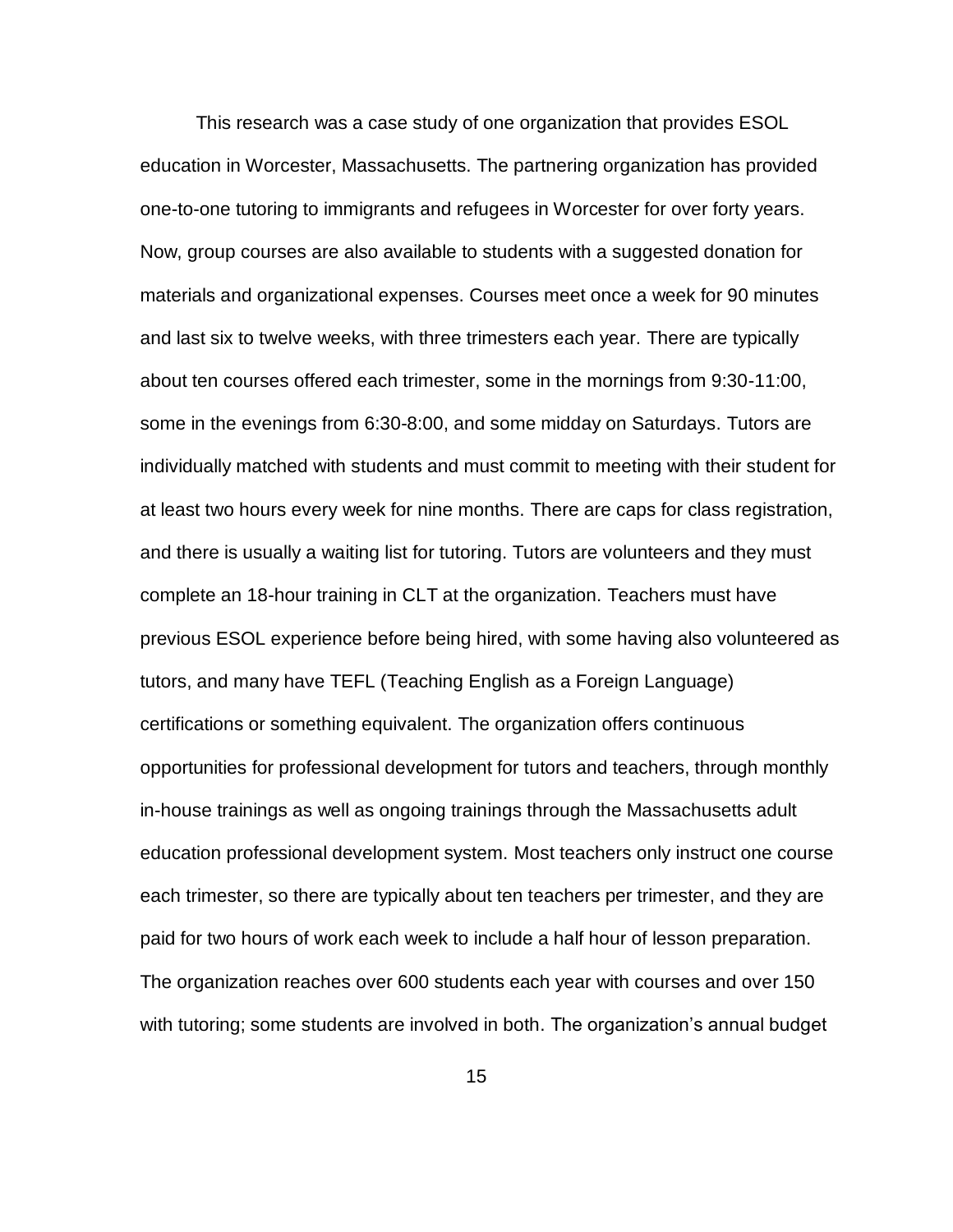was just over \$200,000 in 2017, primarily (75%) from foundation and corporate funders, followed by individual donations (15%), and lastly from its parent organization (10%).

#### **3.2 Methods**

This project combined multiple methodologies: two focus groups, an anonymous survey, and an analysis of registration and attendance information from the partnering organization.

The focus group method was utilized to encourage collaboration among the study's participants, allowing them to respond to each other's comments. The first focus group consisted of five ESOL educators who were recruited by email: one teacher and three tutors from the partnering organization and one educator from another local ESOL organization. There were four female participants and one male participant. Each participant had been working or volunteering in the field of ESOL for at least two years; most had many more years of experience. This focus group discussed learner persistence, motivations, challenges, and supports for students based on their professional and volunteer experiences with English learners. The second focus group consisted of English learners who were recruited by email and in person during ESOL courses at the partnering organization. There were nine participants. The students discussed similar topics to the first focus group, but from a different perspective, based on their learning experiences with ESOL programs. Both focus groups explored the factors that promote learner persistence as well as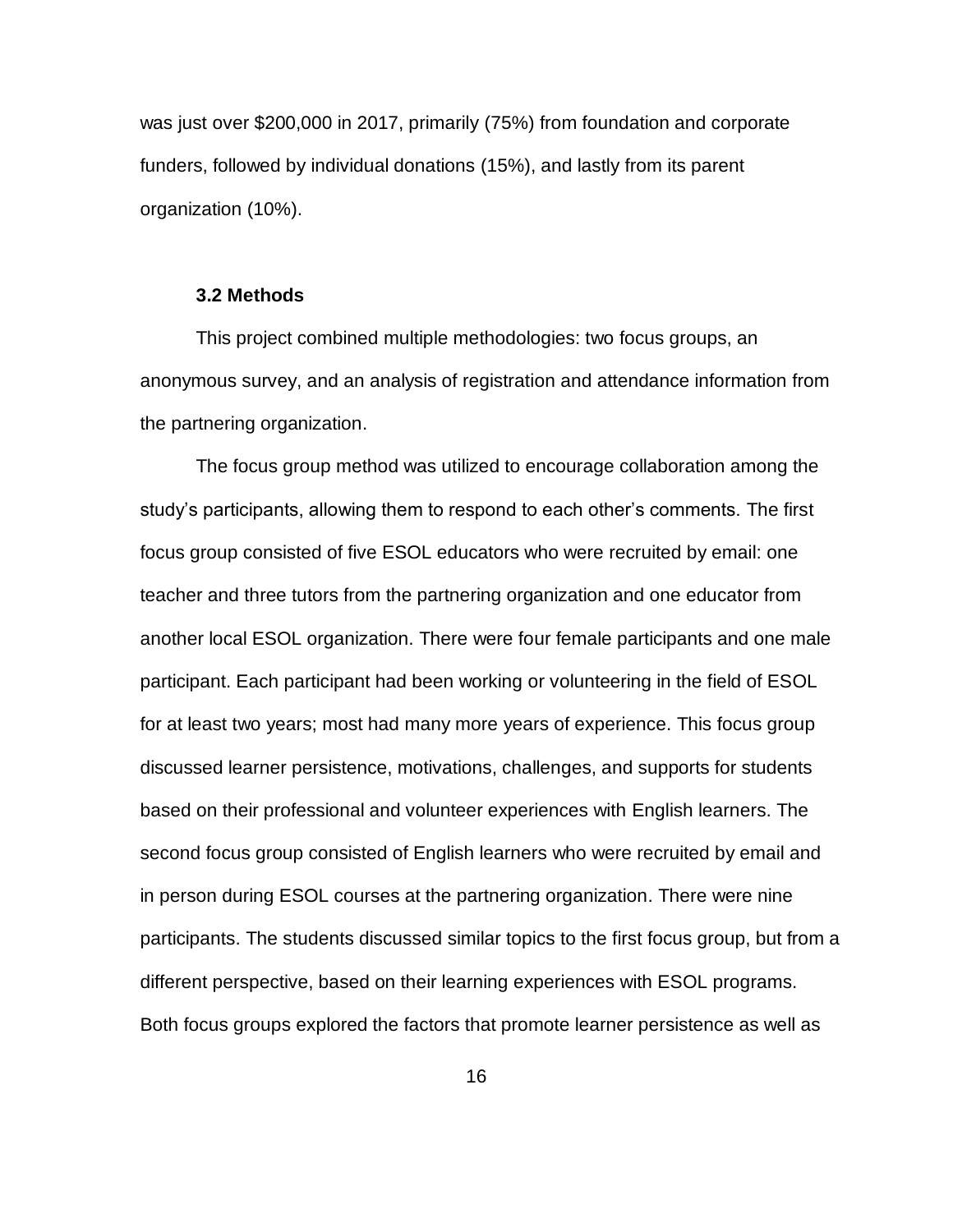those that inhibit it. Both focus groups were conducted in a classroom of the partnering organization, and both sessions were audio-recorded. The questions, which were used as prompts, can be found in Appendix A.

The survey participants were identified using registration data from the last two years at the partnering organization. An email invitation including the anonymous electronic survey was sent out by email to students of working age who were registered and active with the organization within the previous two years. The limitations with this method were that not every student had an email address (the email was sent to approximately 150 working email addresses, while the organization serves over 500 English learners) and that the academic language in the recruiting text may have posed a barrier to responses for some students. The data in this paper reflect 19 survey responses. The survey was originally created in English and made available in four most common first languages of learners at the partnering organization (Spanish, French, Arabic, and Portuguese) through the translation assistance of several multilingual students at Clark University.

An analysis of quantitative data collected by the partnering organization was conducted. This data included registration and attendance records from the fiscal year prior to the period in which the study occurred. The partnering organization categorizes students' attendance in English courses as good, fair, or none for each course they register to take. Many students registered for more than one course, and for the purposes of this research, students' "overall attendance rating" was determined using midpoint coding for the categorical data provided. The levels of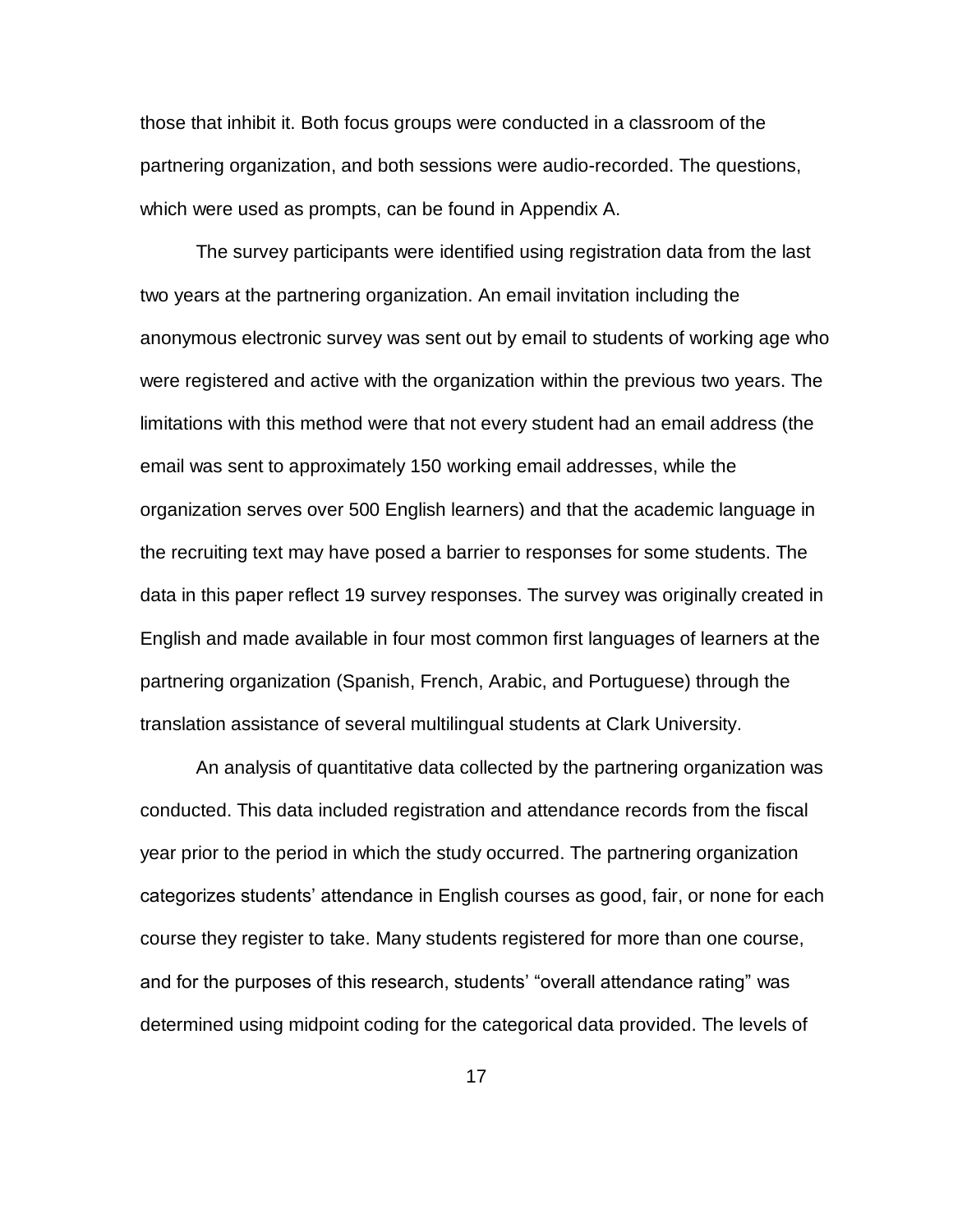each course were also rated categorically, and the same method was employed to determine a student's "overall level rating." The partnering organization also provided data on how much time each tutor and learner met one-to-one for fiscal year 2017. This data served as the foundation for a quantitative assessment of persistence trends in the organization.

The reasoning behind the mixed method approach was guided in part by the linguistic barrier between the researcher and the English learners. The students who participated in the focus group needed to have a higher proficiency level in English than was required for the anonymous survey, because it was conducted in English. Still, Krashen's concept of comprehensible input guided the language used in the student focus group, and students were asked more clarifying questions to ensure mutual understanding. Although gathering richer data from past students who had stopped out of classes would have been useful, it would have been more difficult to reach and communicate with this population due to their lower proficiency levels in English and their disconnectedness from the organization compared to currently enrolled students. This project triangulated a combination of quantitative and qualitative data, drawn from primary and secondary sources, to provide a holistic understanding of the topic, from which clear and useful recommendations could be drawn for the partnering organization and others like it.

#### **4. Data Analysis**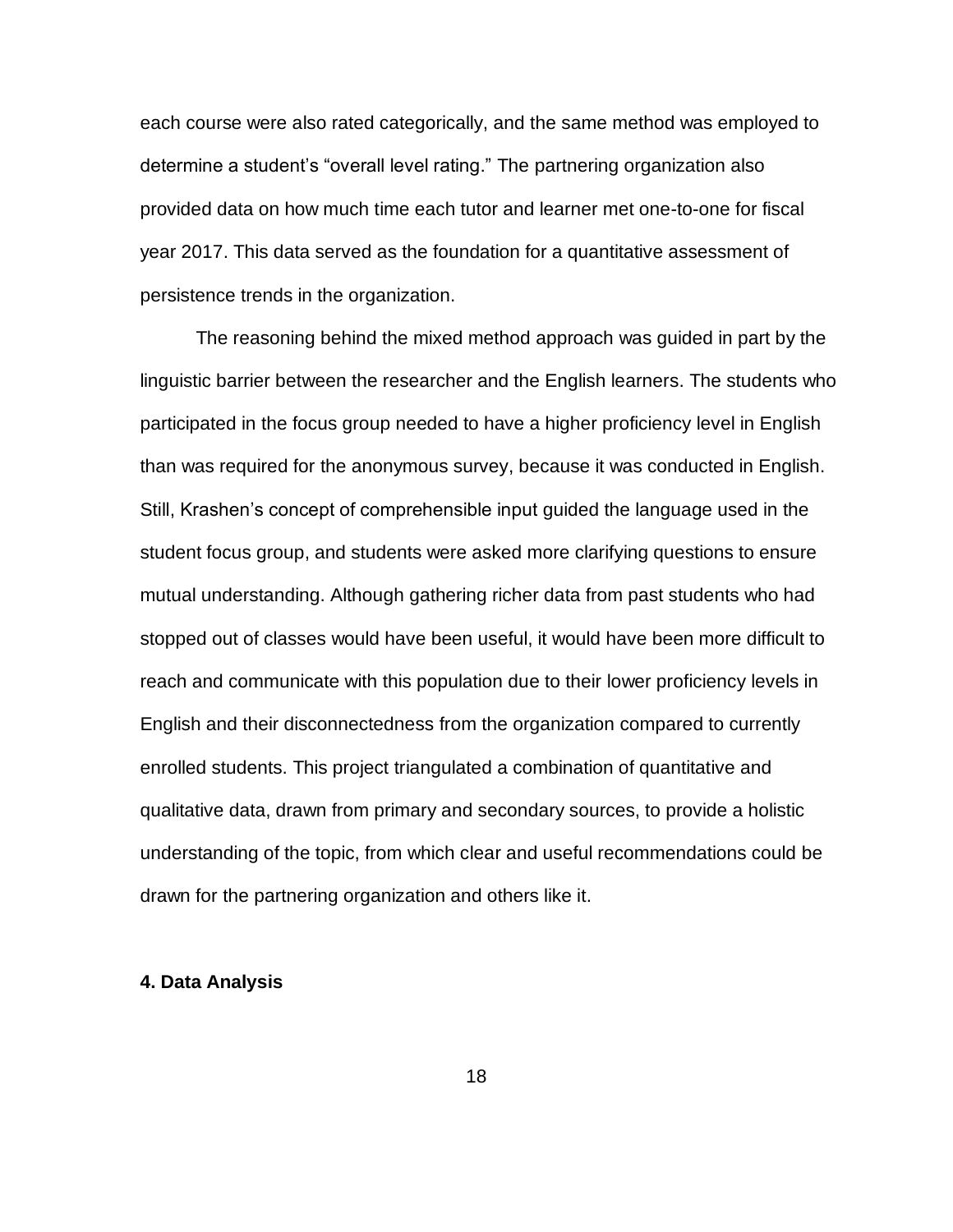#### **4.1 Registration and Attendance Data**

For the fiscal year 2017, the partnering organization's tutors worked with students individually for over 4,900 hours in total. The number of student-tutor matches fluctuated slightly throughout the year, with between 59 and 82 active matches each month and a total of 140 unique, active matches for the year. Figure 1 below shows the trend of average hours of tutoring for each match over the course of the year. In the summer and winter each year, the partnering organization typically notices a slight drop in participation, partly due to childcare responsibilities and weather and transportation problems, respectively. Student-tutor matches aim to meet for at least two hours each week. Figure 1 demonstrates that the average match met for at least 2.3 hours per month – more than half an hour each week.

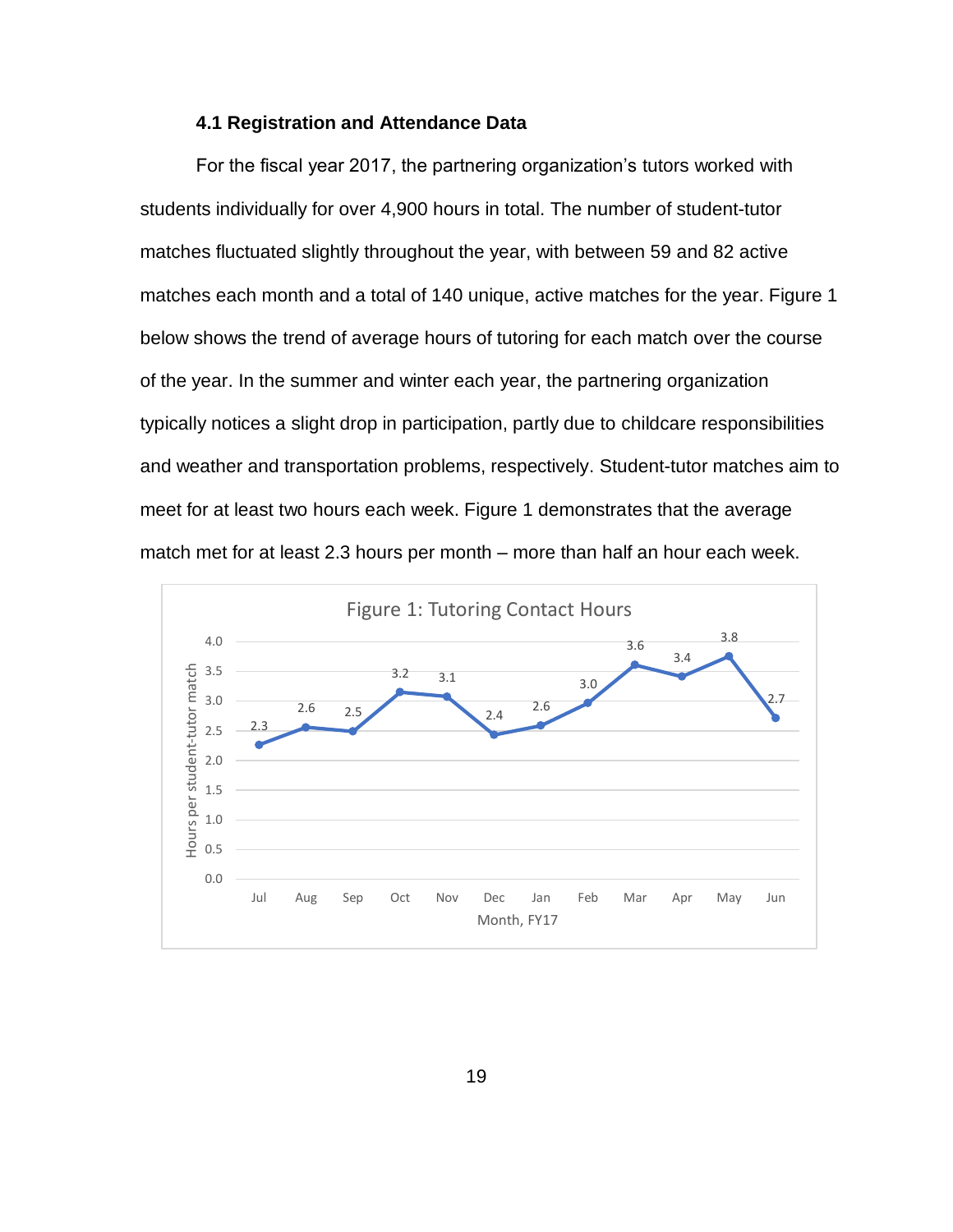For students who were registered for courses in FY17, attendance was analyzed along several other factors: sex, first language, proficiency level, and number of courses for which each student was registered. The orange bars in Figure 2 display the proportions of students with "good" attendance in their courses. Although in total there are more female students, the proportions are approximately equal, showing that sex does not greatly influence students' attendance.



Figure 3 displays the top eight most commonly spoken languages among registered students. As with sex, first language does not appear to influence attendance, at least for the three most commonly spoken languages – Spanish, Portuguese, and Arabic. The other first languages show some greater variety in distribution of attendance, but by definition, these slight variations make up only a small part of the overall student body.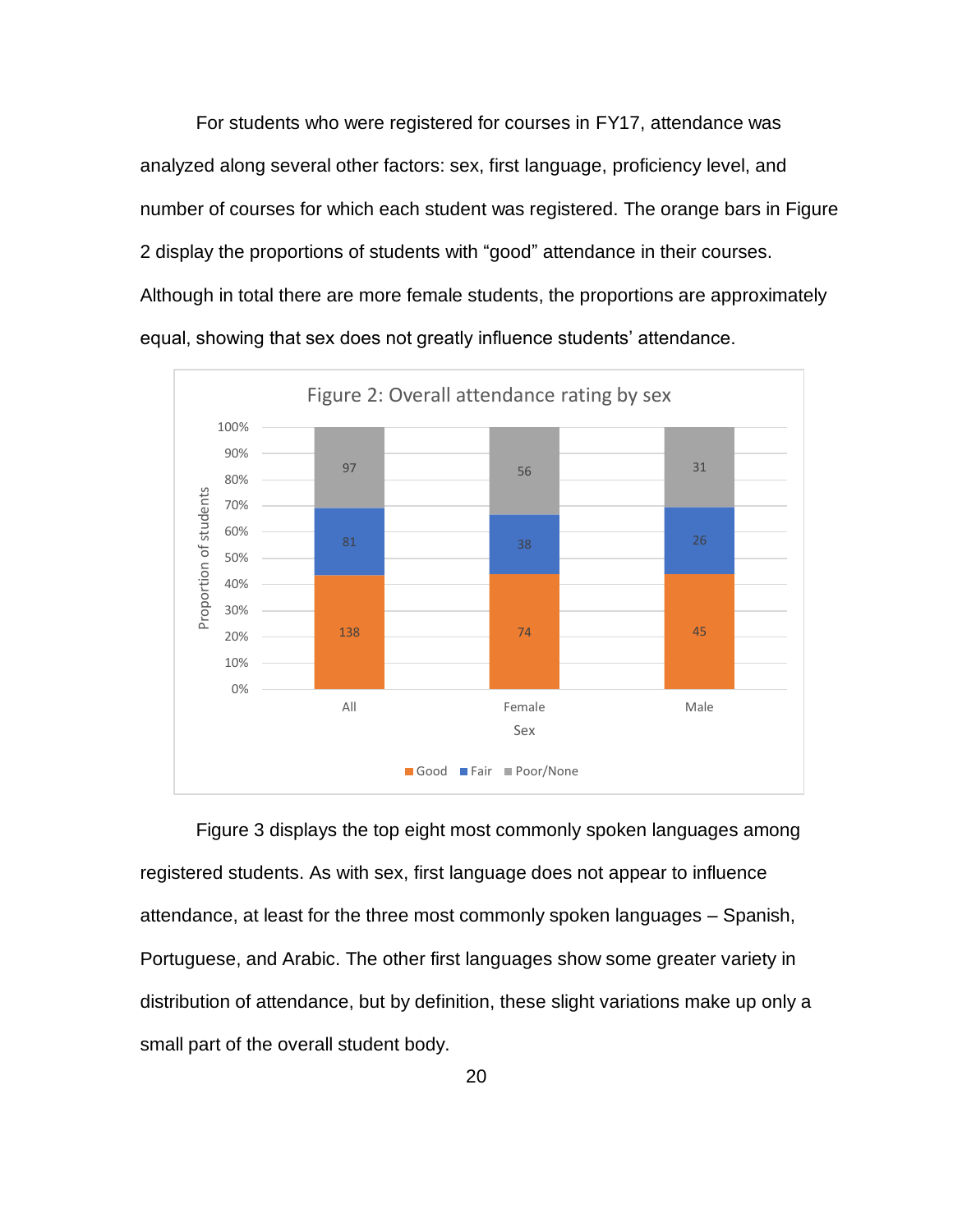

The next chart, figure 4, shows variations in overall attendance based on students' overall level. Many students are registered for more than one course and their attendance and level in different courses may be different. For this analysis, midpoint coding was used in order to find their overall attendance and level ratings. While there are not many students with English proficiency rated as "survival" level, attendance is evidently a problem for this group. There was only one survival course that year, which makes it more likely that the individual teaching style contributed to students' poor attendance. The intermediate level students also had poorer than average attendance. Perhaps these students were feeling that their needs were not met in the course; some of the students' comments in the focus group and on the survey asked for more advanced courses and support from teachers at the higher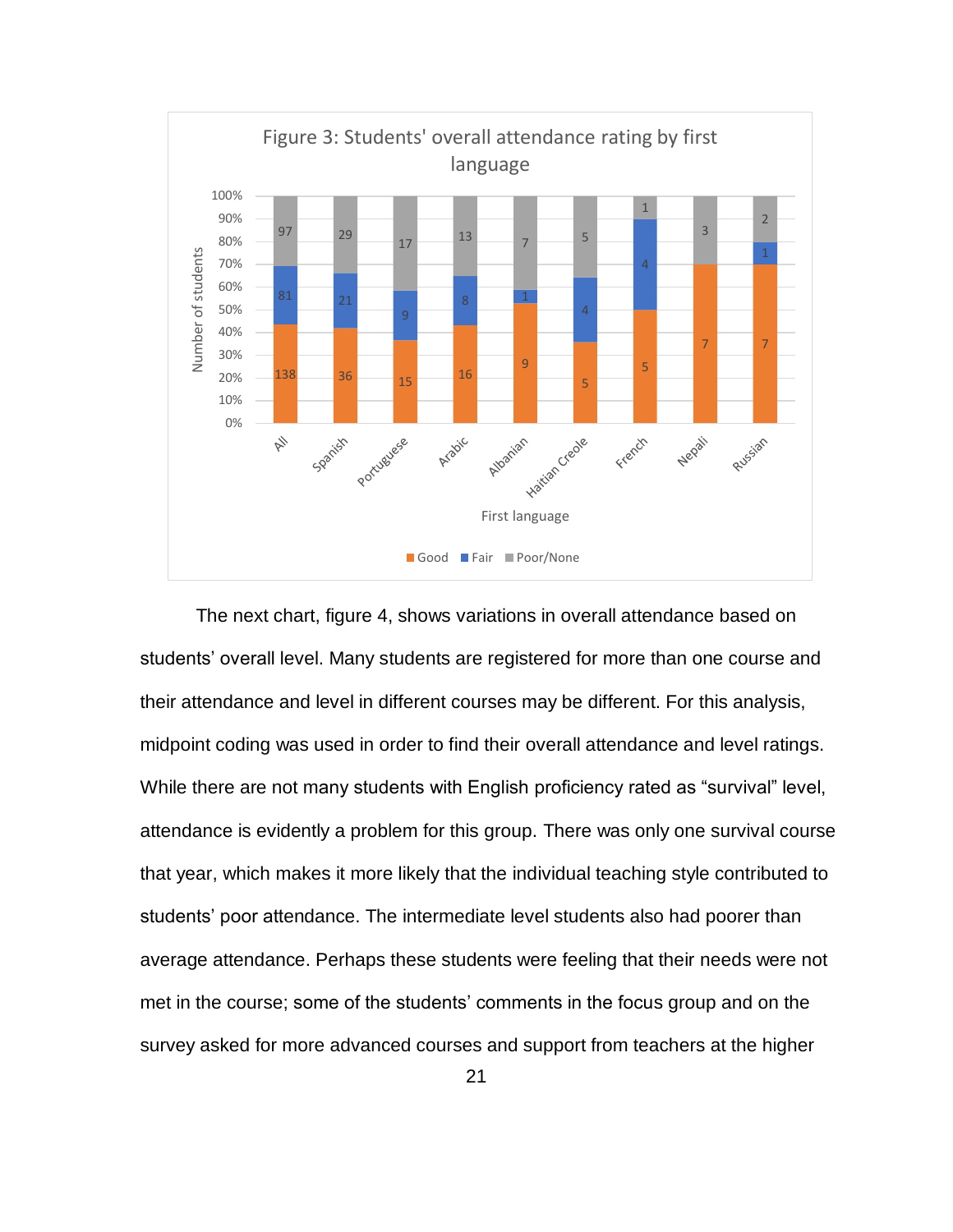levels. The beginner and high beginner level students had better attendance, likely due to a concentration of resources and attention on the needs of students at those levels.



Finally, figure 5 shows that the more courses for which a student registers, the more likely they are to have good attendance overall. While it was expected that the students registered for only one course would have better attendance, the opposite was shown to be true. Those who registered for more courses were likely to demonstrate continuous commitment to their studies. It is likely that most students who sign up for multiple courses in one year have already found ways to address the challenges that many other learners face when it comes to persisting in their studies.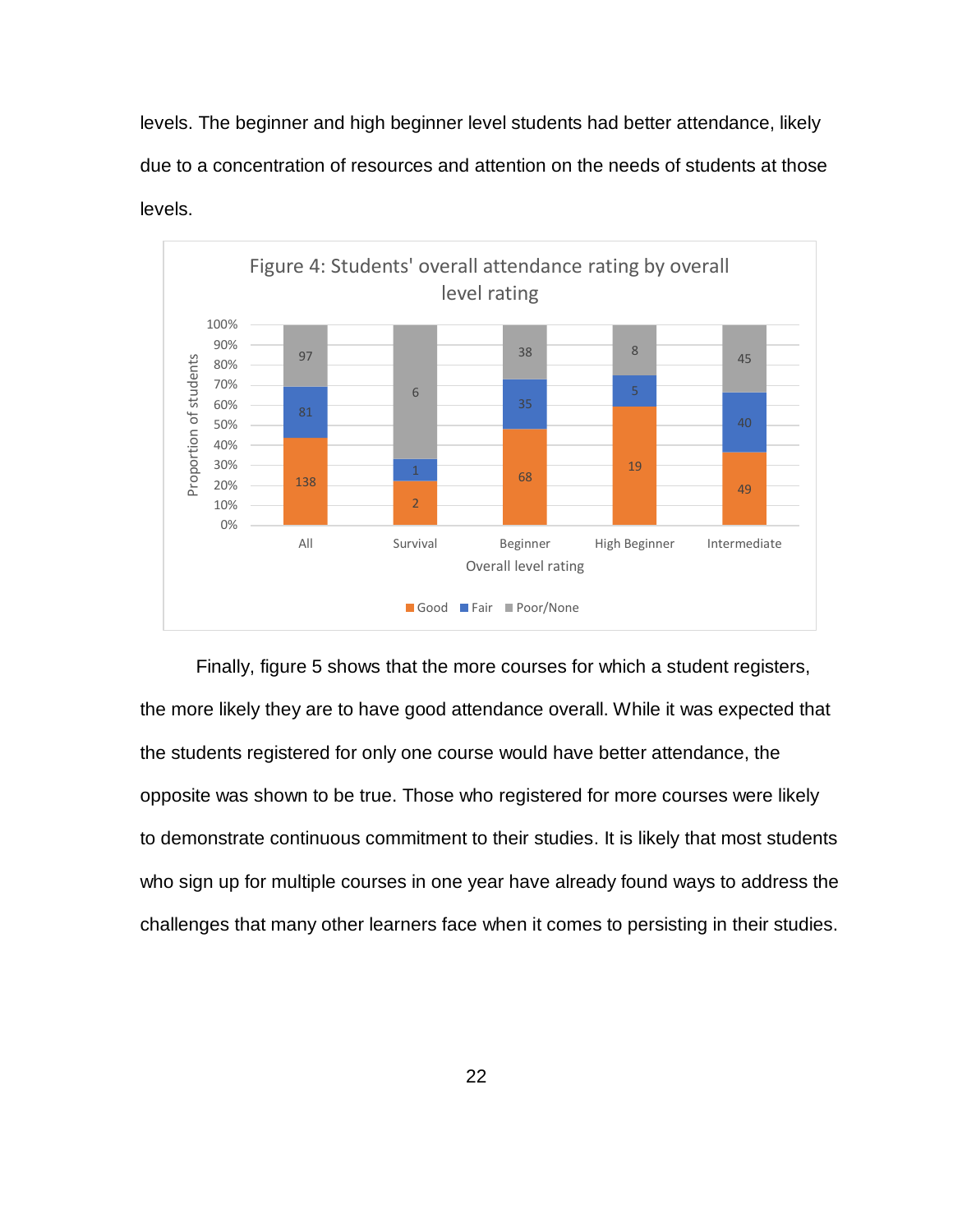

### **4.2 Learner Persistence**

When asked to define learner persistence from their perspective, one educator called it "staying the course." The literature defines persistence as a measurement of two qualities: intensity and duration of study. One educator in the focus group added an element to this definition. She explained that for students to continuously dedicate enough time each week (intensity) over the course of many weeks (duration), there must be a source of pressure (or motivation). Every participant in the survey and the student focus group revealed some reason or reasons for learning English, which led them to keep studying.

#### **4.3 Motivation(s)**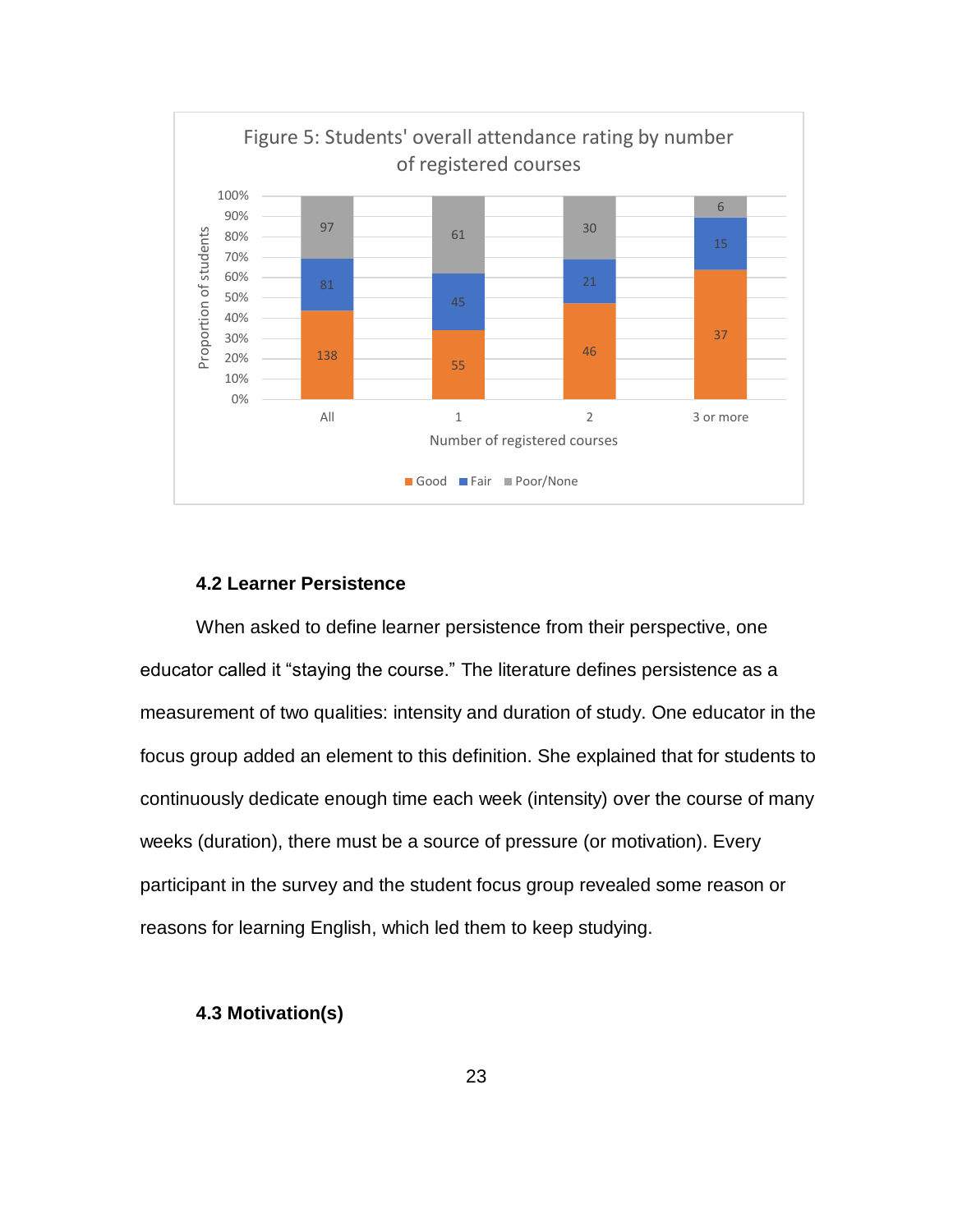In both focus groups, participants touched upon both motivation and motivations. Motivation here refers to continued dedication, and motivations are the reasons behind it. While the reasons vary greatly, a strong commitment to learning seems to be a common thread. An English learner in the second focus group stated, "I don't have time at all, but I make time." The English learners who participated in this study were a self-selecting group, who likely have already found ways to overcome many of the barriers that still prevent some of their peers from persisting. This group of learners, some of whom participated in the focus group and others who responded to the survey, displayed a hunger for more instruction and practice. In fact, they were much more interested in discussing phonemes, alphabetics, idioms, and phrasal verbs than challenges to persistence. Their continued motivation was evident. Several student focus group participants asked if there would be another focus group for them to practice speaking. Others asked for further instructional options like conversation circles and classes at other organizations that cover more specific topics of interest.

When asked about the motivations of English learners in general, one educator stated, "Language is power." Another added that without English proficiency, adult immigrants "won't be able to branch out, to better themselves." For some, it is about joining a larger community and getting "acclimated" to living in the U.S. English learners remarked about all the places they need to use English in their everyday lives, like stores and restaurants. Many simply stated that they wanted to improve their communication.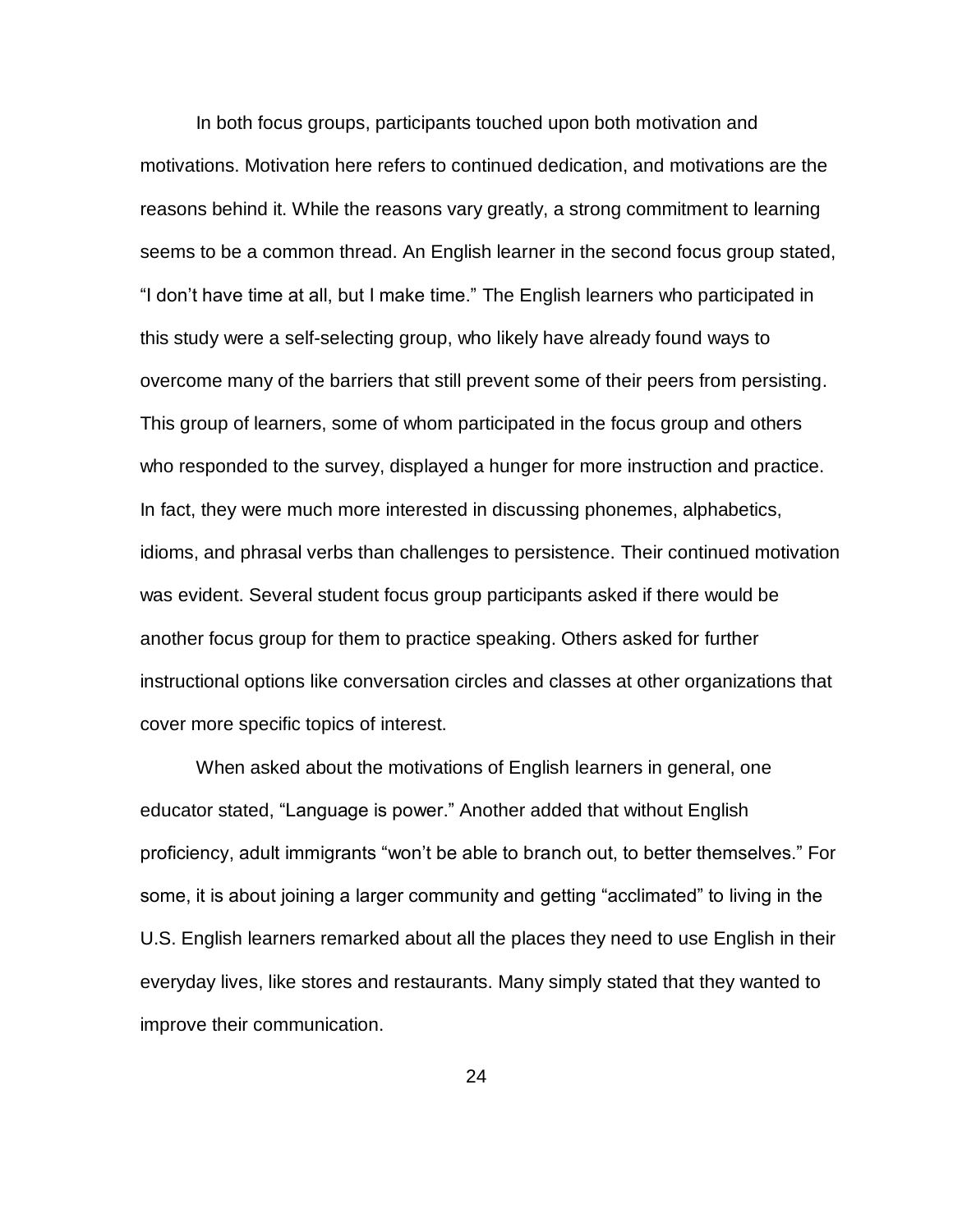According to educators, the motivation to learn English "can be economic" or "something to do with work." This is not the primary goal, however, but it is certainly a common one. Most participants in the student focus group did not have employment-related motivations, but it was the second most common response on the survey. The survey asked English learners to select from a list their motivations for learning English, allowing them to select multiple options. Figure 6 below shows the responses to this question. The most common motivation was "improve communication," which was selected by 100% of respondents. One tutor in the focus group told about a student who had come to the U.S. with her children and a dream of becoming a U.S. citizen. This student had never learned how to read and write in her first language, making literacy in a second language even more difficult, and yet she passed the citizenship test, marking a major accomplishment in her journey. On the survey question, one respondent selected "other" and wrote, "to help my children." Three-quarters of those who were unemployed at the time of the survey marked employment as one of their motivations for learning English. Employment and college (higher education) were more common motivations among English learners registered for tutoring than those registered for classes.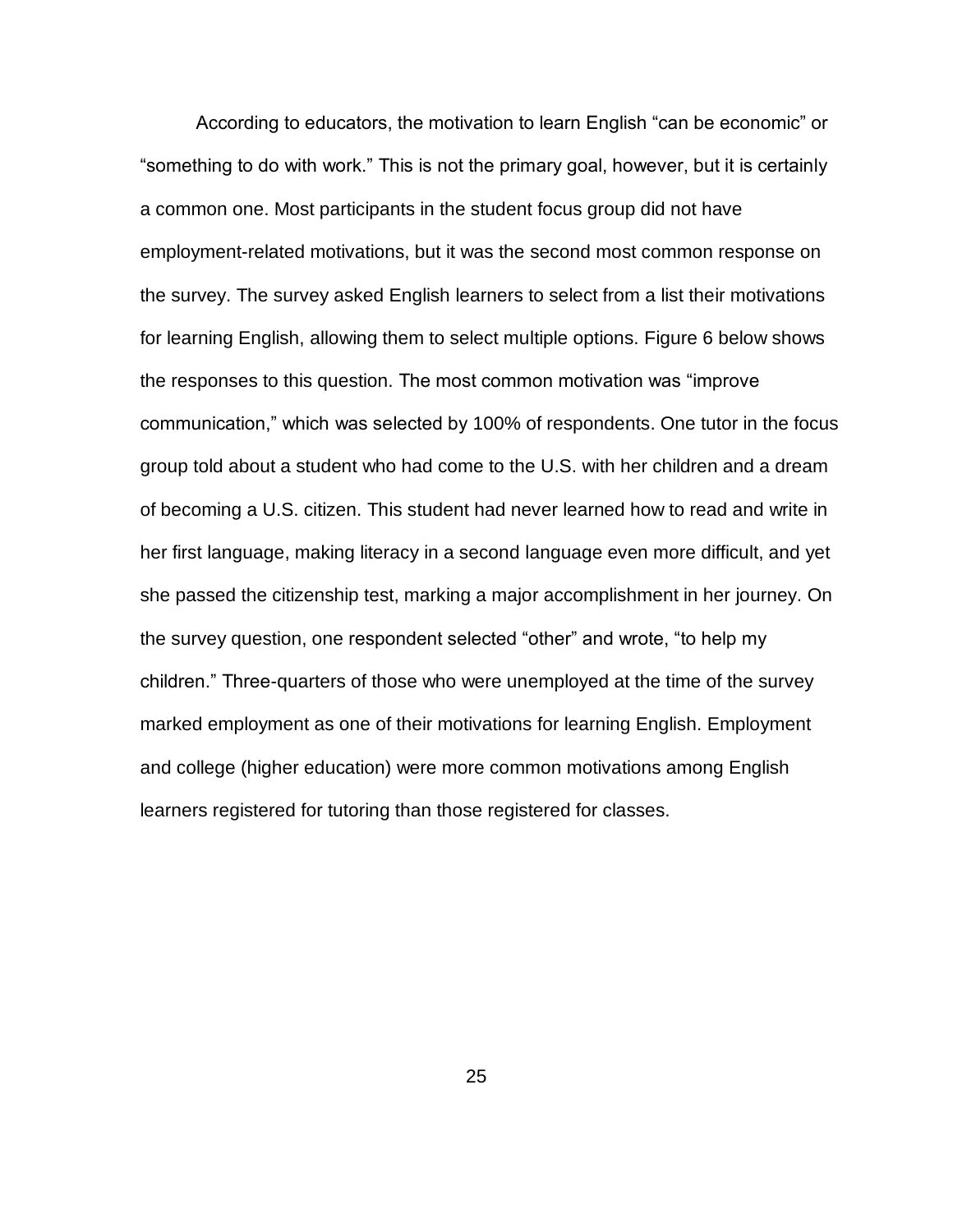

One educator noted that there can be different motivations and goals at varying proficiency levels; for advanced students, she says, the motivation to attend class is rooted in the desire to build confidence in speaking. One student, for example, had attained a high level of education and become a successful physician in her home country. When she immigrated, she realized that she would need to improve her English skills for giving professional presentations.

Another educator in the focus group discouraged making sweeping generalizations about English learners, touching upon this idea multiple times throughout the conversation. He emphasized the need to figure out what the individual student wants and needs, to find out what is important to them, and to work from there. Some stories from the educator focus group featured student goals like passing the HiSET, going to college, finding a job or better job, and buying a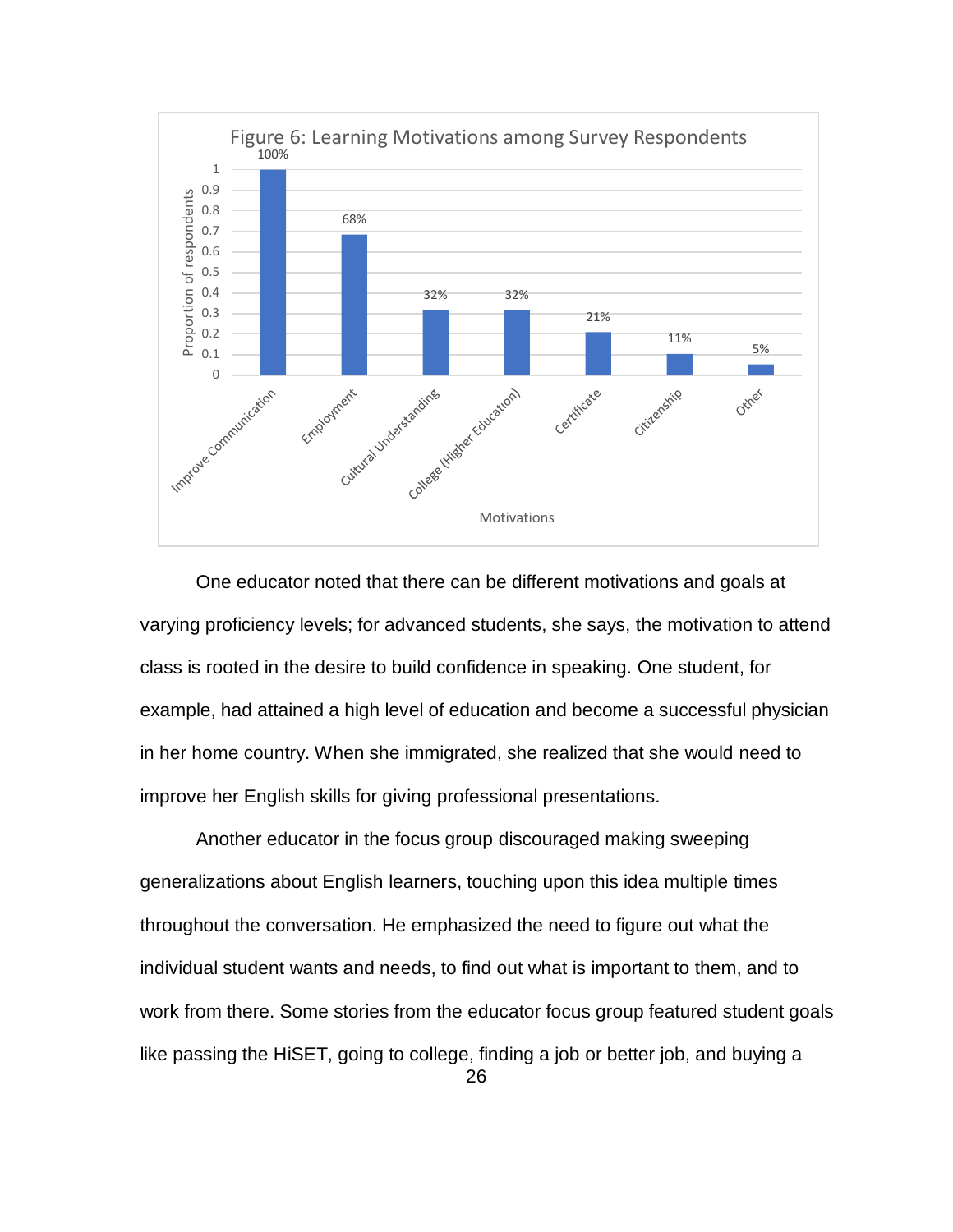house. He said, "I mostly just try to listen long enough to figure out what I think they're really trying to do. It isn't that hard to figure it out." The focus group educators agreed that English learners are almost always highly motivated, regardless of their different learning goals.

#### **4.4 Challenges to Persistence**

Unfortunately, they were not all success stories. The educators had little difficulty thinking of challenges their students had faced, and the English learners were prepared to share feedback about ways that the organization was not meeting all their needs.

For many English learners, living here as an immigrant can be an isolating experience. The educators talked about students' homesickness and loneliness. Some were diagnosed with major depressive disorder. One student had come to the U.S. from Sri Lanka with his brother. He was depressed, which contributed to his low self-esteem. He felt immense pressure from his parents back home in Sri Lanka to look after and support his brother, all while managing to take care of himself. In this case, the external pressure was not motivating, but crippling. Another student had come to the U.S. as a refugee minor and was 19 years old when she worked with her tutor. She needed to pass the HiSET exam; the tutor stated that "something else was defining her goal." She also worked in a bakery and had the challenge of navigating the refugee minor foster care system. She did not pass the exam and quickly became discouraged in herself and in the tutoring. She stopped meeting with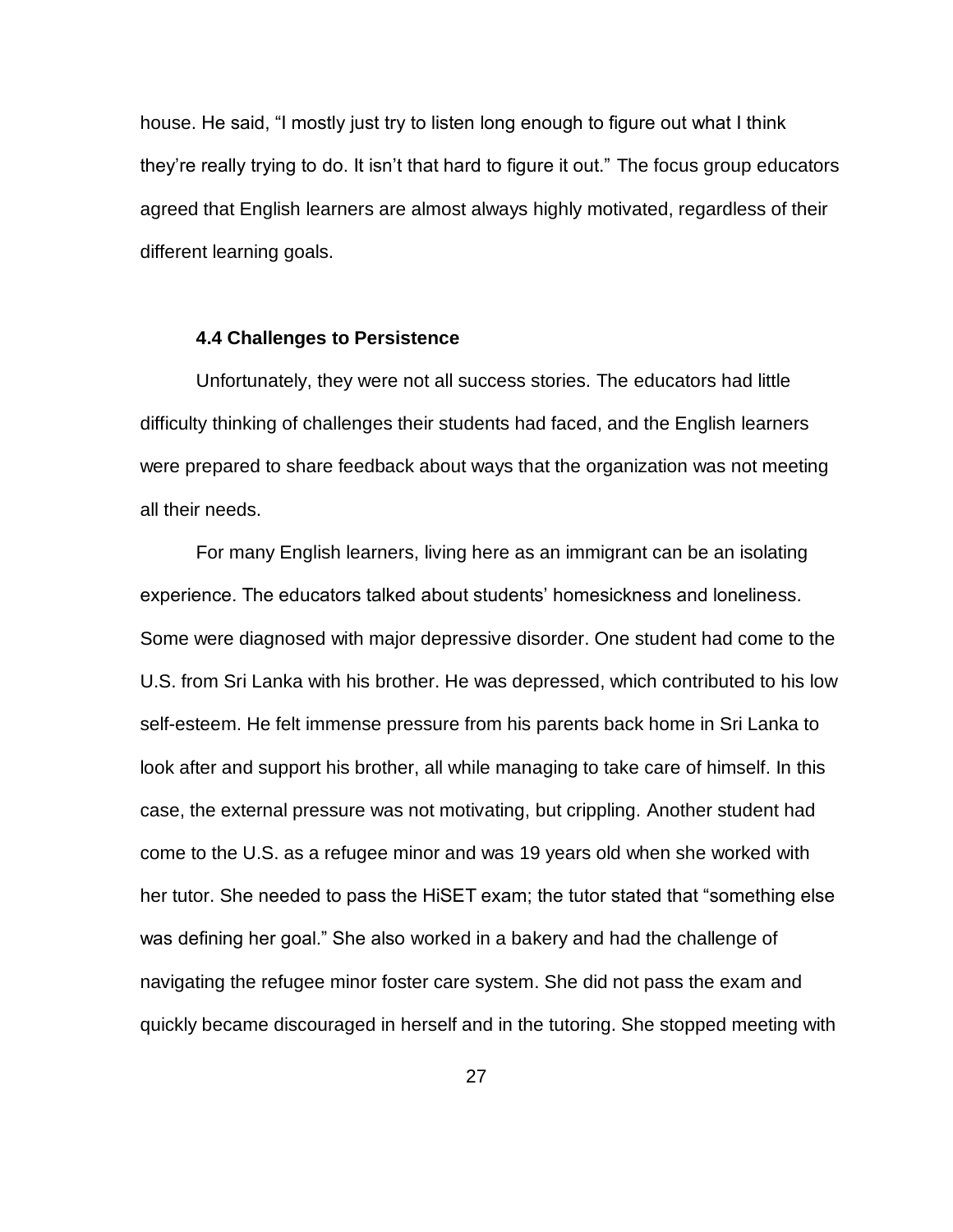her tutor shortly after, due to the combination of external pressures, work conflicts, stress from her living situation, and lack of faith in herself and the ESOL education she was receiving. The teacher participant who told this story found it challenging for herself as well, because she had just started tutoring and did not feel she had sufficient experience or preparation for this role. One educator mentioned that the task of learning a language can prove daunting to many people, as learning a language as an adult takes an average of five to seven years. This number comes from a study about cognitive academic language proficiency (CALP) and basic interpersonal communicative skills (BICS), two different types of competency in English as a second language. According to this study, "it took immigrant students who arrived in Canada after the age of six, 5-7 years, on the average, to approach grade norms in academically-related aspects of English proficiency" (CALP), compared to the one to two years required for "face-to-face communicative skills" (BICS) (Cummins, 1984, p. 9). Committing to intense study for such an extended period can be overwhelming, especially given how many other aspects of students' lives take priority over their studies.

Other challenges included physical health problems, with students often going to medical appointments instead of class or meeting with their tutor. Many students work, sometimes more than one job. Their work schedules can pose a conflict for attendance, especially when their boss calls them to work on a given day. Students are often so exhausted from their workday that they do not have the energy or time to commit to completing their homework or practicing English. One student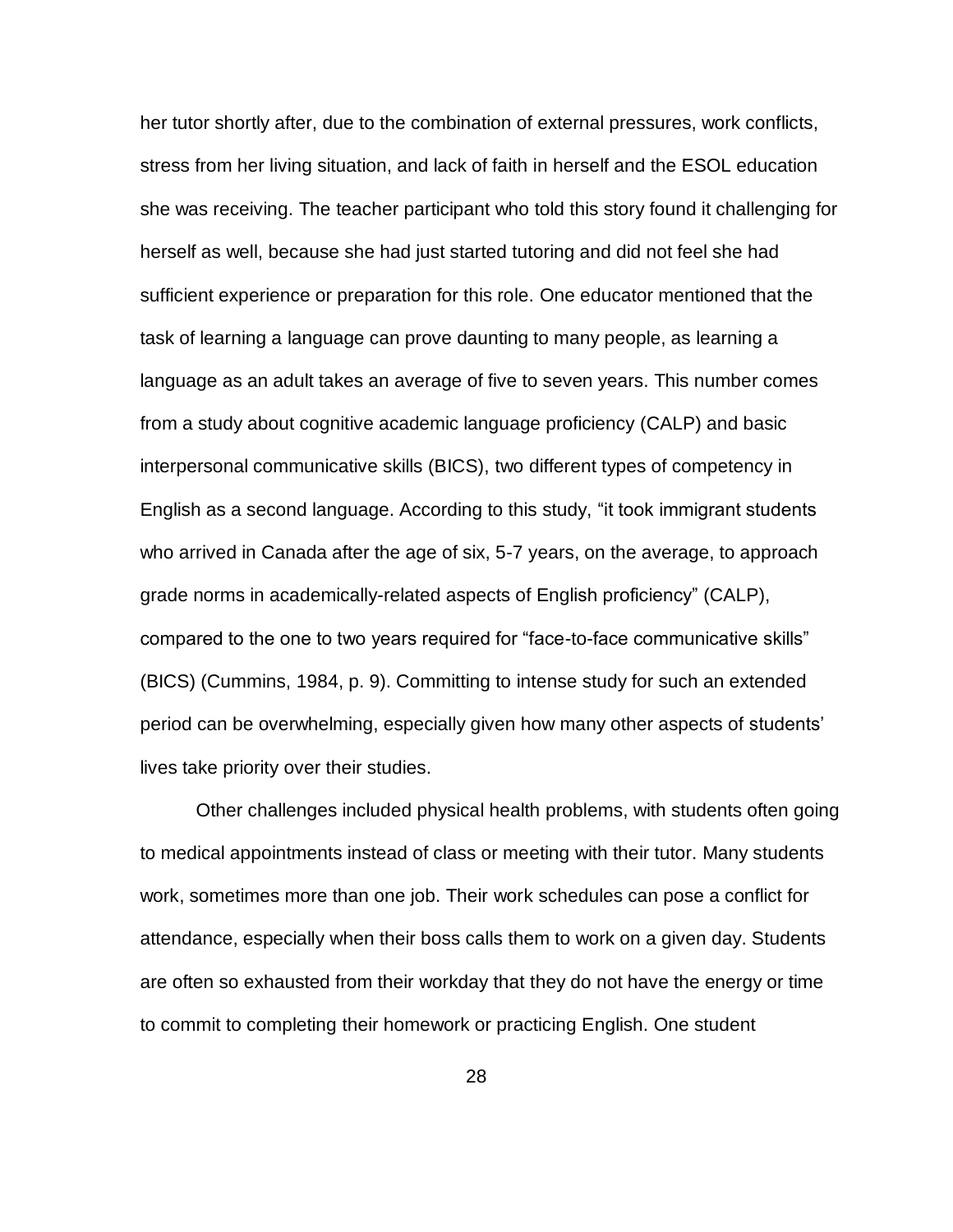explained that she works six days a week and goes to class on the seventh. She misses it sometimes because of appointments or other commitments that she cannot schedule on any other day of the week. Many students have families, children, and babies to look after. The data displaying tutored hours for the previous fiscal year included some notes explaining gaps in attendance, one of which said that the learner was due to give birth in July and planned to resume tutoring afterward. These conflicting commitments, of course, take precedence over their ESOL education, and they are not necessarily permanent barriers. Learners tend to return to their studies whenever they can, as evidenced by stories from both focus groups.

The survey asked respondents whether they had experienced any difficulty in continuing to attend their classes and/or tutoring sessions. Of the students who responded to the survey, 16% were enrolled in tutoring alone, 58% were in classes alone, and 26% were in both classes and tutoring. The responses were as follows: 47% had had trouble attending classes or tutoring, 42% had not, and 11% did not answer. The next two survey questions asked those who had said "yes" to select the reason or reasons for their difficulty, whether it was in relation to classes or tutoring. Figure 6 compares response rates for two groups, Group A being students who had had trouble attending classes, and Group B being students who had had trouble meeting with their tutors. The bars represent the percentage of students in each group who selected that reason. For example, 38% of respondents in Group A marked "transportation" as a barrier to attendance.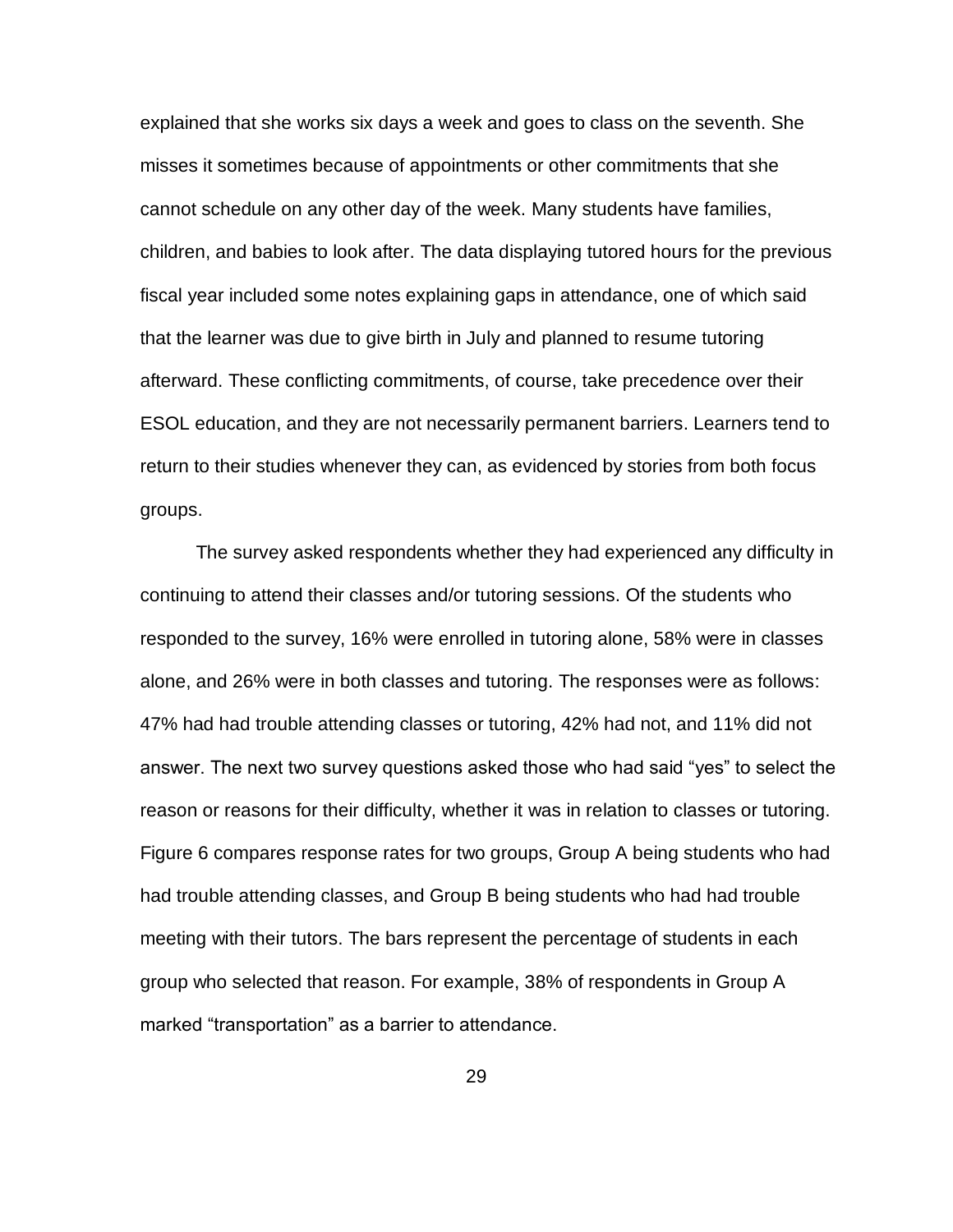

One student in the focus group mentioned that her car does not run, so she can only attend when her friend gives her a ride. Another stated that he lives a town away, and when the weather is bad, he does not drive to class and does not have public transportation options. Tutoring reduced the rate of problems with transportation, childcare, and work, all of which are situational factors, to use Cross's framework. This finding is not surprising, as tutors and their students work together to arrange times and places for just the two of them to meet, whereas with courses, there is a set time and place for everyone. Regarding institutional factors, there were no responses of "lessons were too difficult or too fast" by tutored students, which again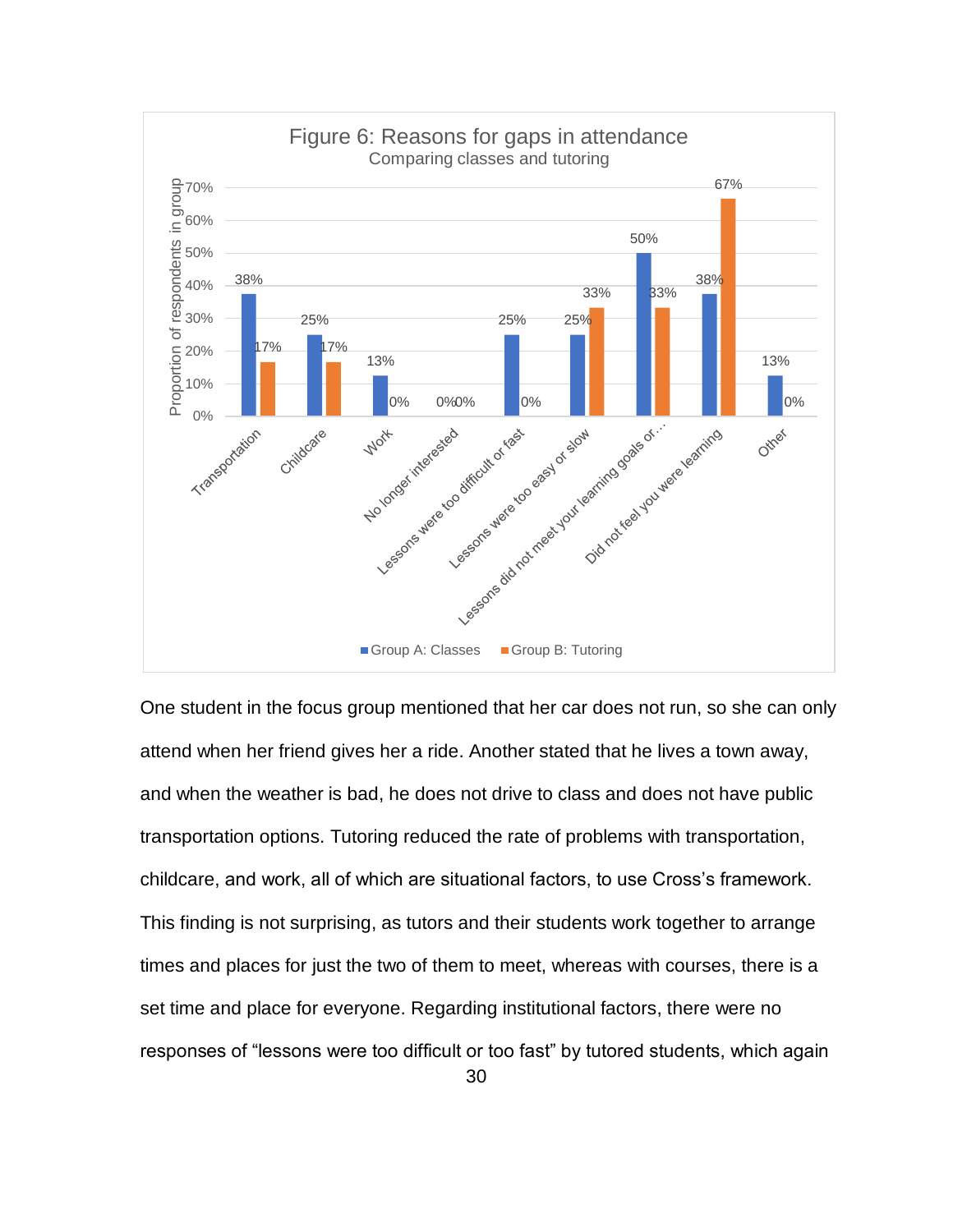is likely due to the fact that a tutor can easily address the level and specific needs of their one student, as opposed to teachers who work with large classes. However, "lessons were too easy or slow" was still a significant problem among tutored students. This problem is harder to explain; with one-to-one tutoring, it is expected that tutors will adjust to the level of the student and continue to challenge them.

#### **4.5 Supports**

When asked to provide examples of supports for learner persistence, educators talked about lesson planning and instructional activities. For example, they emphasized the need for teaching about "real communication" and providing skills for "real situations." They also said that students should talk at least threequarters of the class time. Teachers and tutors should work with students to create goal ladders (a tool used to visualize the steps necessary for achieving a given objective). These three pieces of advice directly reflect the training that tutors at the partnering organization receive, based in the communicative language teaching (CLT) approach.

Regarding classroom approaches, students rallied behind the idea of teachers correcting their mistakes. One student told about a teacher in another program who consistently told her what a great job she was doing, but she ended up failing the final test because of the mistakes that had gone uncorrected. English learners struggle most with pronunciation and feeling uncomfortable with speaking. They asked for more oral practice and public speaking courses. They wanted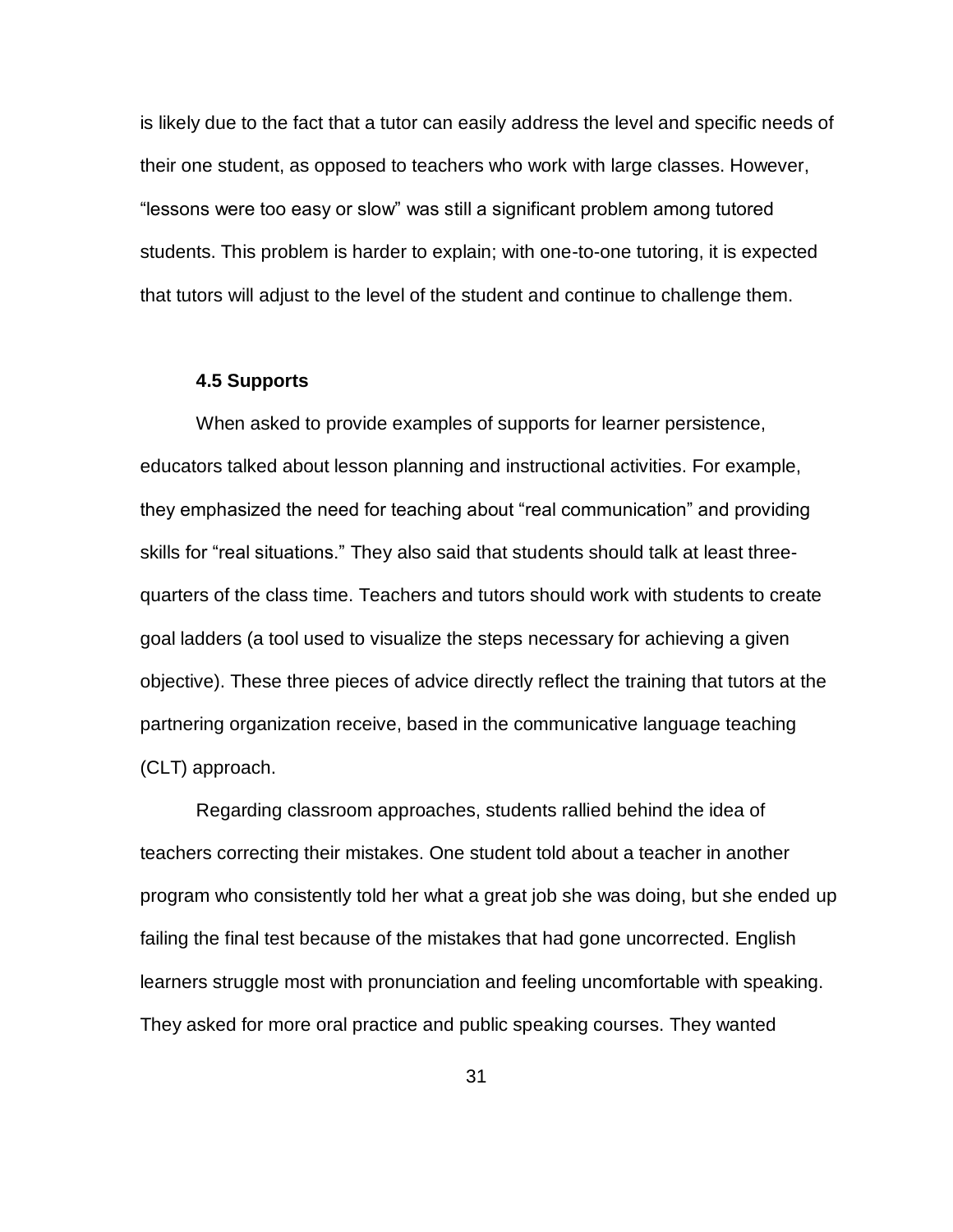teachers to read first out loud before the students, to help with listening and pronunciation. Many students also suggested courses that focus on basic everyday English, so that they can go to a coffee shop or restaurant and know what questions to expect and be prepared to answer them appropriately. One student said that at times, teachers treated the students like kids and told them to memorize words and phrases. This student went on to explain that if you know the "formula," you will learn better and feel more confident in speaking. During the student focus group, participants spent a significant portion of the conversation discussing linguistic challenges in learning English, preferring this topic over the topic of persistence challenges. Many of the suggestions were related to teaching strategies and other classroom practices that would help them improve their English, as opposed to supports for persistence.

Survey respondents had the option of suggesting one action that the partnering organization could take to better help students continue to attend classes and/or meet with their tutors. More than half of respondents gave recommendations. The recommendations were sorted into four categories, and some recommendations were included in more than one category: increased organizational capacity, levelspecific, lesson planning, and support. Over half of the responses fit into the category of increased organizational capacity, calling for more classes, more class time each session, and more tutors ("I had to wait months to get a tutor"). Students in the focus group echoed some of these suggestions. They suggested reducing class size to no more than ten students, so that the teacher can explain and help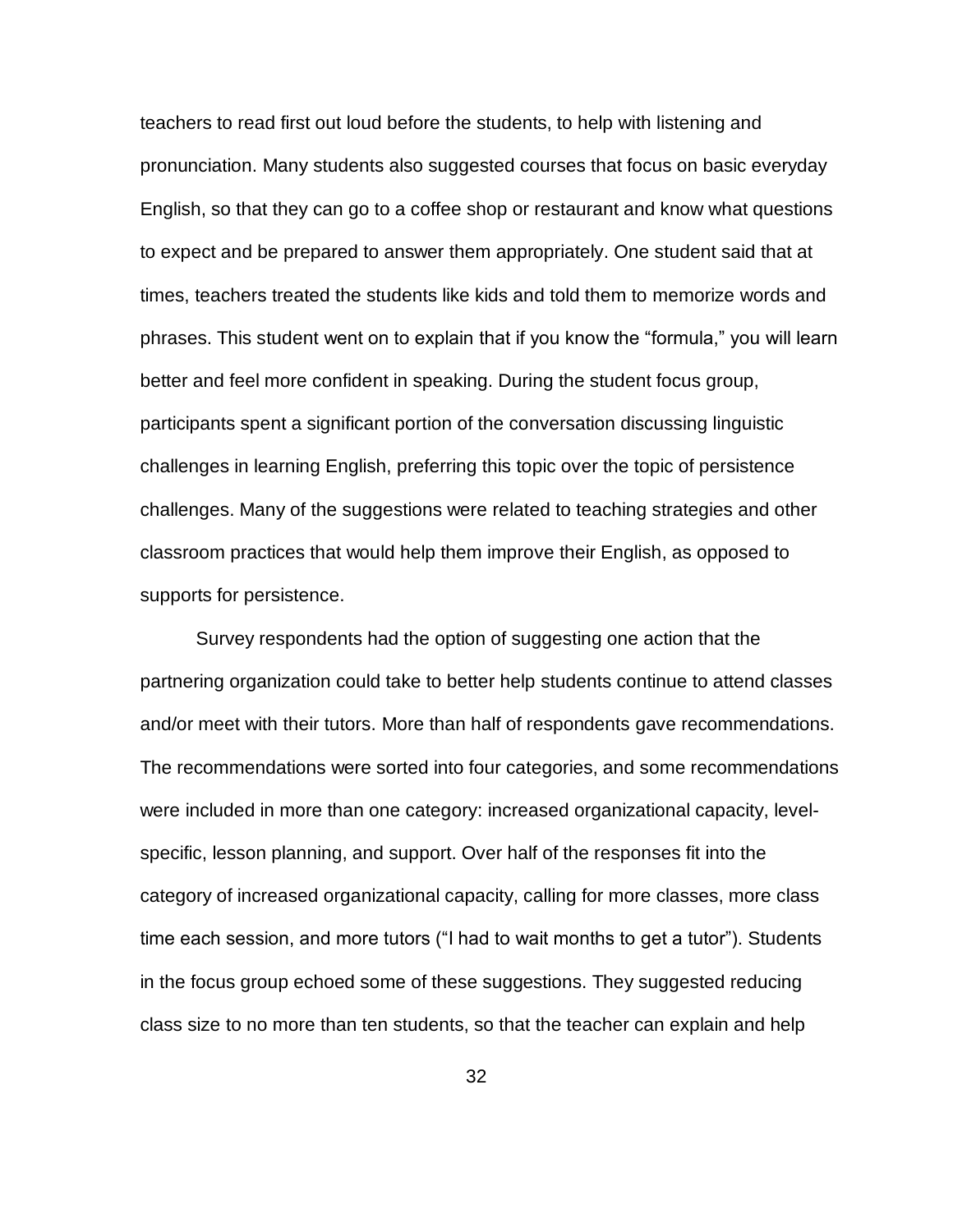students more than is possible in a larger class setting. Over a quarter of the responses were level-specific recommendations, such as more basic classes and classes focused on intermediate and advanced grammar. The recommendations for lesson planning and general support included these comments: "Maybe more structured lessons, assigned homework and practice to keep me on track?" and "It will be helpful if someone from [partnering organization] sit in at the first time with the tutor."

#### **5. Findings**

The data analysis led to a reframing of the factors that affect learner persistence, as well as two main findings. The factors have been categorized thus far as institutional, situational, and dispositional, following Cross's framework, but a new set of categories may be more accurate and relevant. Next, the data analysis indicates that an increased focus on understanding learners' social contexts will be necessary for addressing their educational needs and encouraging persistence. Finally, the ESOL field requires a realignment of priorities from the bottom up; students' personal motivations should inform educators, ESOL programs, and funders.

#### **5.1 Categories of Factors**

Cross's framework for categorizing factors that affect learner persistence is useful in beginning to determine which of the factors found in this study are the most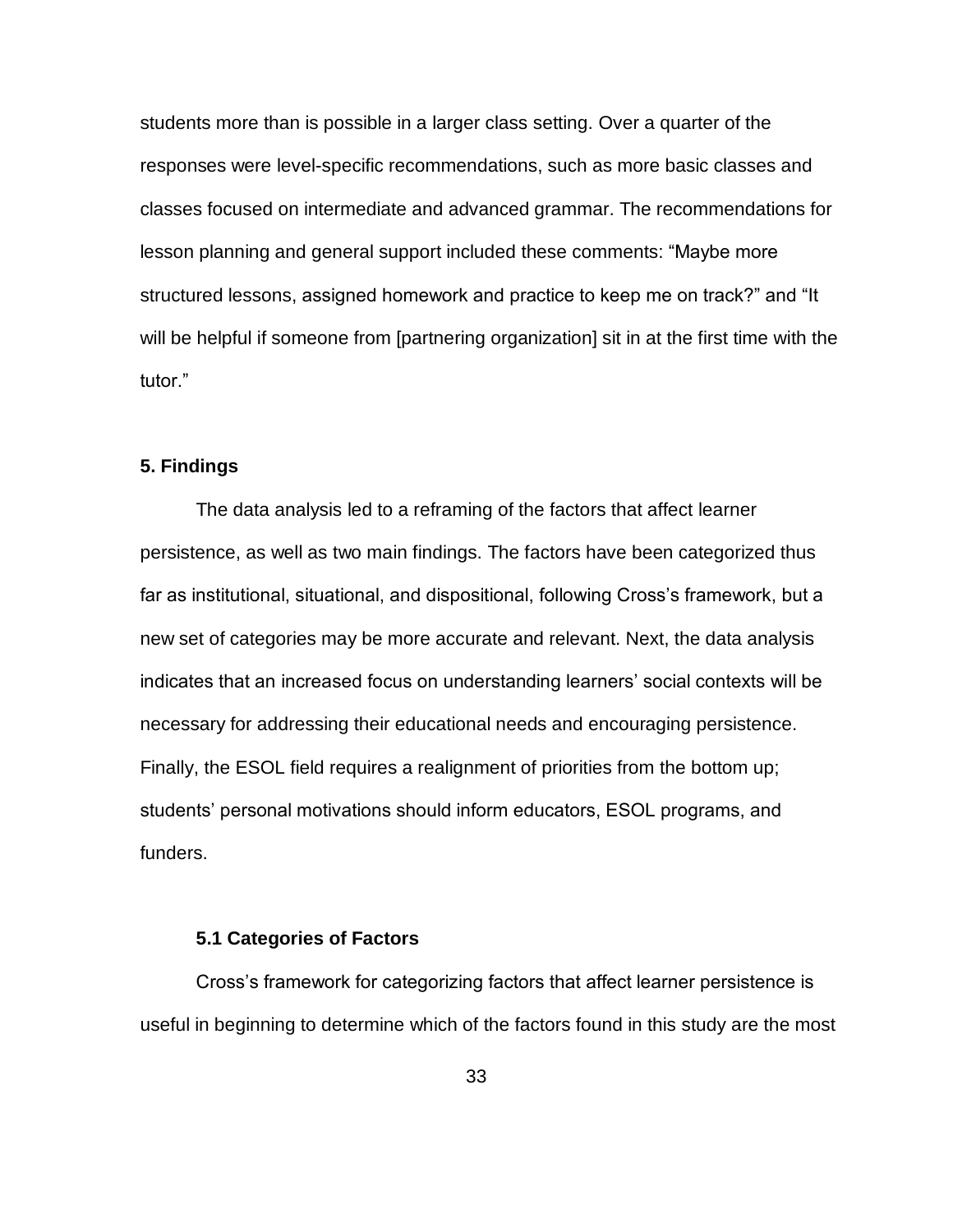prevalent among learners at the partnering organization. However, the names of the categories can be misleading. The proposed new category names are programmatic, systemic, and internal. The content of the categories does not change significantly, but the understanding behind the framework takes a critical perspective.

Programmatic factors would be those stemming from the ESOL organization. The programmatic factors cited by participants in this research were mostly related to instructional practices, curriculum orientation, and organizational capacity. For example, many students felt that they were not learning in their classes or disliked the level and speed of instruction. Many felt that there was not enough individual attention in courses, and therefore there should be more tutors and smaller class sizes. Some wished there were more courses or that the courses met for more time each week.

There are many systemic factors that affect English learners at this organization, meaning problems that emerge due to societal structures and phenomena like capitalism, poverty, poor infrastructure, and social disconnectedness. The proposed shift from "situational" to "systemic" reflects the commonality of these problems, as opposed to the conventional view of them as individual instances. Systemic factors noted in this study included work conflicts, with some learners working multiple jobs and working every day or nearly every day. Some had problems with transportation, like not having a car, having car problems, or being fearful of driving under certain weather conditions. Many dealt with physical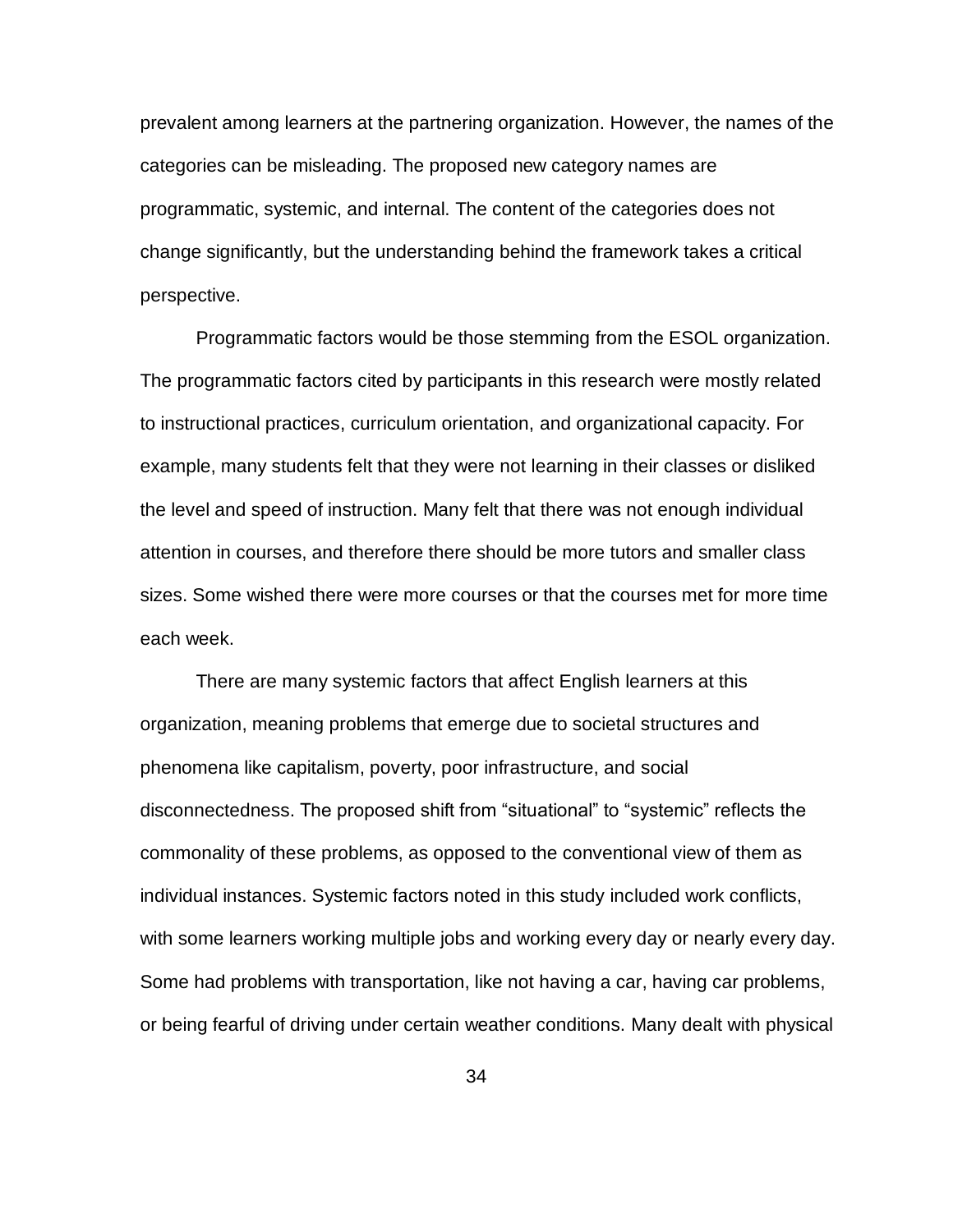and mental health problems as well as appointments that conflicted with course times. Most students have family responsibilities, including siblings, children, older relatives, and babies; one student who was due to give birth at the end of the year made plans with her tutor to return to her studies as soon as possible.

The internal factors refer to personal characteristics and individual situations, and thus are less common. Feelings of depression, loneliness, and homesickness may be understood as both systemic and internal, due to the complexity of mental health issues. Students expressed that a limited English proficiency can be isolating and can make life boring. Anxiety often accompanies trying to speak a second language; some English learners have low confidence in their language production abilities. Some students were absent due to travel out of the country. Some students have extrinsic motivations, like standardized tests for citizenship, licenses, school, and certifications. Many have external pressures like family members who expect them to learn English and provide for them. The sheer difficulty of learning English as an adult can be overwhelming, as it takes most people years to reach a high proficiency level in academic language.

Taken together with the stories and suggestions from research participants, the challenges listed here point toward two core findings. First, English learners' educational experiences cannot be separated from their social context, and it is especially important to understand the influences of family and life stages on a student's educational path. Second, English learners' motivations and priorities are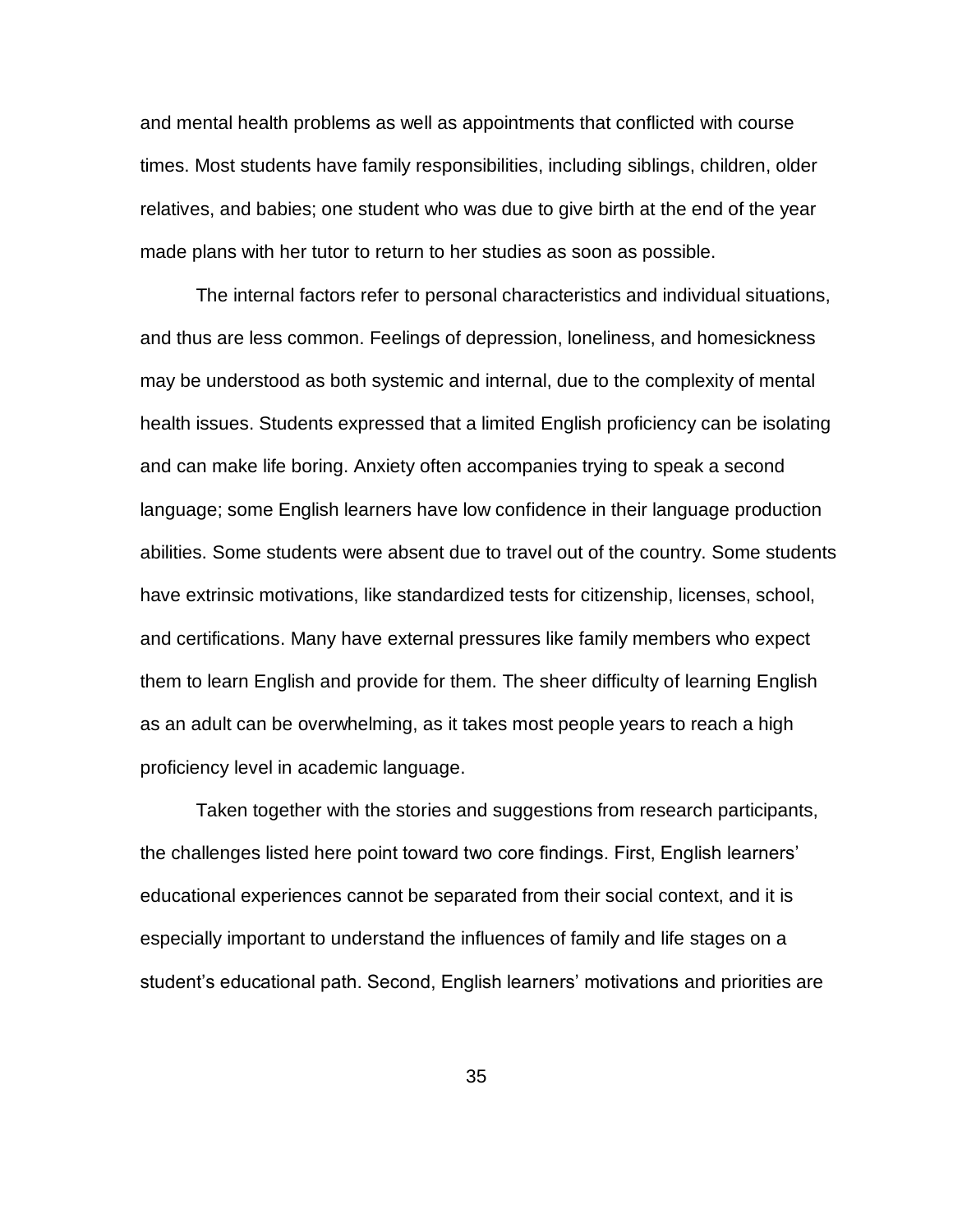often at odds with those of the institutions providing instruction, a conflict that can manifest within the classroom.

#### **5.2 Social Context**

An adult English learner's educational experiences and social context are inseparable. As opposed to a Venn diagram, "a more accurate representation would have academic and social systems appear as two nested spheres, where the academic occurs within the broader social system" (Tinto, 1997, p. 610). While this idea may seem obvious, it is not always valued as much as perhaps it should be. Some organizations view professional relationships with their constituents as having very specific boundaries. In the partnering organization in this case study, volunteer tutors are specifically instructed not to be "social workers" for their students, meaning not to get involved with the students' lives beyond their English learning. Maintaining professional boundaries is of course important in any profession, but it is imperative to reconsider how these boundaries are defined in the field of ESOL education. Building relationships and getting to know one's students are important parts of being an effective ESOL instructor, partly because this allows for open communication about potential barriers to persistence. Instead of viewing poor attendance as a monolithic problem for all English learners, educators should work toward understanding their students' individual circumstances in order to address their challenges on a case-by-case basis. This strategy would include connecting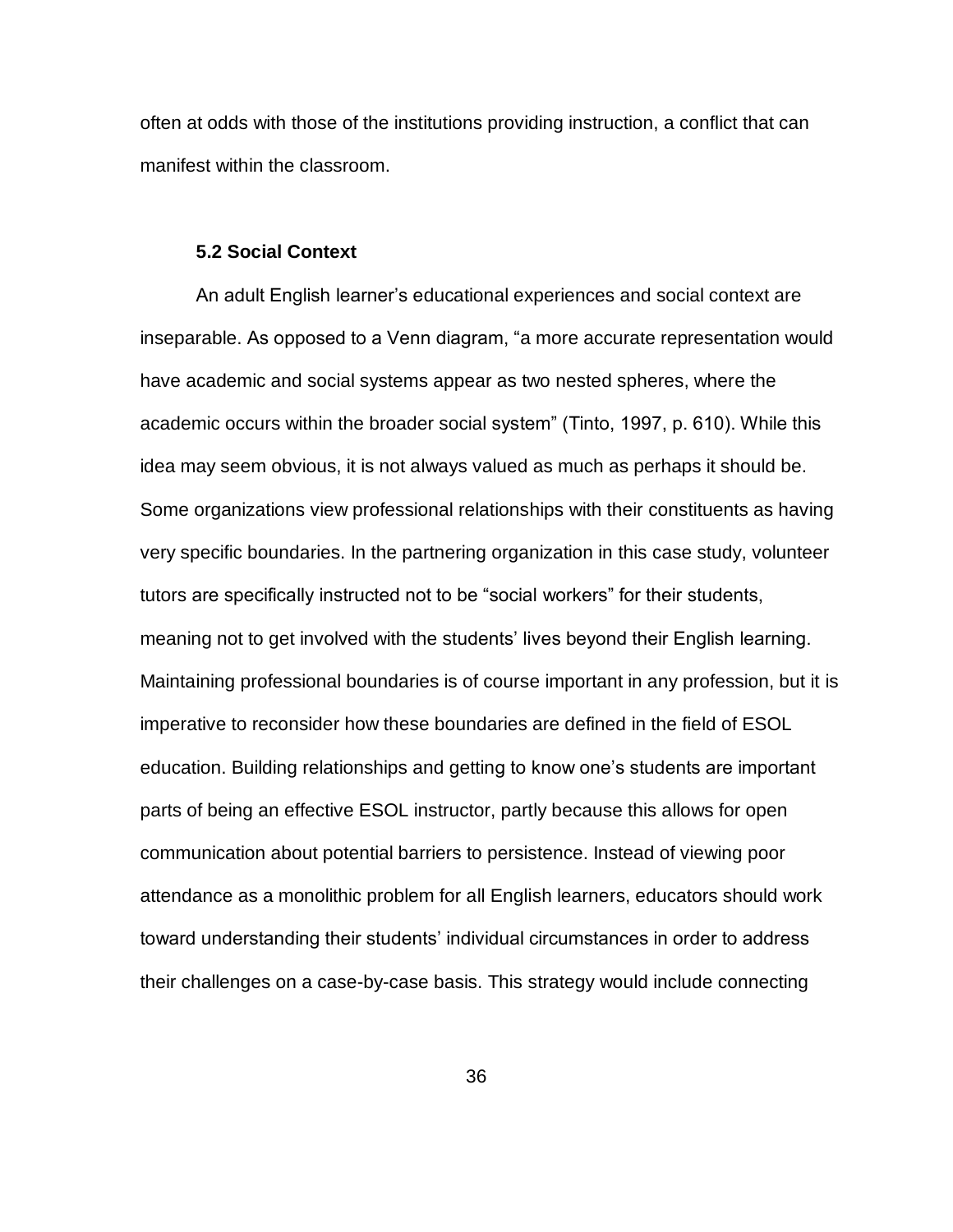students to necessary resources and incorporating persistence supports into the classroom.

Participants of the educator focus group told about students who had experienced depression and feelings of isolation and low self-esteem. These issues were not discussed in the student focus group, although it is likely that students facing these issues would not be comfortable discussing them in that setting, given the stigmatization of mental illness and people's general need to build trust before sharing vulnerabilities. While it is not a teacher's place to provide counseling, it is important to know about these issues and find ways to work through them within the curriculum.

Some educators and students believe that it would be beneficial if the educators connected students to necessary resources, like mental health professionals and affordable youth programming, as many adult English learners can be more disconnected from community resources than their tutors and teachers are. Some teachers and tutors care deeply about their students and struggle to understand why certain boundaries are in place, e.g. not being a social worker, when breaking those boundaries may benefit their students. For English learners, the language can be a way to make life in this country more meaningful. One student said, "I know a lot of people that found this country…so boring [because they could not speak English]." She later explained further that the U.S. can be a country of opportunities for those who seize them. Many English learners do not have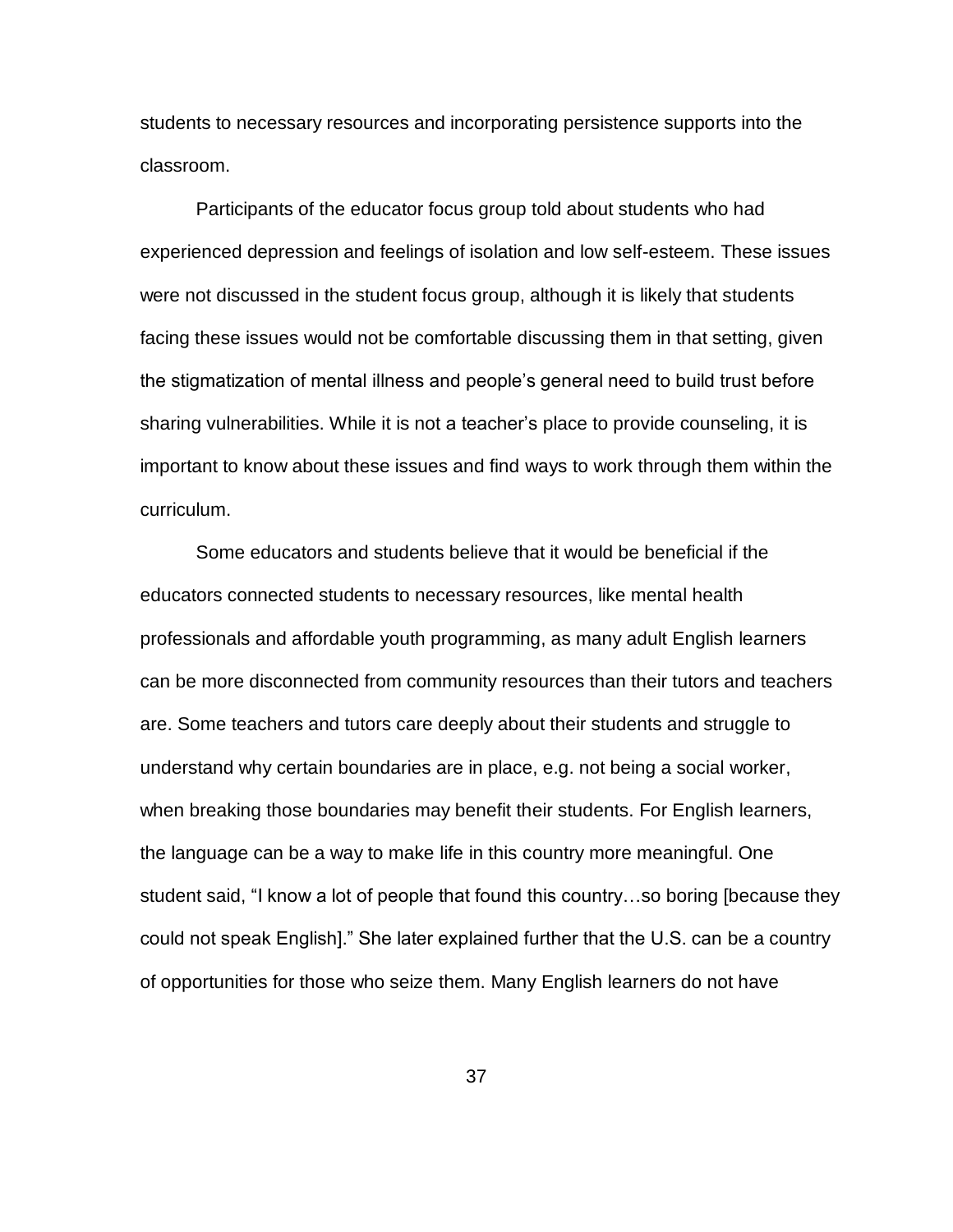access to the opportunities she described unless their English teachers and tutors help make the connection.

#### **5.3 Family and Life Stages**

A common phenomenon among English learners in this study was a focus on family. Several students described moving to the U.S. to make a better life for themselves and their families, whether their family members were with them or back in their home countries. Some immigrants in this study spent years in the U.S. without ever learning English, because they needed to prioritize their children or siblings first. For example, one woman in the focus group was retired and had lived in the U.S. for over 15 years before starting her ESOL education. Her son was a teenager when they arrived, and she needed to work two jobs to afford to send him to college. Her son is now an adult, so she lives alone. She feels embarrassed that she does not have a higher proficiency level in English given how long she has lived here. Many participants related to her story and had other friends who still had not begun to learn English. They emphasized the segregation and isolation that the language barrier creates for immigrants. Another participant was a secondgeneration immigrant whose mother had worked hard to provide for her daughter in the U.S. Her mother never had the opportunity to learn how to read and write, but she strongly encouraged her daughter, saying, "You're young, so you have to learn."

A person's family and stage in life both influence their educational path, in terms of how much time they can commit to learning English and in their motivations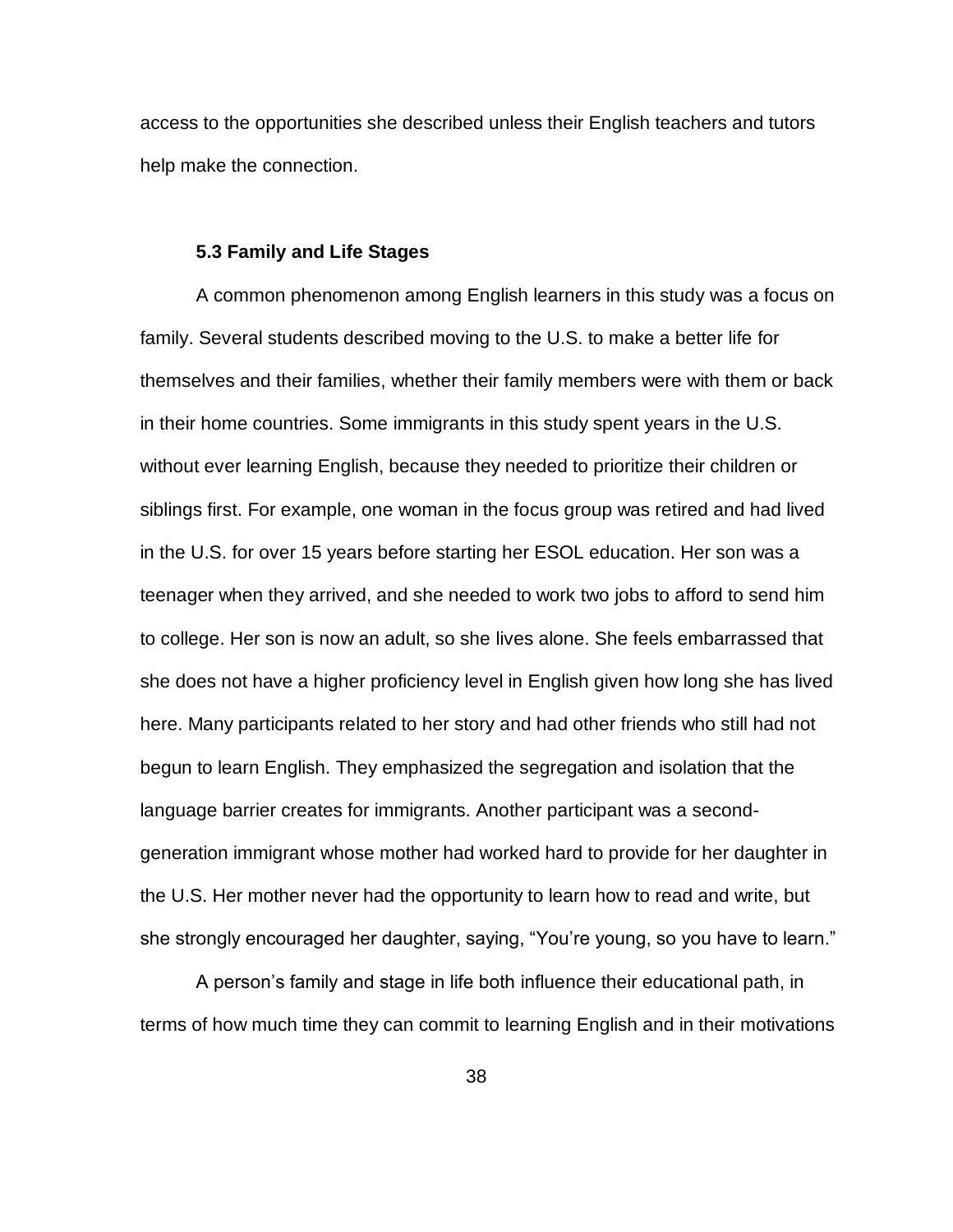for learning. Understanding the influential role that these two factors play in students' lives will prove useful to ESOL organizations in better serving their constituents. Instead of focusing primarily on students' employment goals, a more relevant framework might place the emphasis on social inclusivity and cultural values, such as family sustenance and life stages.

#### **5.4 Conflicting Priorities**

Funders often prioritize employment and higher education as desired outcomes for adults in ESOL programs. These funding institutions often view ESOL education as a tool for economic growth; ESOL instruction is an investment in potential contributing members of the labor force. While ESOL organizations including the one in this case study do not always align with this top-down approach, they recognize the importance of demonstrating these outcomes to secure more funding and are often constrained by grant funding requirements. For the fiscal year prior to this research, the partnering organization had secured 33 grant awards, composing 75% of the annual budget. With the clear majority of funding coming from foundations and corporations, the organization's activities are shaped by external priorities.

Teachers and tutors each come in with their own set of priorities. Of course, they are trained and guided toward meeting the organization's mission, vision, and objectives, as with faculty and staff of any nonprofit organization. However, their personal goals can differ, creating internal conflicts. Again, the example of the tutor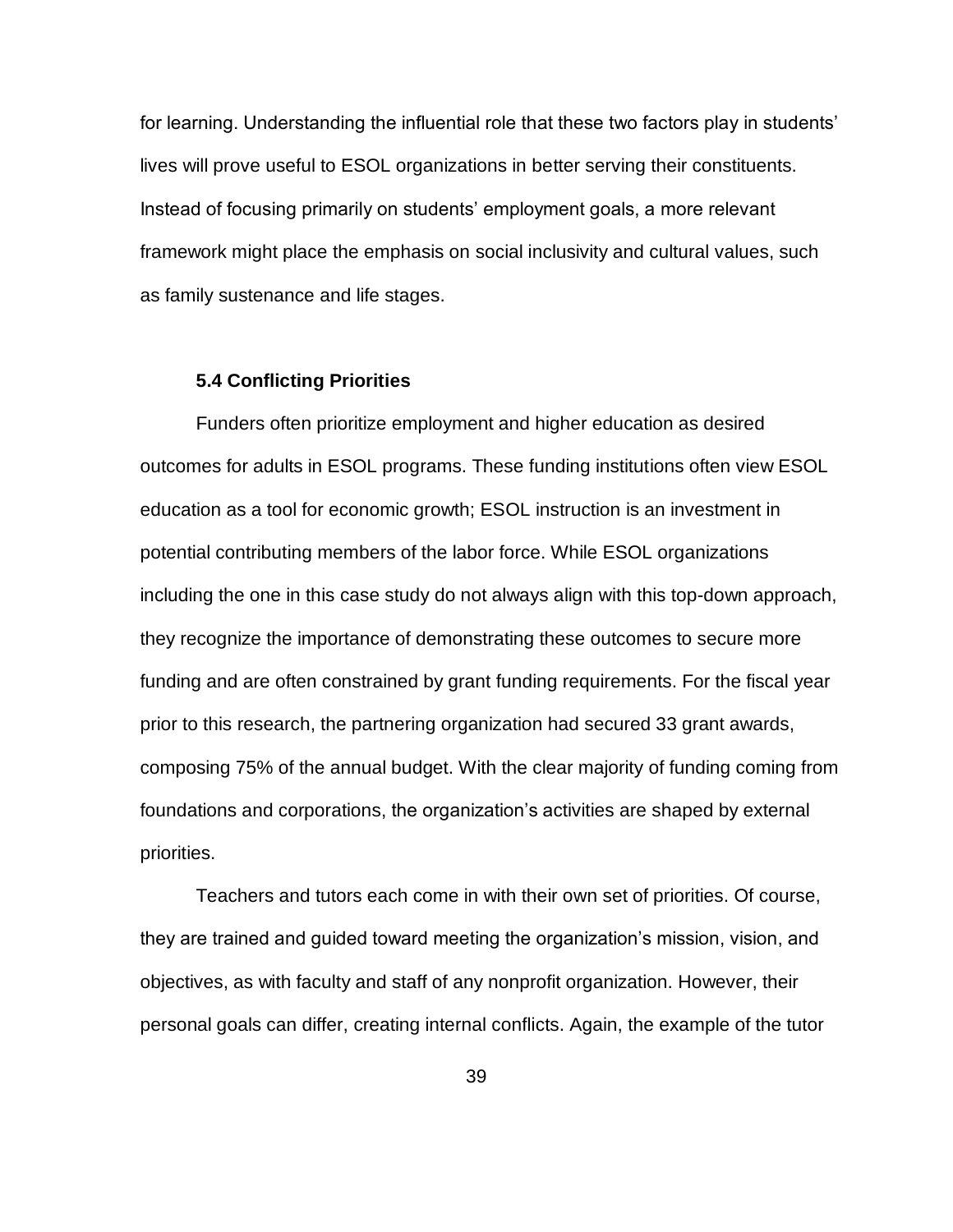who was instructed not to be a social worker is relevant. Teachers and tutors are, for the most part, at liberty to create their own curricula and lesson plans, although they are given general guidelines. Several courses are specifically grant-funded and have more strict expectations for curricula that will help students produce certain prescriptive outcomes.

Not many generalizations can be made about English learners, except that they are highly motivated and that ESOL programs should recognize this as an asset. "It's difficult for me, but I try. I try every single day," stated one participant in the English learner focus group. More than anything else, English learners simply want to feel prepared to speak and write confidently. While some students do have goals like entrance into an institution of higher education, obtaining a job, or finding better employment, these are not the most common motivations, and even for students whose goals include employment and education, they are not always the highest priority. Students want communicative competence, including both linguistic and social knowledge; students want to be able to use English correctly and appropriately in social contexts in hopes of being full participants in their communities.

#### **5.5 Instructional Practices**

Regardless of whether teachers and tutors at this organization also want their students to achieve communicative competence, many students feel that the instructional strategies and organizational resources are not meeting their needs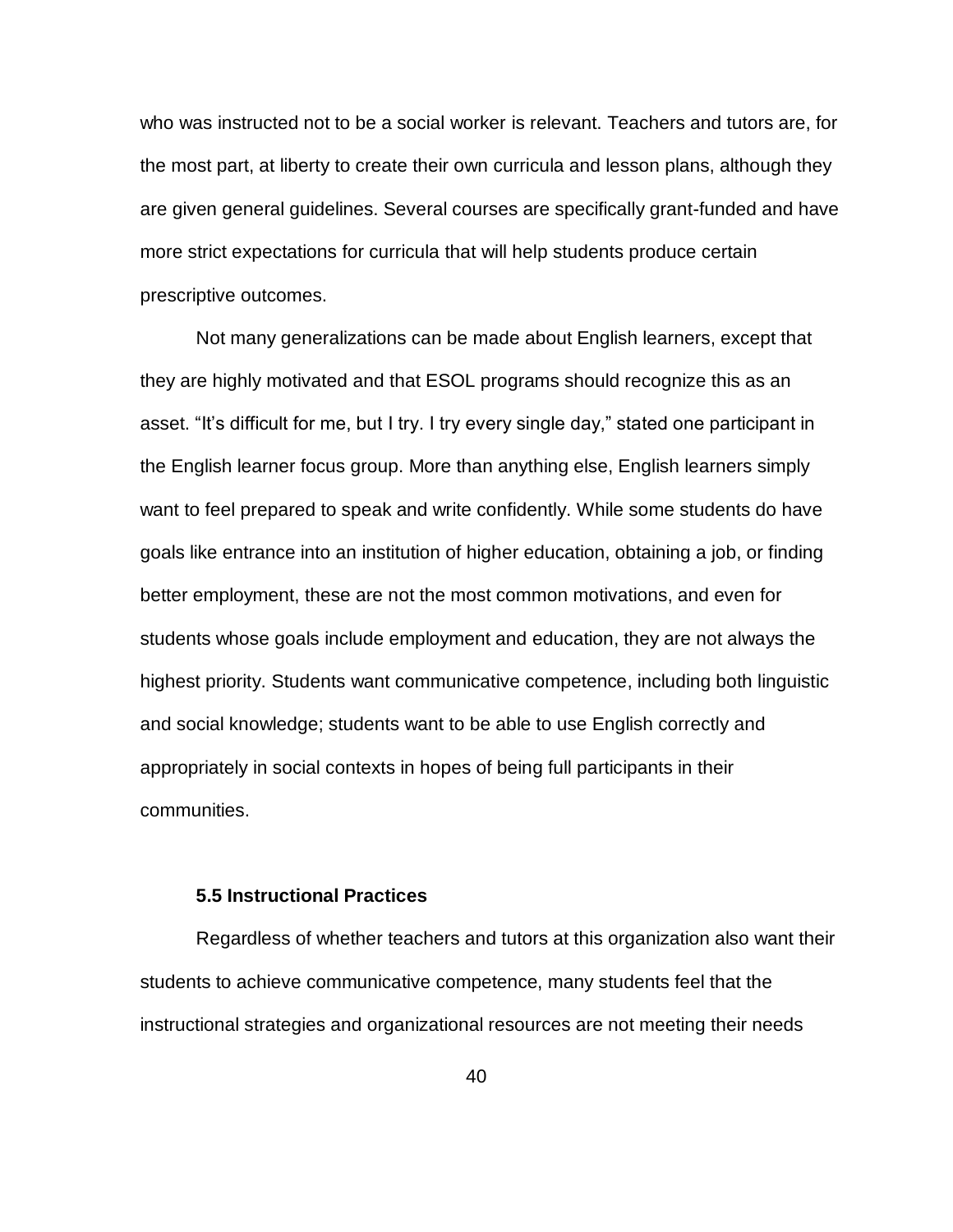toward this end. English learners have provided numerous recommendations for improvement in these areas. For one, many students request more class time. The courses at the partnering organization meet for 90 minutes once a week over the course of six to twelve weeks. Students want more practice, meaning more time each class session, more sessions per week, and more weeks per course. The organization would also like to provide more instructional time, but there are simply not enough resources, especially given how much time the executive director already spends writing grant applications. Interestingly, students met with their volunteer tutors for an average of 35 hours for the fiscal year 2017. If a student attended every class session for one course per trimester, they would attend 45 hours of class time in one year. Perhaps students view an hour of one-to-one tutoring as more valuable than one hour of time in a group classroom setting, and therefore they expect that courses meet for more time each week. Another possibility is that because students know they will not be able to attend 100% of class sessions, they want more opportunities to attend. Still, the expectation would be that students would meet with tutors for more time than they would spend in courses, because tutoring is one-to-one and provides greater flexibility in scheduling, while courses meet on a set schedule at a predetermined location. Nevertheless, students recommend more class time.

With this proposal for increased class time, students also had some suggestions for changes within the classroom. In the English learner focus group, participants spent much more time discussing linguistic challenges with learning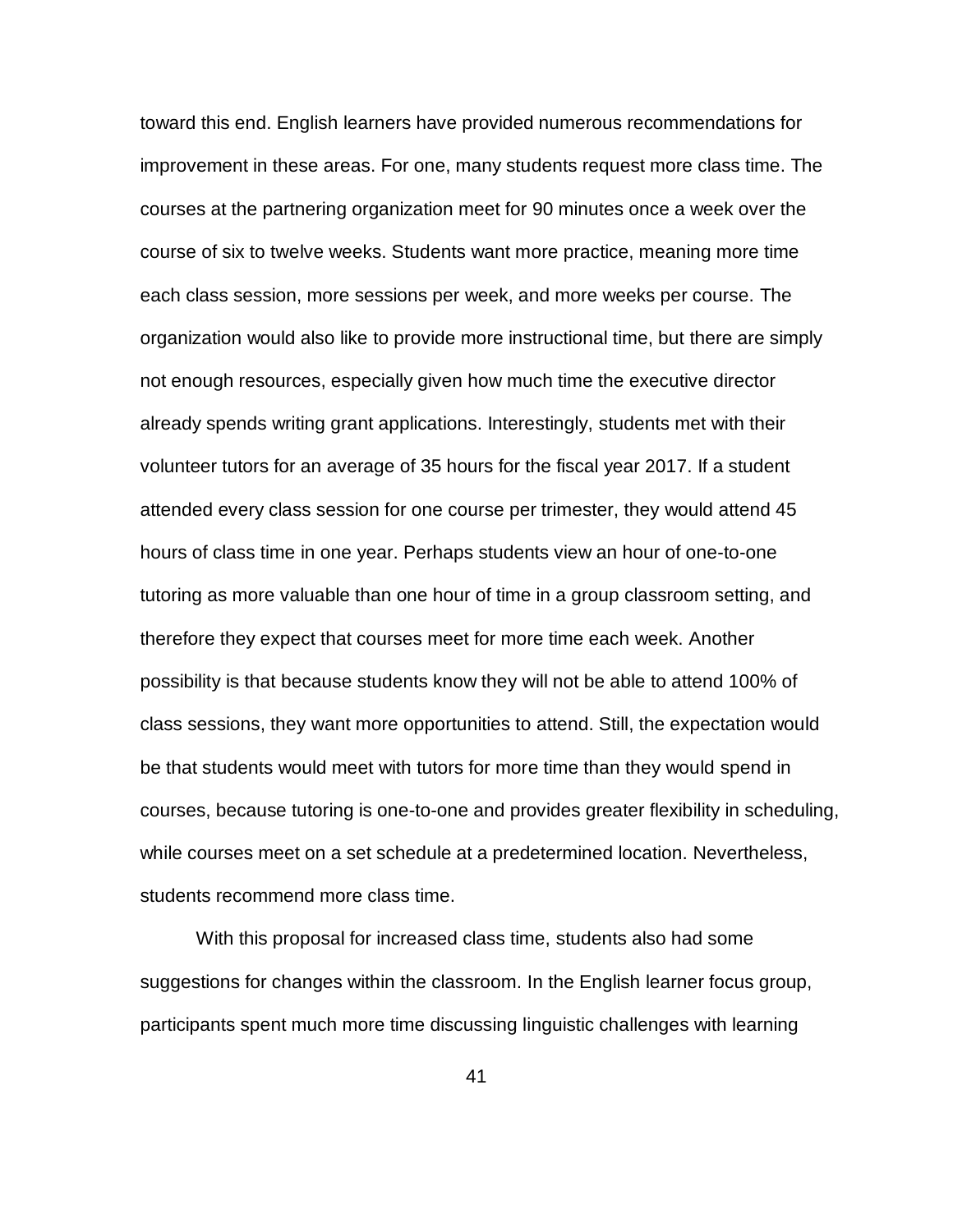English than persistence challenges. If lessons were modified to address these linguistic challenges, perhaps course attendance would improve. Many students agree that teachers do not correct them enough. Teachers should provide corrective feedback in the moment, rather than simply providing all positive feedback and ignoring errors. Students can learn from each other's mistakes this way as well. Many English learners expressed feelings of nervousness in speaking English. They want more classes that help with pronunciation, and they want more opportunities to practice speaking, including public speaking courses. They want to feel prepared to speak in everyday situations, like ordering food at a restaurant; they want to know specific words, what questions they should expect to be asked, and appropriate answers for those questions.

Along this vein, students want smaller class sizes, with ten or fewer students, allowing for more speaking practice. They also expressed frustration with the long waiting periods before being matched with one-to-one tutors. These smaller classes and increased tutor availability would help students receive more individual attention and make mistakes in less intimidating settings. Students also tend to want direct instruction, which means a shift away from the communicative approach to language instruction. While the communicative approach is evidence-based and more commonly accepted today in the field of SLA, students learning in this environment can often feel like they are not making progress. Direct instruction may be more beneficial for beginning students, whereas CLT is preferred at more advanced levels. The dissonance was evident from the survey responses, which conveyed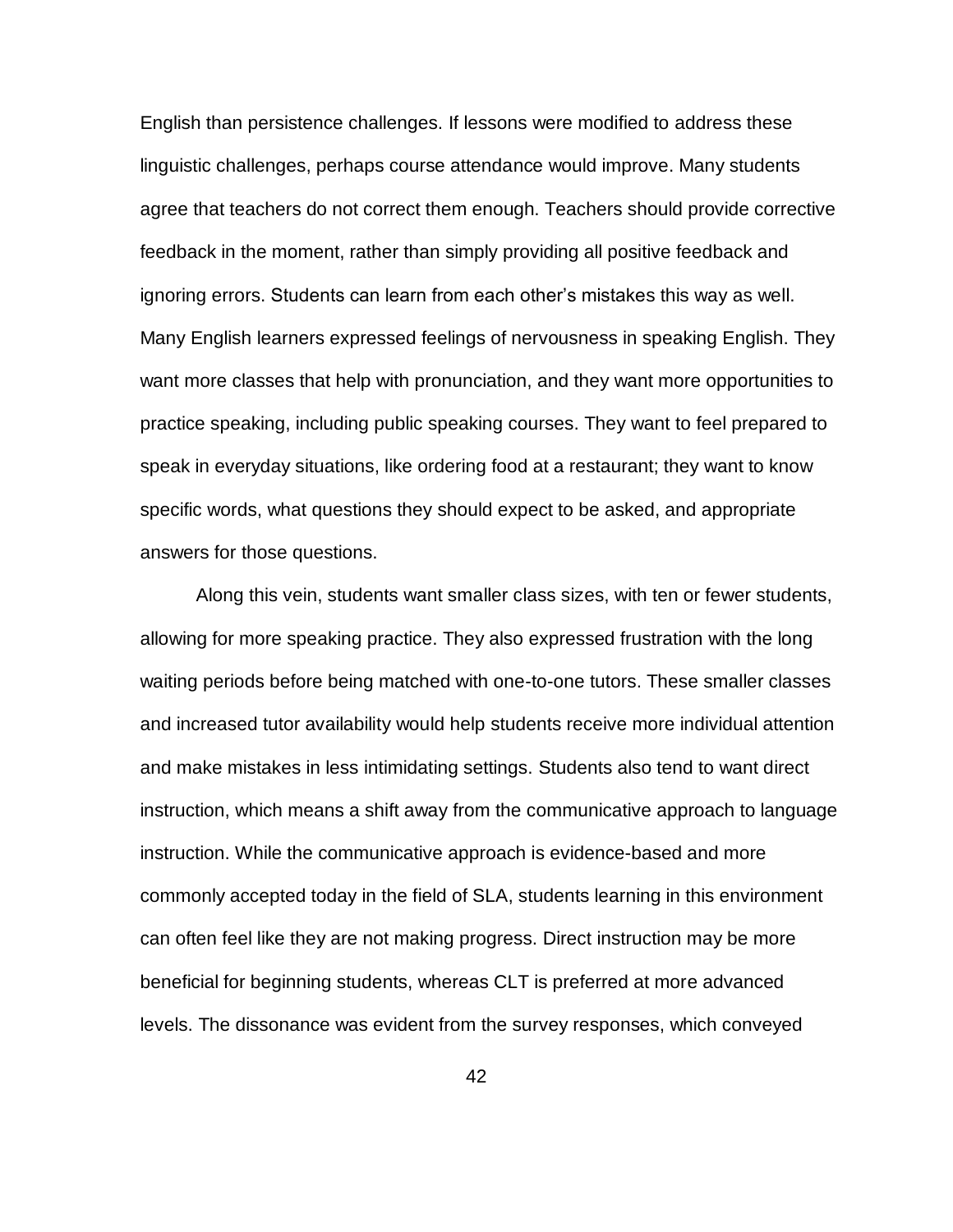students' feelings that the lessons were not meeting their goals and needs and they did not feel they were learning. Some students request word-for-word translations, which is not a best practice in second language education. One survey respondent wanted teachers to "reinforce the most common words and the most used verbs." Many wanted more specifically grammar-focused courses at the intermediate and advanced levels. Through the communicative approach, grammar is often taught implicitly or through examples, as opposed to more direct instruction, which explicitly teaches grammatical rules. A focus group participant said that she wanted to learn the "formula" for grammatical structures in English, which she could apply to many different circumstances.

#### **6. Conclusion**

This research study has addressed one gap in existing literature: learner persistence in non-academic ESOL programs. Prior to this study, most research on learner persistence in this field has been with either general adult education programs or with ESOL programs at institutions of higher education or in programs for children and teens. The needs of constituents of non-academic ESOL programs differ from those of constituents at these two types of programs. Still, there are opportunities for further related research. A longitudinal study of English learners who have stopped out or dropped of ESOL instruction would be useful in revealing the most severe persistence challenges. Another useful study would involve a comparison of multiple organizations like this one in relation to persistence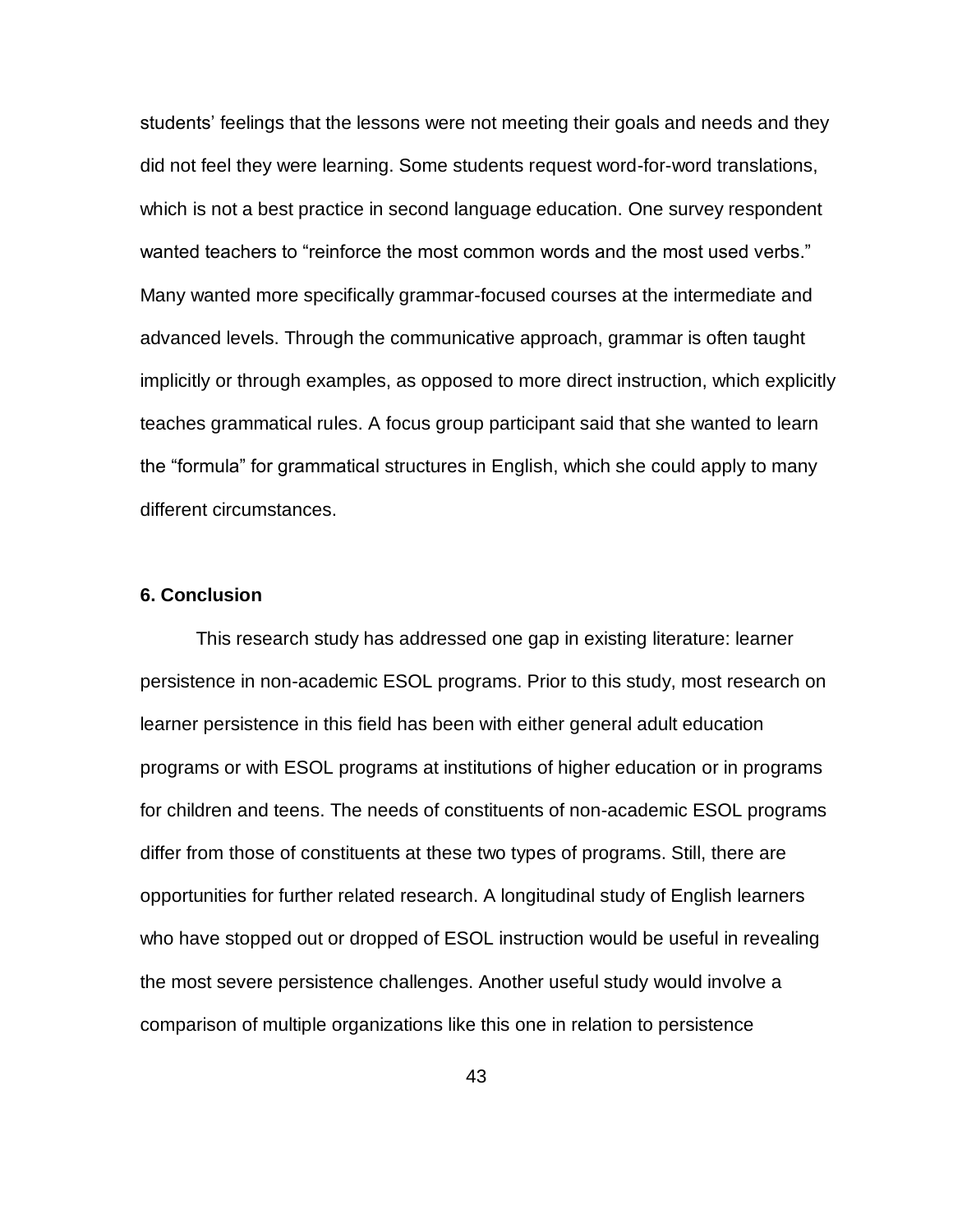challenges and successes. Additionally, some instances in this research study begged the question: what is the relationship between educational background and learner persistence.

Adult English learners face a complex network of institutional, situational, and dispositional challenges that influence their ability to persist in their education. With the goals of exploring these challenges, understanding learner motivations, and finding possible solutions, this research paper was based on a case study of an ESOL organization in central Massachusetts. The study consisted of two focus groups, an online survey, and an analysis of the organization's registration data. These four sources were used to triangulate findings about English learners at the partnering organization.

The organization provides two forms of ESOL education: group courses and one-to-one tutoring. The funding for group courses allows 90 minutes of weekly instruction per course, with about ten courses each trimester, and each trimester lasts between six and twelve weeks. The tutoring services are offered by trained volunteers, with approximately 70 active student-tutor matches who meet for at least 2.3 hours per month on average. Both students and educators who participated in this research made it clear that English learners in general are highly motivated, although the reasons for that motivation may vary. While the quantitative data shows the common challenge of inconsistent attendance in courses, many students demonstrate learning persistence outside of the classroom. Fair or poor attendance do not necessarily equate to a lack of motivation, and they do not indicate a poor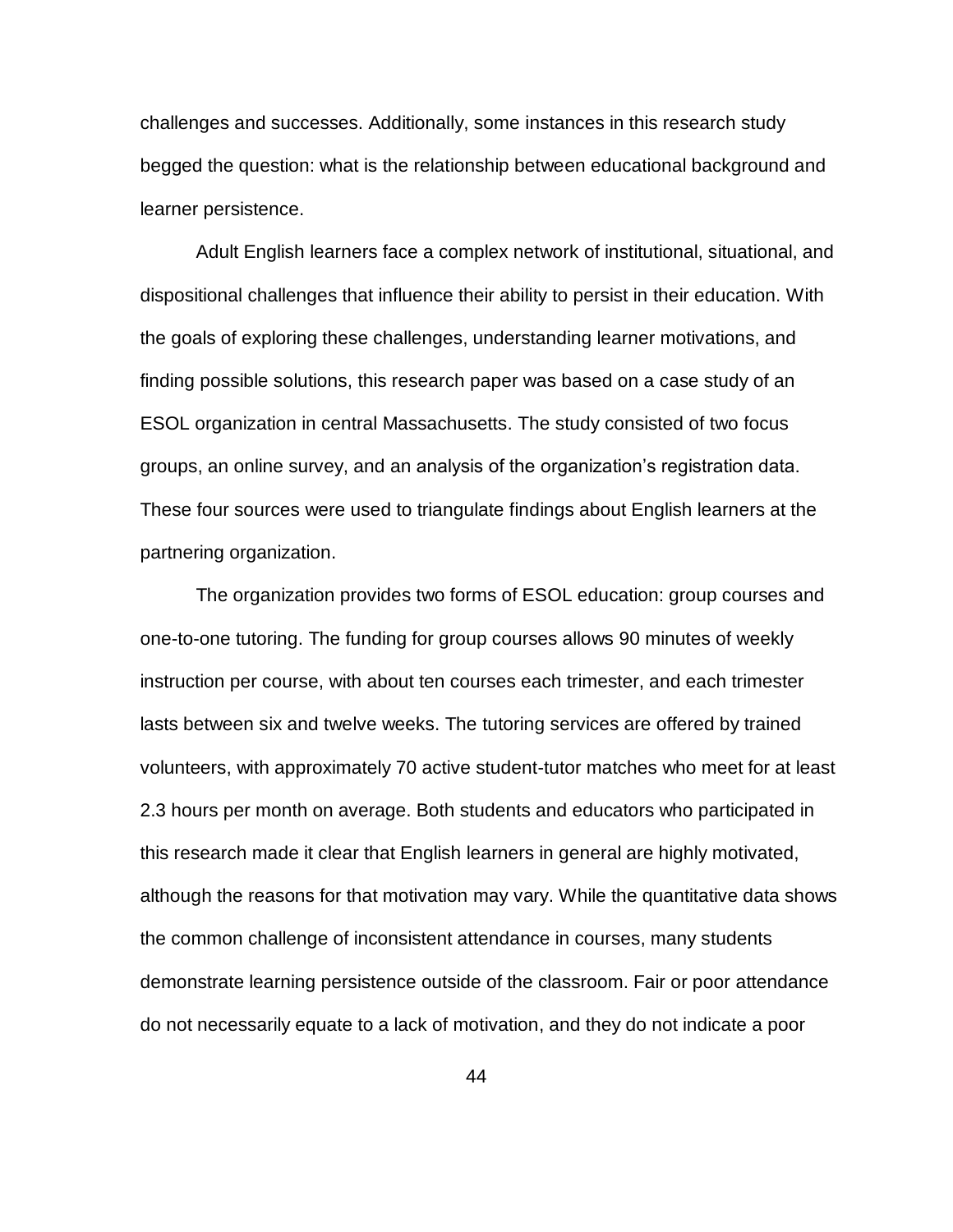quality of instruction from the organization. In fact, this research showed that sometimes students' expectations for classroom activities differ from evidencebased best practices. When students say that they do not feel they are learning, it may be a result of conflicting beliefs of what instruction should look like.

There were two principal findings from this study. First, English learners' social context and educational experiences are inextricable, and their social contexts should not be ignored or considered to be separate. Students' families and stages in life play significant roles in their lives, thus shaping their education. ESOL organizations need to consider these factors at the programmatic and classroom levels. Second, there are conflicts among funders, organizations, educators, and English learners surrounding the purposes and goals of ESOL education. These conflicts become apparent in the classroom and can drive away students by making them feel like their motivations and desires are secondary to those of the organization. This issue is likely not limited to this organization, as it is a problem that stems from institutional funding sources that base their expectations in human capital theory. Employment is not the top priority of many students, and ESOL education should reflect a diversity of learning goals, with a student-centered instructional approach.

The following additional specific recommendations emerged from this data to help the partnering organization and others like it better serve their constituents.

• An overarching framework for course curricula to ensure lessons are congruent and provide stepping stones from one level to the next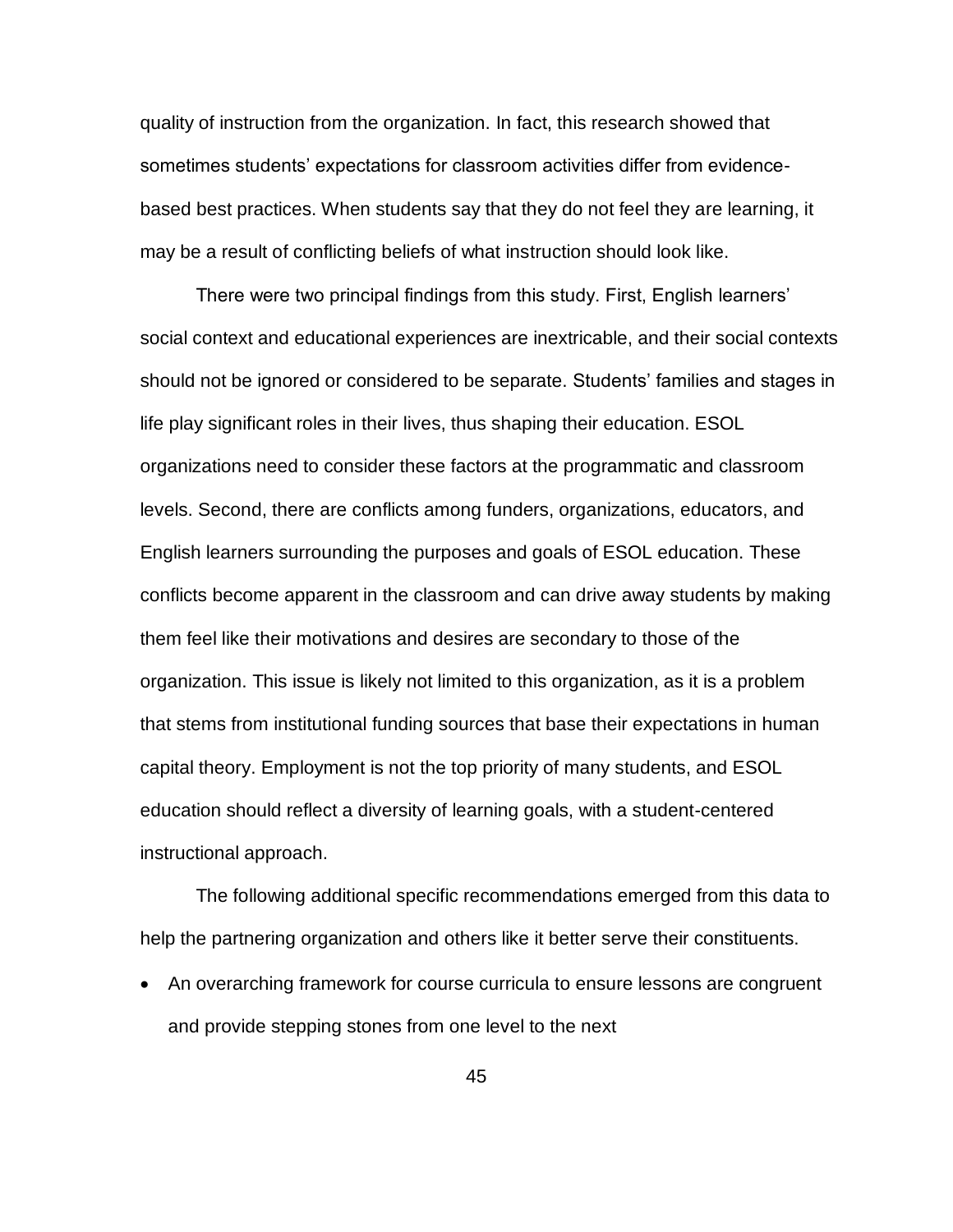- More courses focused on intermediate and advanced grammar
- Increase resource allocation to survival-level courses
- Provide more tutor trainings and encourage tutors to accept more than one student, as tutors are willing to meet for two hours each week, and most matches meet for less than two hours each week
- Incorporate findings into tutor and teacher trainings; help educators better understand the contexts and needs of their students
- Have a staff member present at the first meeting of a student-tutor match
- Take advantage of the critical first three weeks of instruction; orient the learner to the organization and identify motivations, potential obstacles, and learning styles
- Check in on students who temporarily stop out of courses, especially those who are only registered for one course
- Provide conversation circles and other opportunities for speaking practice

At the level of governmental, foundational, and corporate funding sources, a reassessment of the underlying function and outcomes of adult ESOL programs must be conducted. A paradigm shift away from human capital theory, i.e. investment in the labor force, will be important for promoting learner persistence. This new paradigm would be learner-centric, prioritizing personal learning goals; incorporating students' social contexts; and emphasizing agency, connectivity, inclusion, civic participation, and psychosocial wellbeing. There is no question that funding sources shape programs, and therefore this shift needs to occur within these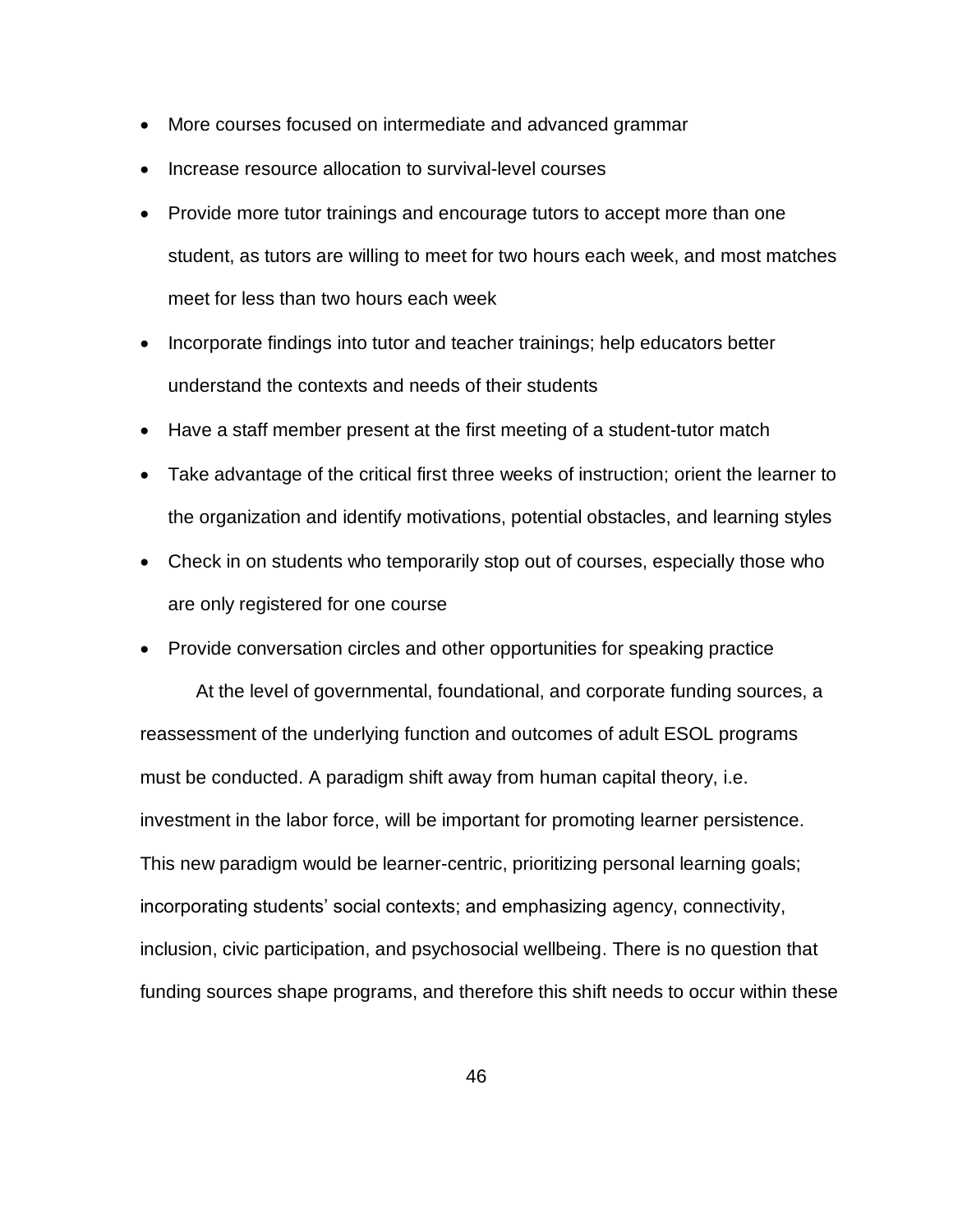sources to have a lasting impact. All learners deserve programming that meets their individual needs.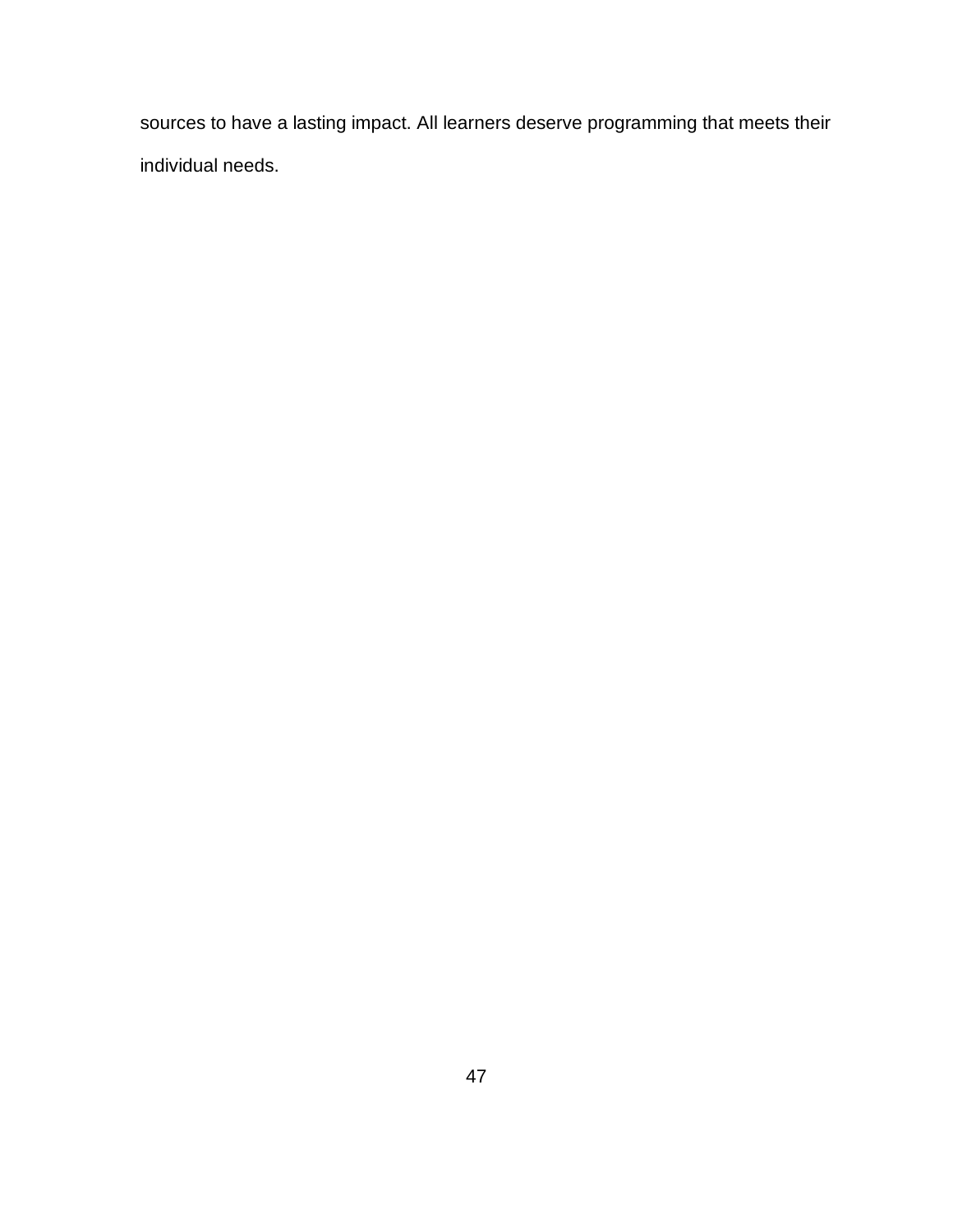# Appendix A: Focus Group Questions

# *Focus Group I: Educators*

- 1. How would you define learner persistence?
- 2. What do you think motivates most English learners? What motivates the learners you have worked with?
- 3. What do you see as the biggest challenge to English learners' persistence and achieving their learning goals?
- 4. Think back to a time when a learner had difficulty attending class or meeting with you for tutoring. What caused that difficulty? Did they overcome the barrier? If so, how?
- 5. In your experience, what have you seen as being a big help in encouraging learner persistence? What additional resources might learners need to continue to persist?
- 6. How do you think learner persistence and employment goals relate to one another?
- 7. What do you think ESOL programs (teachers, tutors, and staff) do well in encouraging learners to persist? How can ESOL programs (teachers, tutors, and staff) improve in helping learners reach their learning goals?

# *Focus Group II: English Learners*

- 1. What motivates you to learn English? Is it related to employment?
- 2. What is the biggest challenge for you?
- 3. Think back to a time when you could not attend class or meet with your tutor. What caused you to miss class?
- 4. What has made it easier for you to attend class or meet with a tutor?
- 5. What could ESOL programs do to help English students attend classes?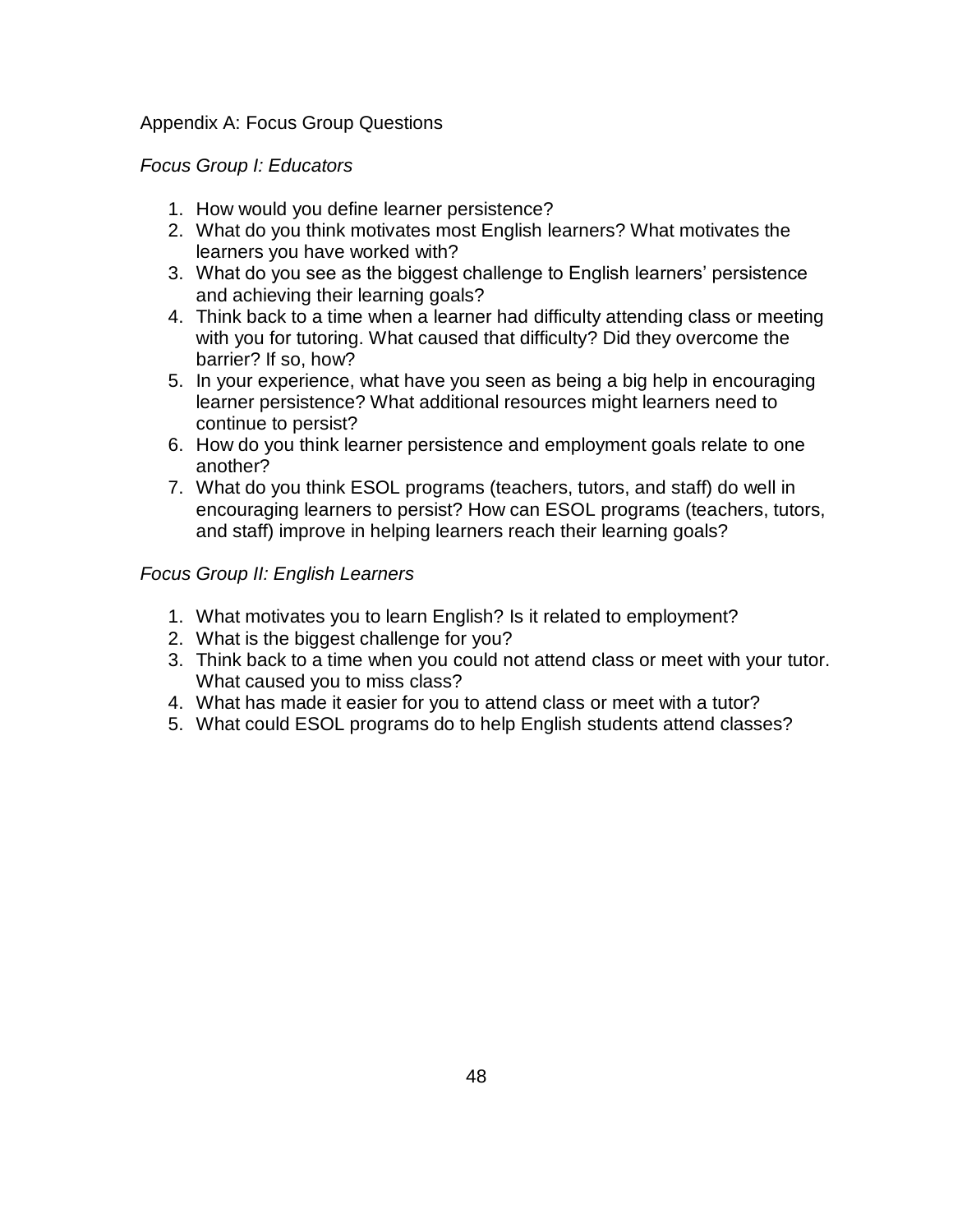Appendix B: Survey Questions (English)<sup>1</sup>

1. How have you learned English with [partnering organization]? Please check all that apply.

- Classes
- Tutoring
- Other. Please explain:

2. Why do you want to learn English? Please check all that apply.

- Improve communication
- Employment
- College (Higher Education)
- Citizenship
- Certificate
- Cultural Understanding
- Other. Please explain:

3. Have you ever had difficulty attending English classes or meeting with a tutor at [partnering organization]? Please choose one.

- Yes
- No

4. If you answered yes to question 3 because of difficulty attending classes, why did you have difficulty attending classes? Please check all that apply.

- Transportation
- Childcare
- Work
- No longer interested
- Lessons were too difficult or fast
- Lessons were too easy or slow
- Lessons did not meet your learning goals
- Did not feel you were learning
- Other. Please explain:

5. If you answered yes to question 3 because of difficulty meeting with a tutor, why did you have difficulty meeting with a tutor? Please check all that apply.

- Transportation
- Childcare
- Work

 $\overline{a}$ 

- No longer interested
- Lessons were too difficult or fast
- Lessons were too easy or slow
- Lessons did not meet your learning goals

 $1$  The survey was administered online, and the formatting has been changed to display the questions here.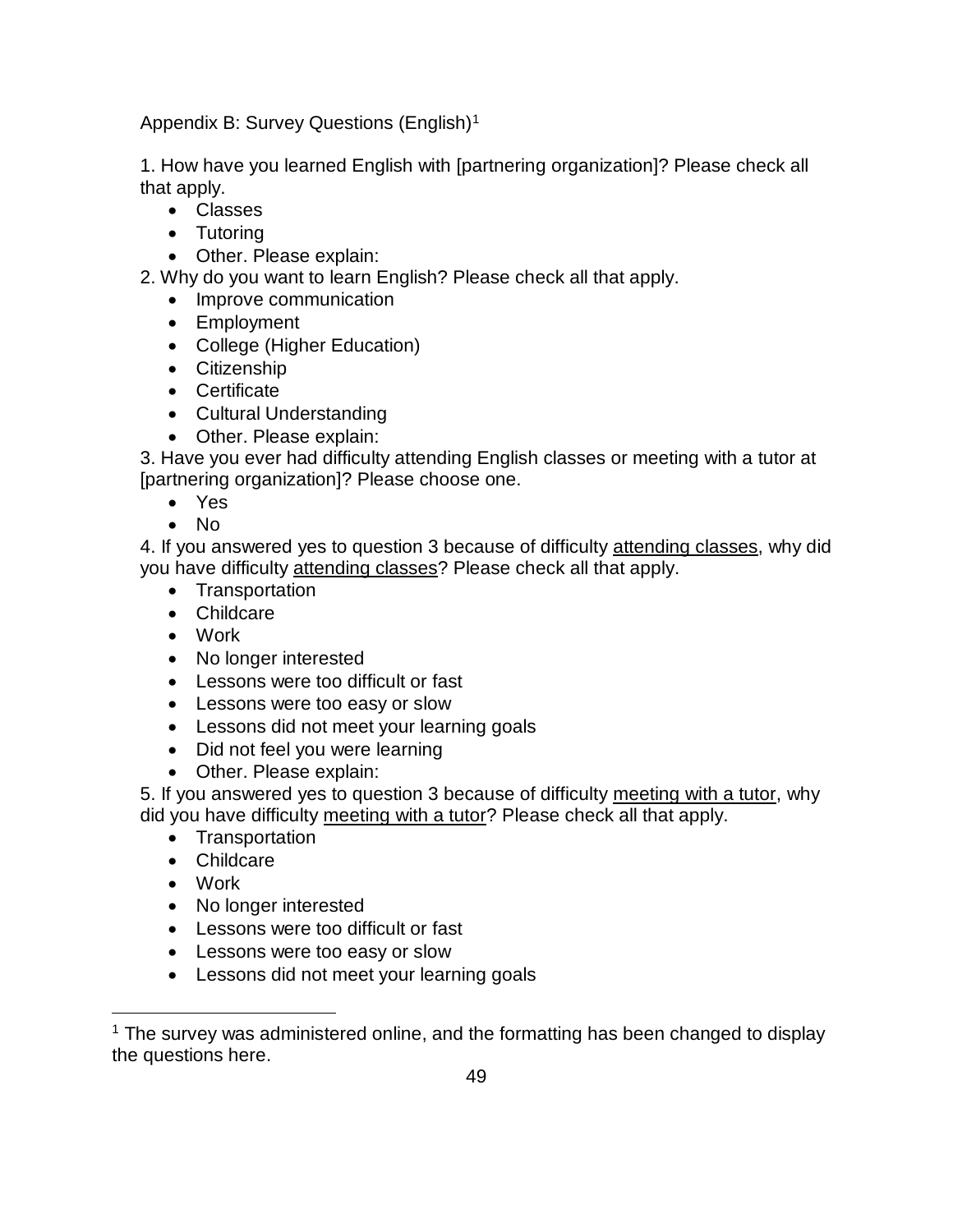- Did not feel you were learning
- Other. Please explain:

6. What one action can [partnering organization] do to help you continue to attend class or meet with a tutor?

*Demographics* Age: Gender: Country of Origin: First Language: Are you currently employed?

- Yes
- No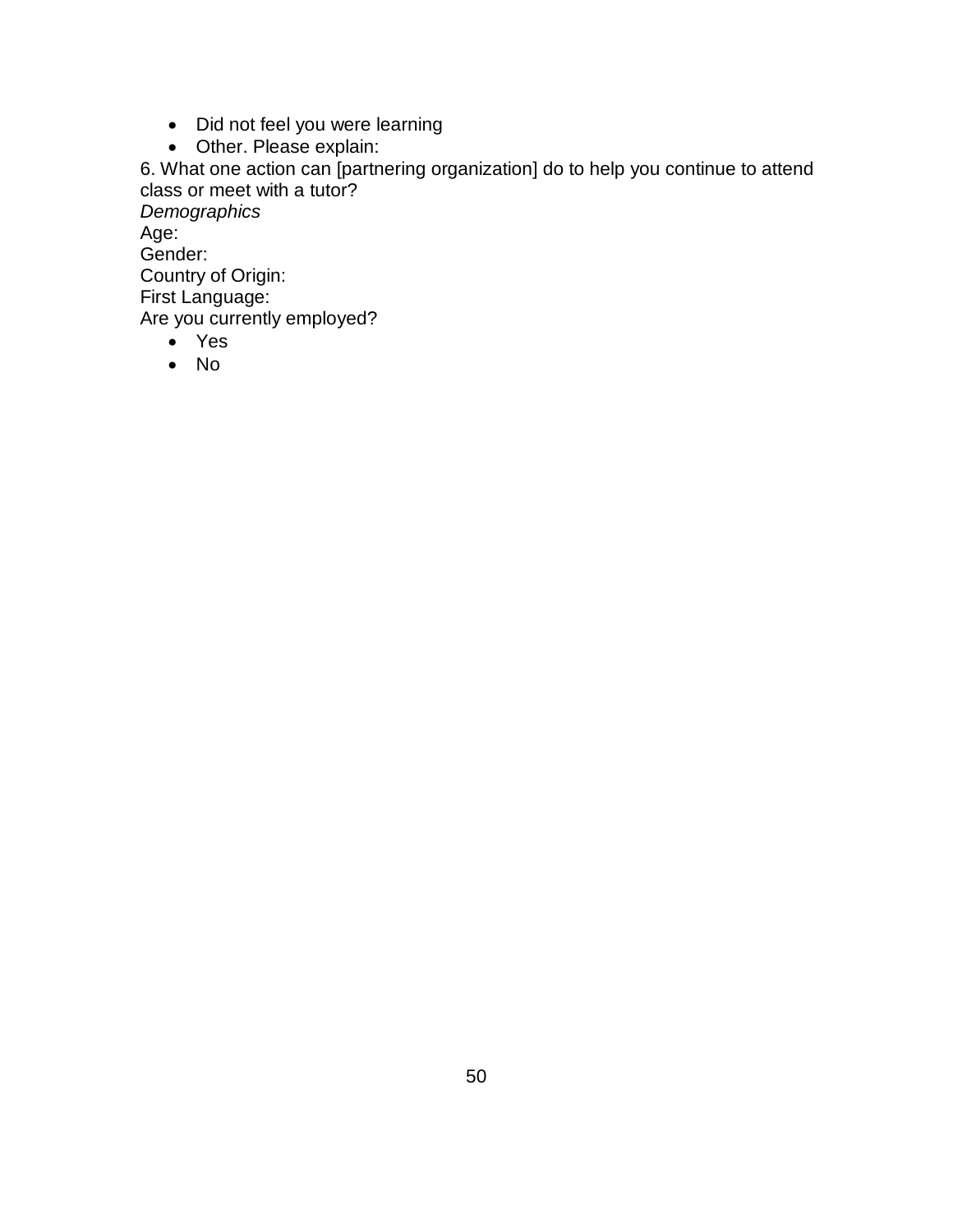```
Appendix C: Survey Questions (Arabic)
```

```
-١كيف تعلمت االنجليزية في مركز؟
                                                                                                حصص
                                                                                              معلم خاص
                                                                     أخرى :من فضلك اذكر الطرق االخرى
                                                  لماذا تريد تعلم اللغة االنجليزية؟ يمكنك اختيار أكثر من اجابه؟
                                                                                          تحسين التواصل
                                                                                                  العمل
                                                                                                 الجامعة
                                                                                                المواطنة
                                                                                                 الشهادة
                                                                                              لفهم الثقافة
                                                                          اخري :من فضلك اشرح بالتفصيل
                    هل من قبل واجهت صعوبات لحضور دروس اللغة االنجليزية أو قابلت معلم خاص في المركز؟
                                                                          ضع دائرة حول الإجابة الصحيحة
                                                                                                  نعم /ال
             لو كانت اجابتك ع السؤال الثالث بسبب صعوبة حضور الدرس ،لماذا قابلت صعوبات لحضور الدرس؟
                                                                               يمكنك اختيار اكثر من اجابه
                                                                                             وسائل النقل
                                                                                              رعاية طفل
                                                                                                   العمل
                                                                                              لم تعد مهتم
                                                                                 الدروس كانت صعبه جدا
                                                                          الدروس كانت بطيئة أو سهله جدا
                                                                      الدرس لم يكن مساوى لأهدافه التعليمة
                                                                               لم تكن تشعر بأنك تتعلم شيئا
                                                                                  اخرى :من فضلك وضح
لو كنت أجابت السؤال الثالث ان السبب كان صعوبة مقابلة معلم خاص، لماذا واجهة صعوبات في مقابلة المعلم الخاص؟
                                                                               يمكنك اختيار أكثر من اجابه
                                                                                             وسائل النقل
                                                                                              رعاية طفل
                                                                                                  العمل
                                                                                              لم تعد مهتم
                                                                                 الدروس كانت صعبه جدا
                                                                          الدروس كانت بطيئة أو سهله جدا
                                                                      الدرس لم يكن مساوى لأهدافه التعليمة
                                                                               لم تكن تشعر بأنك تتعلم شيئا
```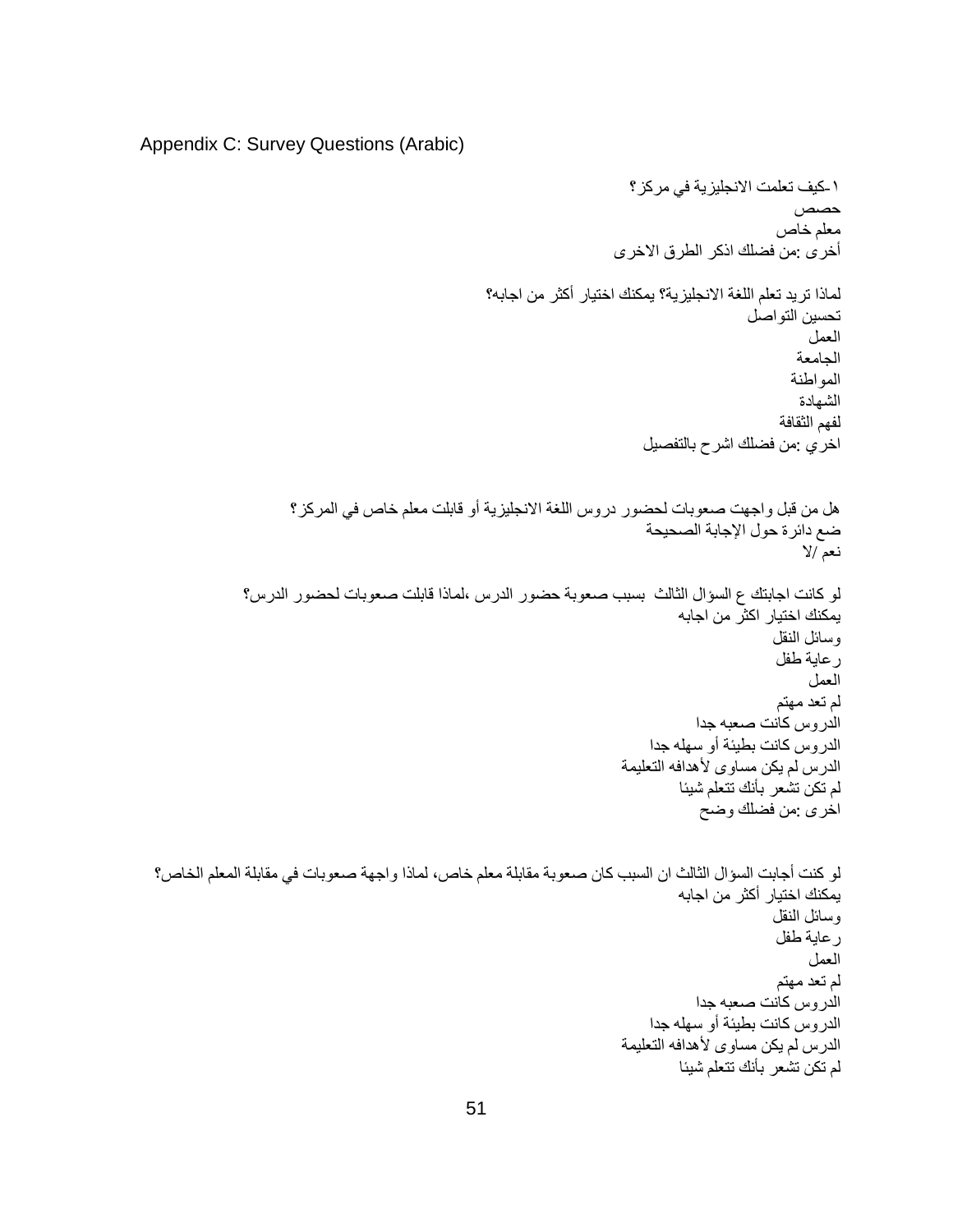اخرى :من فضلك وضح

اذكر كيف يستطيع المركز مساعدتك الستكمال حضور الدروس أو مقابلة معلم خاص؟

 :السن :الجنس. :بلد المنشأ اللغة االولى هل تعمل االن؟ نعم /ال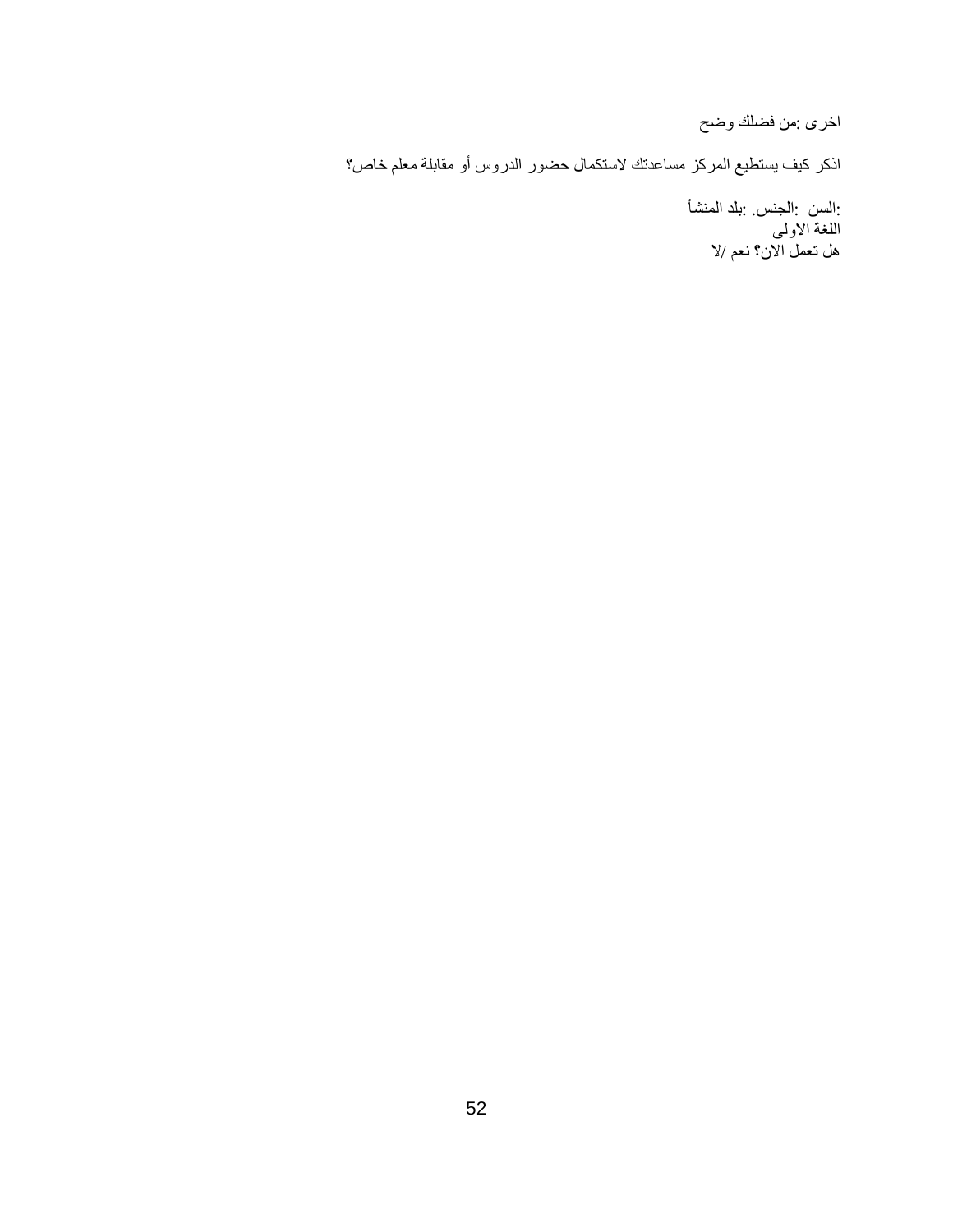Appendix D: Survey Questions (Portuguese)

1. Como você aprendeu Inglês com [partnering organization]? Verifique todos os que se aplicam.

- Aulas
- Tutoriais
- Outro. Por favor explique:

2. Por que você quer aprender inglês? Verifique todos os que se aplicam.

- Melhorar a comunicação
- Emprego
- Colégio (Ensino Superior)
- Cidadania
- Certificado
- Compreensão Cultural
- Outro. Por favor explique:

3. Você já teve dificuldade em frequentar aulas de inglês ou se encontrar com um tutor na [partnering organization]? Por favor circule um.

- Sim
- Não

4. Se você respondeu sim à pergunta 3 por causa da dificuldade de frequentar as aulas, por que você teve dificuldade em frequentar as aulas? Verifique todos os que se aplicam.

- Um lugar para deixar sua criança
- Trabalho
- Não está mais interessado(a)
- As lições eram muito difíceis ou rápidas
- As lições eram muito fáceis ou lentas
- As lições não atingiram seus objetivos ou necessidades de aprendizagem
- Não sentiu que você estava aprendendo
- Outro. Por favor explique:

5. Se você respondeu sim à pergunta 3 devido à dificuldade de se encontrar com um tutor, por que você teve dificuldade em se encontrar com um tutor? Verifique todos os que se aplicam.

- Transporte
- Um lugar para deixar sua criança
- Trabalho
- Não está mais interessado(a)
- As lições eram muito difíceis ou rápidas
- As lições eram muito fáceis ou lentas
- As lições não atingiram seus objetivos ou necessidades de aprendizagem
- Não sentiu que você estava aprendendo
- Outro. Por favor explique:

6. Qual é uma coisa que o [partnering organization] pode fazer para ajudá-lo a continuar a frequentar a aula ou se encontrar com seu tutor?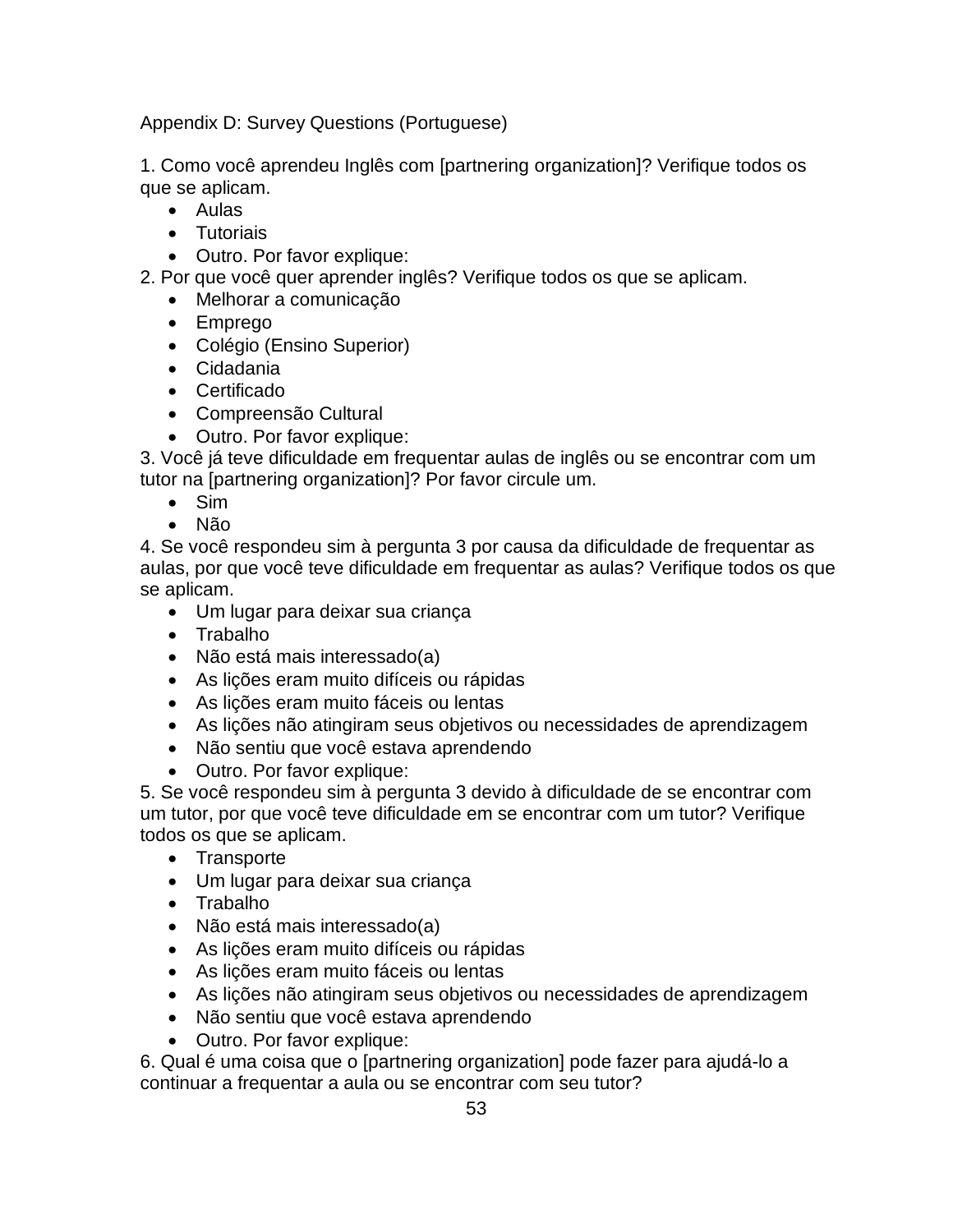Idade: Sexo: País de origem: Lingua materna: Você esta atualmente empregado

- Sim
- Não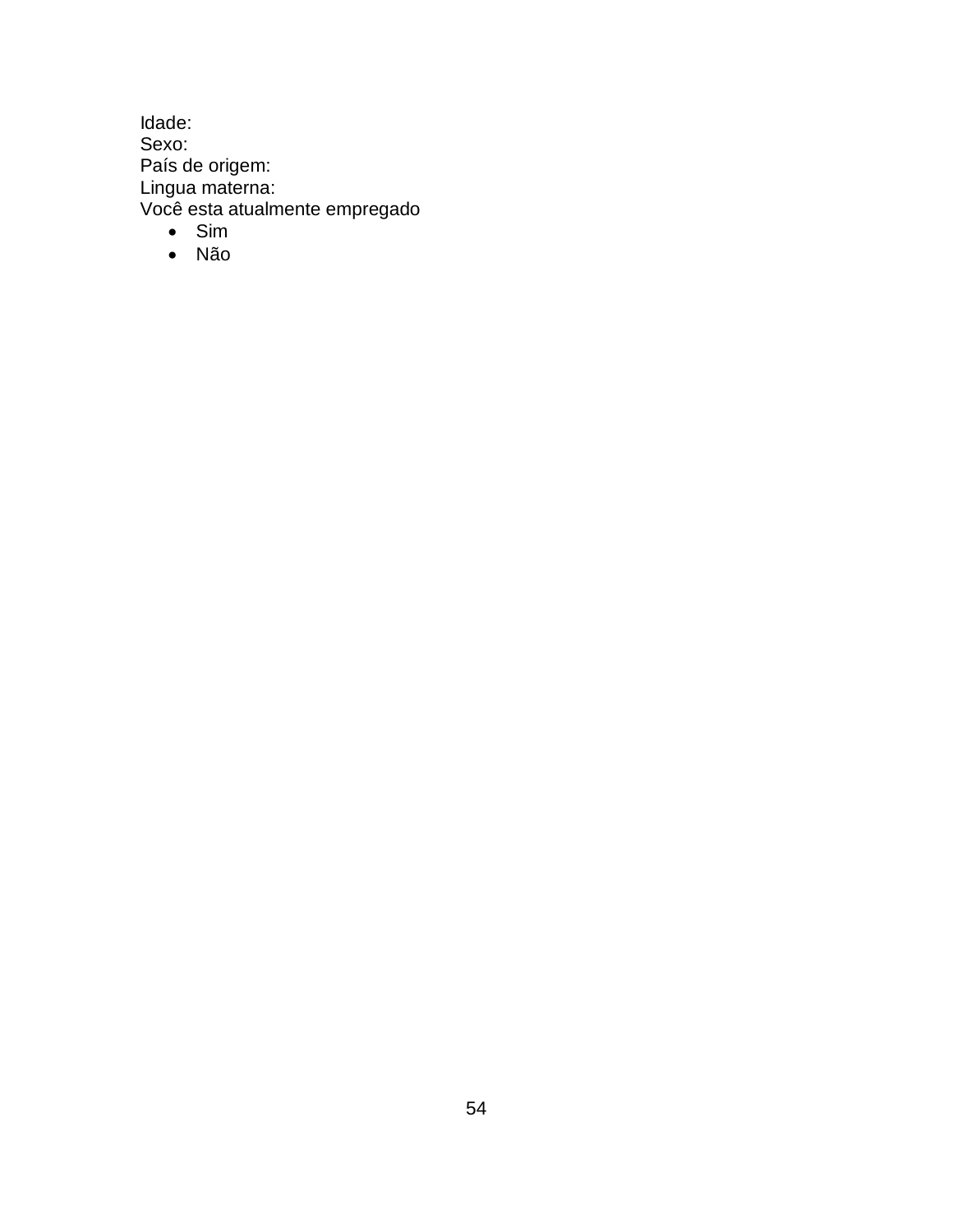Appendix E: Survey Questions (Spanish)

1. ¿Cómo ha aprendido usted el inglés con [partnering organization]? Por favor, marque todos los que aplican.

- Clases
- Tutorías
- Otro. Por favor, explique:

2. ¿Por qué quiere usted aprender el inglés? Por favor, marque todos los que aplican.

- Mejorar la comunicación
- El empleo
- La universidad (educación superior)
- La ciudadanía
- Certificación
- El entendimiento cultural
- Otro. Por favor explique:

3. ¿Ha tenido usted dificultades al asistir a las clases o a la tutoría de inglés en [partnering organization]? Por favor, circule uno.

- Sí
- No

4. Si respondió usted "sí" a la pregunta 3 por tener dificultades al asistir a las clases, ¿por qué tuvo dificultad al asistir a las clases? Por favor, marque todos los que aplican.

- Transporte
- Cuidado infantil
- Trabajo
- Ya no está interesado/a
- Las lecciones eran demasiado difíciles o rápidas
- Las lecciones eran demasiado fáciles o lentas
- Las lecciones no estaban acordes con sus objetivos o necesidades del aprendizaje
- No sentía que estuviera aprendiendo
- Otro. Por favor, explique:

5. Si respondió usted "sí" a la pregunta 3 por dificultades al asistir a la tutoría, ¿por qué tuvo dificultades al asistir a la tutoría? Por favor, marque todos los que aplican.

- Transporte
- Cuidado infantil
- Trabajo
- Ya no está interesado/a
- Las lecciones eran demasiado difíciles o rápidas
- Las lecciones eran demasiado fáciles o lentas
- Las lecciones no estaban acordes con sus objetivos o necesidades del aprendizaje
- No sentía que estuviera aprendiendo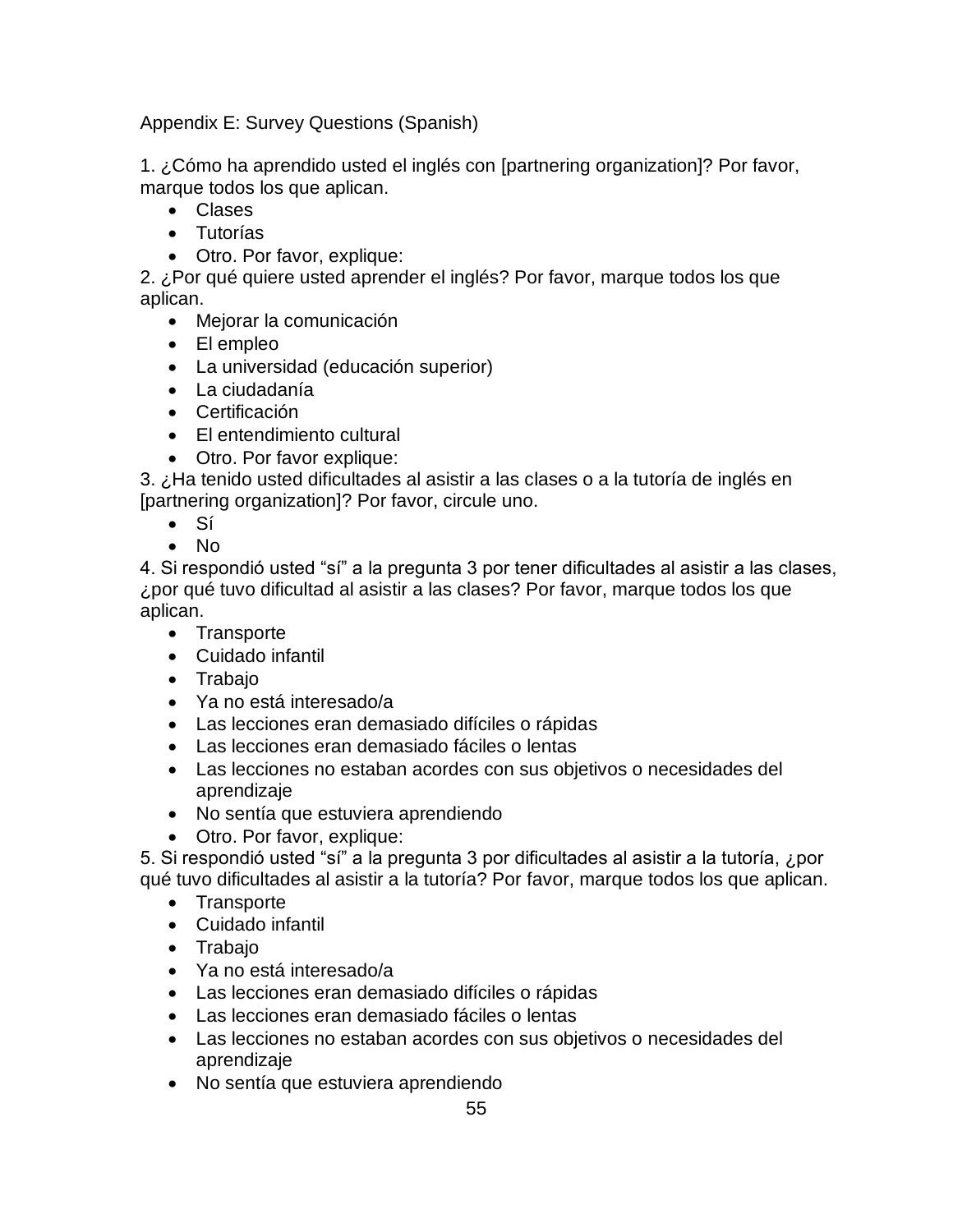• Otro. Por favor, explique:

6. ¿Qué puede hacer [partnering organization] para ayudarle a usted en continuar a asistir a las clases o a la tutoría?

Edad:

Género:

País de origen:

Lengua primera:

¿Está usted empleado/a actualmente?

- Sí
- No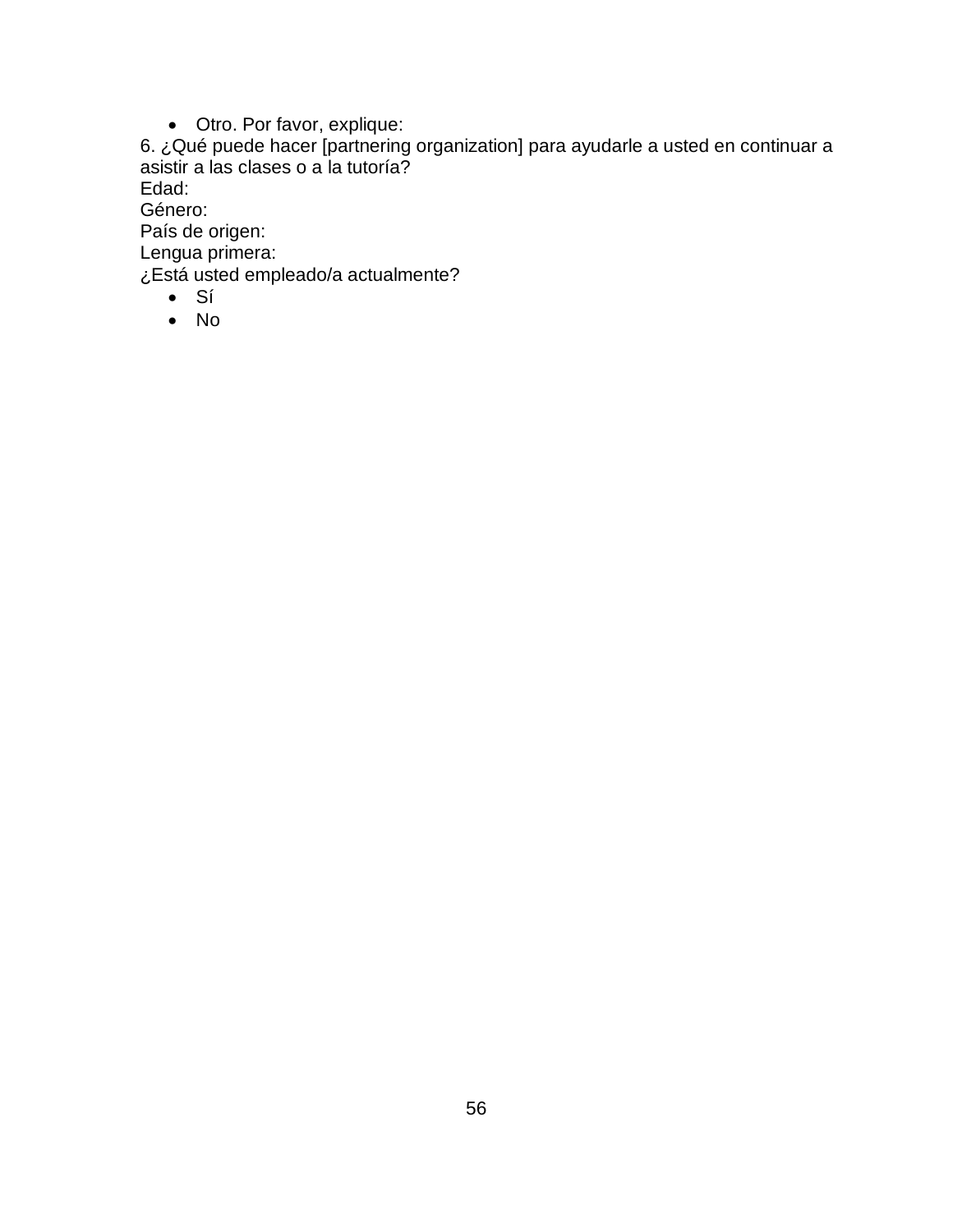Appendix F: Survey Questions (French)

1. Comment avez-vous appris l'anglais avec [partnering organization]? Veuillez cocher tout ce qui s'applique.

- Cours
- Séance de tutorat
- Autres. Veuillez expliquer :

2. Pourquoi voulez-vous apprendre l'anglais ? Veuillez cocher tout ce qui s'applique.

- Amélioration de la communication
- Emploi
- Université (Education supérieure)
- Citoyenneté
- Certificat
- Compréhension Culturelle
- Autres. Veuillez expliquer :

3. Avez-vous eu des difficultés à assister au cours de l'anglais ou au rendez-vous avec un tuteur au [partnering organization]? Veuillez entourer une des options.

- Oui
- Non

4. Si vous avez répondu oui à la question 3 à cause de la difficulté d'assister au cours, pourquoi aviez-vous cette difficulté d'assister au cours ? Veuillez cocher tous ceux qui correspondent.

- Transportation
- Garderie
- Travail
- Perte d'intérêt
- Les leçons étaient trop difficiles ou rapides
- Les leçons étaient trop faciles ou lentes
- Les leçons n'étaient pas à la hauteur de vos expectations
- N'avais pas l'impression d'apprendre
- Autres. Veuillez expliquer :

5. Si vous avez répondu oui à la question 3 à cause de la difficulté de rencontrer un tuteur, pourquoi aviez-vous cette difficulté de rencontrer un tuteur ? Veuillez cocher tous ceux qui correspondent.

- Transportation
- Garderie
- Travail
- Perte d'intérêt
- Les leçons étaient trop difficiles ou rapides
- Les leçons étaient trop faciles ou lentes
- Les leçons n'étaient pas à la hauteur de vos expectations
- N'avais pas l'impression d'apprendre
- Autres. Veuillez expliquer :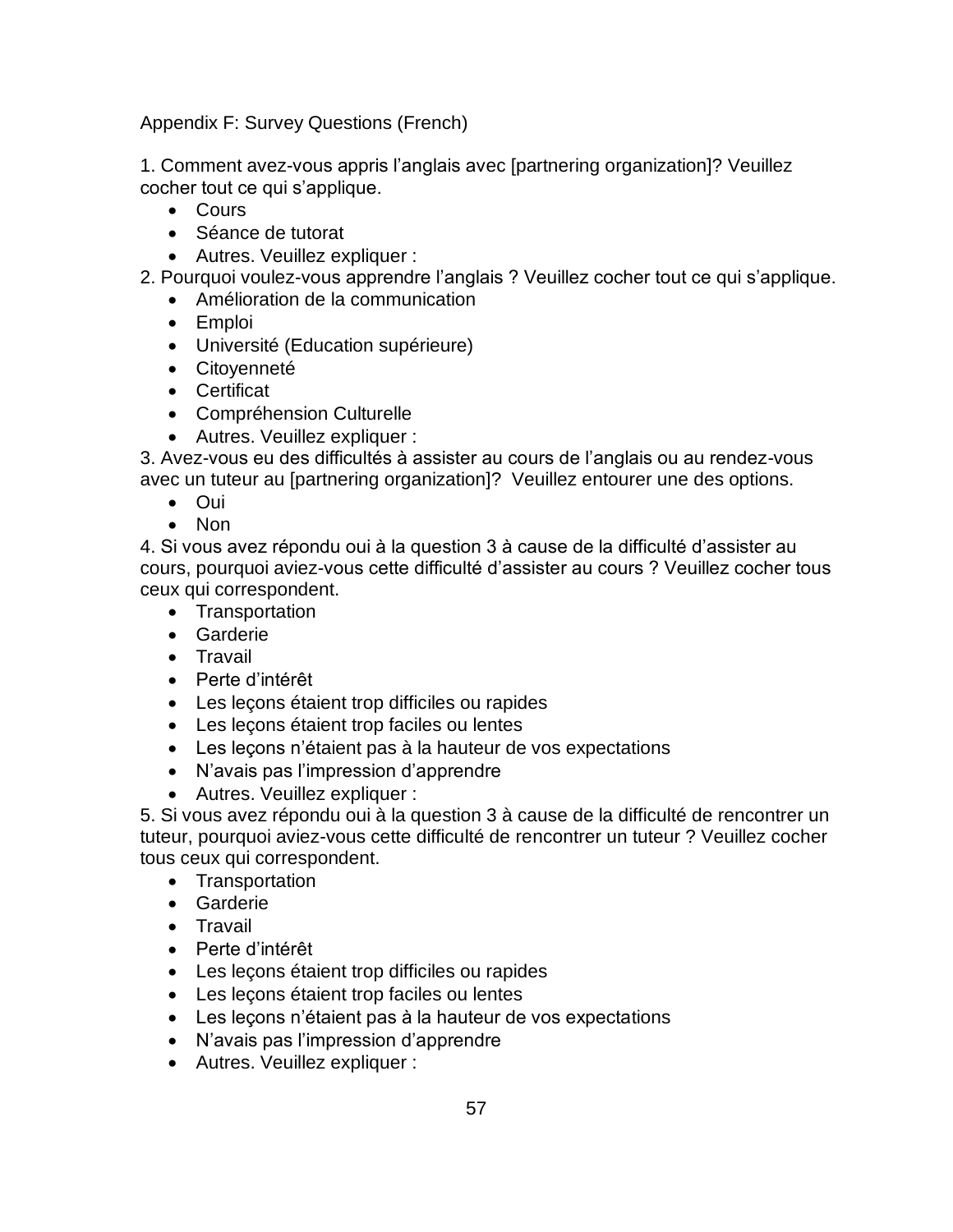6. Qu'est-ce qu'une action que [partnering organization] pourrais faire pour vous aider à continuer d'assister aux cours ou avec votre tuteur ?

Age :

Sexe :

Pays d'origine :

Langue maternelle :

Êtes-vous employé en ce moment ?

- Oui
- Non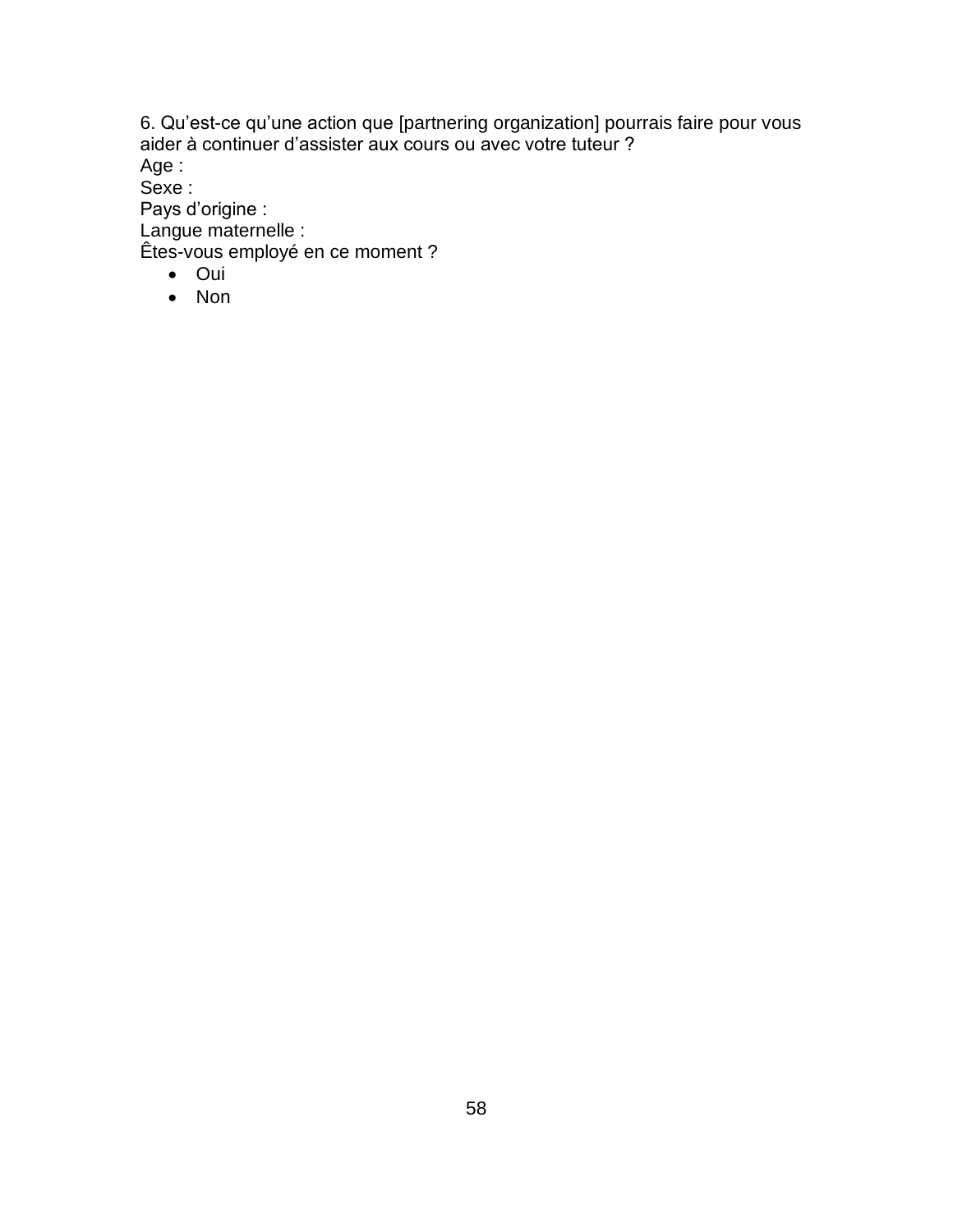#### **Bibliography**

- Appachu, L. (1994). *An Exploratory Study of the Feasibility of the Communicative Approach to the Teaching of English as a Second Language to Pre University Students of the State of Karnataka in South India* (Doctoral dissertation). Retrieved from Shodhganga. Order number 10603/86151.
- Bahrani, T., Shu Sim, T., & Nekoueizadeh, M. (2014). Second Language Acquisition in Informal Setting. *Theory and Practice in Language Studies, 4(8), 1714- 1723*.
- Belzer, A. (1998). Stopping out, not dropping out. *Focus on Basics: Connecting Research & Practice, 2(A)*.
- Brock, T. & Richburg-Hayes, L. (2006). *Paying for Persistence. Early Results of a Louisiana Scholarship Program for Low-Income Parents Attending Community College.* Manpower Demonstration Research Corporation (MDRC).
- California Department of Education. (2007). *CALPRO Learner Persistence Project.* Sacramento, CA: American Institutes for Research.
- Camoy, M. (1977). Schooling and Society. In *Education as cultural imperialism* (pp.

1-49)*.* New York, NY: Addison-Wesley Longman.

- Cannon, J. (2006). *U.S. Adult Education for Democratic Social Change.* Unpublished master's project, University of Massachusetts, Amherst, Massachusetts.
- Carter, S.J. (2016). *Program and Classroom Factors Affecting Attendance Patterns For Hispanic Participants in Adult ESL Education.* Retrieved from Bepress Digital Commons.
- Cavanaugh, M.P. (1996). History of Teaching English as a Second Language. *The English Journal, 85(8)*, 40-44.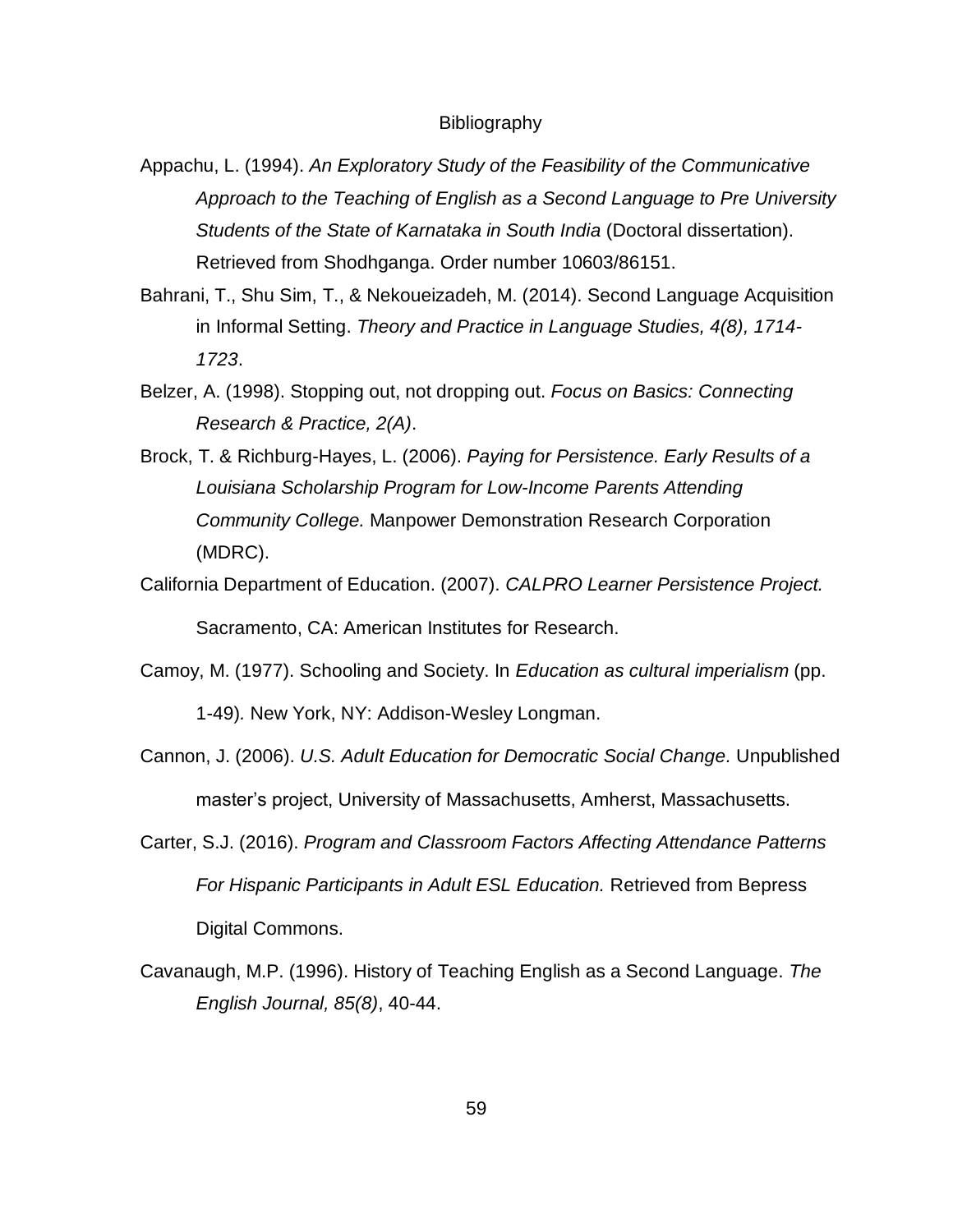Comings, J., et al. (2003). *"As Long As It Takes": Responding to the Challenges of Adult Student Persistence in Library Literacy Programs.* New York, NY: Manpower Demonstration Research Corporation (MDRC).

Comings, J., Parrella, A., & Soricone, L. (2000). Helping Adults Persist: Four Supports. *Focus on Basics: Connecting Research & Practice, 4(A).*

Comings, J.P. (2007). Persistence: Helping Adult Education Students Reach Their Goals. *Review of Adult Learning and Literacy, 7*, 23-46.

Condelli, L., & Spruck Wrigley, H. (2008). Instruction, Language and Literacy: What Works Study for Adult ESL Literacy Students. In S. Reder and J. Bynner (Eds.), *Tracking Adult Literacy and Numeracy Skills: Findings from Longitudinal Research* (pp. 111-133). London & New York: Routledge.

Crawford, J. (1987). Bilingual Education Traces Its U.S. Roots to the Colonial Era. *Education Week*. Retrieved from

https://www.edweek.org/ew/articles/1987/04/01/27early.h06.html.

- Cross, K.P. (1978). *The Missing Link: Connecting Adult Learners to Learning Resources.* Retrieved from https://files.eric.ed.gov/fulltext/ED163177.pdf.
- Cummins, J. (1984). Wanted: A Theoretical Framework for Relating Language Proficiency to Academic Achievement Among Bilingual Students. In C. Rivera (Ed.), *Language proficiency and academic achievement* (pp. 2-19). Washington, DC: United States Department of Education.

Eyring, J.L. (2014). Adult ESL Education in the US. *The CATESOL Journal, 26(1)*.

Finn, D. (2011). Principles of Adult Learning: An ESL Context. *Journal of Adult Education, 40(1),* 34-39.

Fitzgerald, N., & Young, M. (1997). The influence of persistence on literacy education in adult education. *Adult Education Quarterly, 47(2)*, 78–92.

Goodman, M.D., et al. (2015). *The Foreign-Born Population of Worcester, Massachusetts: Assessing the Challenges and Contributions of a Diverse Community*. Retrieved from http://www.sevenhills.org/whats-happening/theforeign-born-population-of-worcester.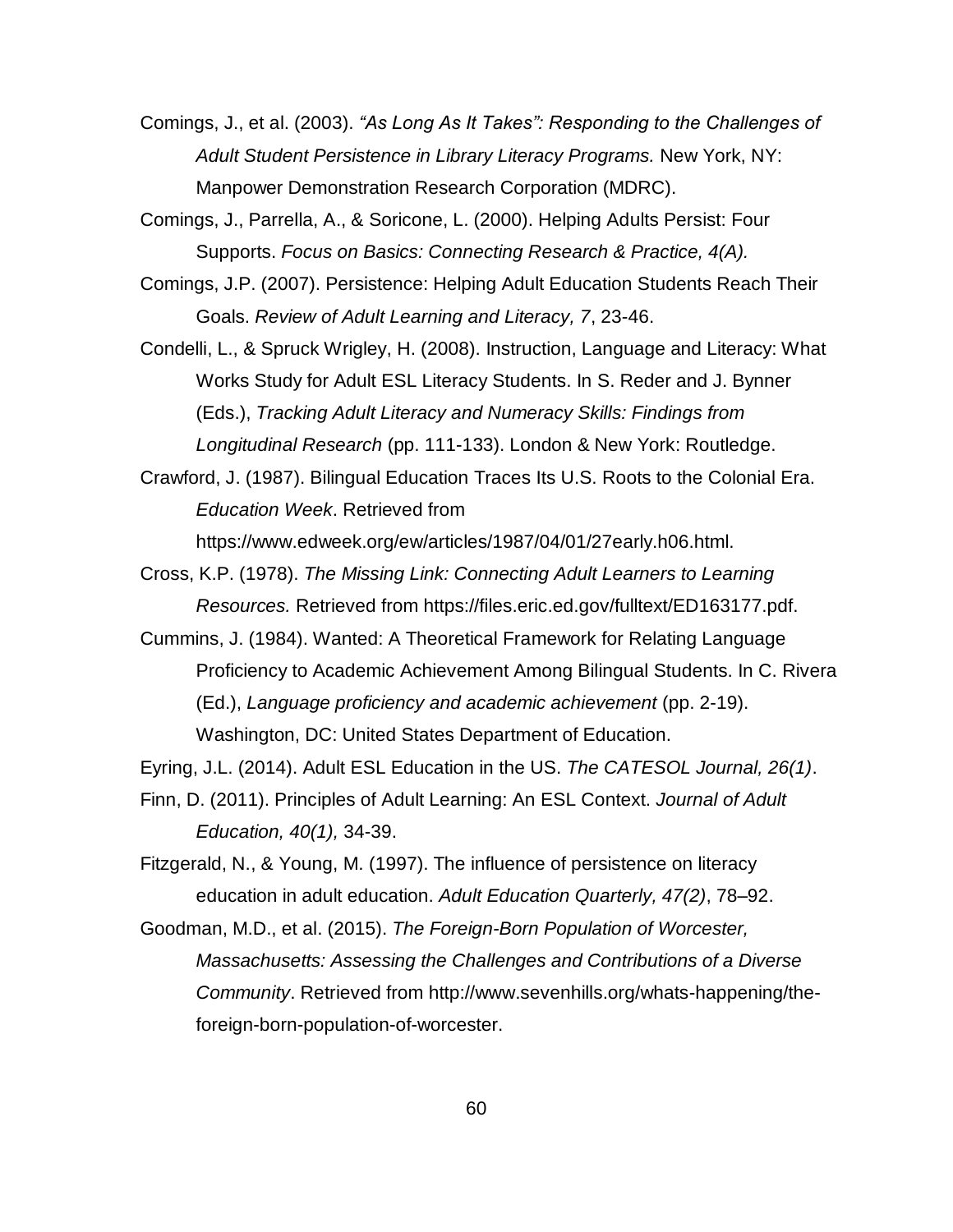- Harber, C. (2014). Economic Development: Human Capital or Dependency and Socio-Economic Reproduction. In *Education and International Development: Theory, practice and issues* (pp. 53-68). Oxford: Symposium Books.
- Kaz, D. (2014). *Investing in Effective Employment & Training Strategies for English Language Learners: Considerations for the City of Seattle & Other Localities.* Retrieved from http://www.seattlejobsinitiative.com/wpcontent/uploads/SJI\_ELL\_Report\_1.13.14.pdf.
- Knowles, M.S. (1970). *The Modern Practice of Adult Education: From Pedagogy to Andragogy.* Englewood Cliffs, NJ: Cambridge Adult Education, Prentice Hall.
- Knowles, M.S. (1973). *The Adult Learner: A Neglected Species.* Houston, TX: Gulf Publishing Company.
- Krashen, S.D. (1976). Formal and Informal Linguistic Environments in Language Acquisition and Language Learning. *TESOL Quarterly, 10(2),* 157-168.
- Krashen, S.D. (2013). *Second Language Acquisition: Theory, Applications, and Some Conjectures.* Cambridge: Cambridge University Press.
- Long, M.H. (1983). Does Second Language Instruction Make a Difference? A Review of Research. *TESOL Quarterly, 17(3),* 359-382.
- Mathews-Aydinli, J. (2008). Overlooked and Understudied? A Survey of Current Trends in Research on Adult English Language Learners. *Adult Education Quarterly, 58(3),* 198-213.
- Mertesdorf, J.C. (1990). *Learning Styles and Barriers to Learning Perceived by Adult Students on Campus.* Retrieved from https://lib.dr.iastate.edu/rtd/11207/.
- Nash, A., & Kallenbach, S. (2009). *Making It Worth the Stay: Findings from the New England Adult Learner Persistence Project.* Boston, MA: New England Literacy Resource Center.
- O'Neill, S., & Thomson, M.M. (2013). Supporting academic persistence in low-skilled adult learners. *Support for Learning, 28(4),* 162-172.
- Quigley, B.A. (1998). The First Three Weeks: A Critical Time for Motivation. *Focus on Basics: Connecting Research & Practice, 2(A)*.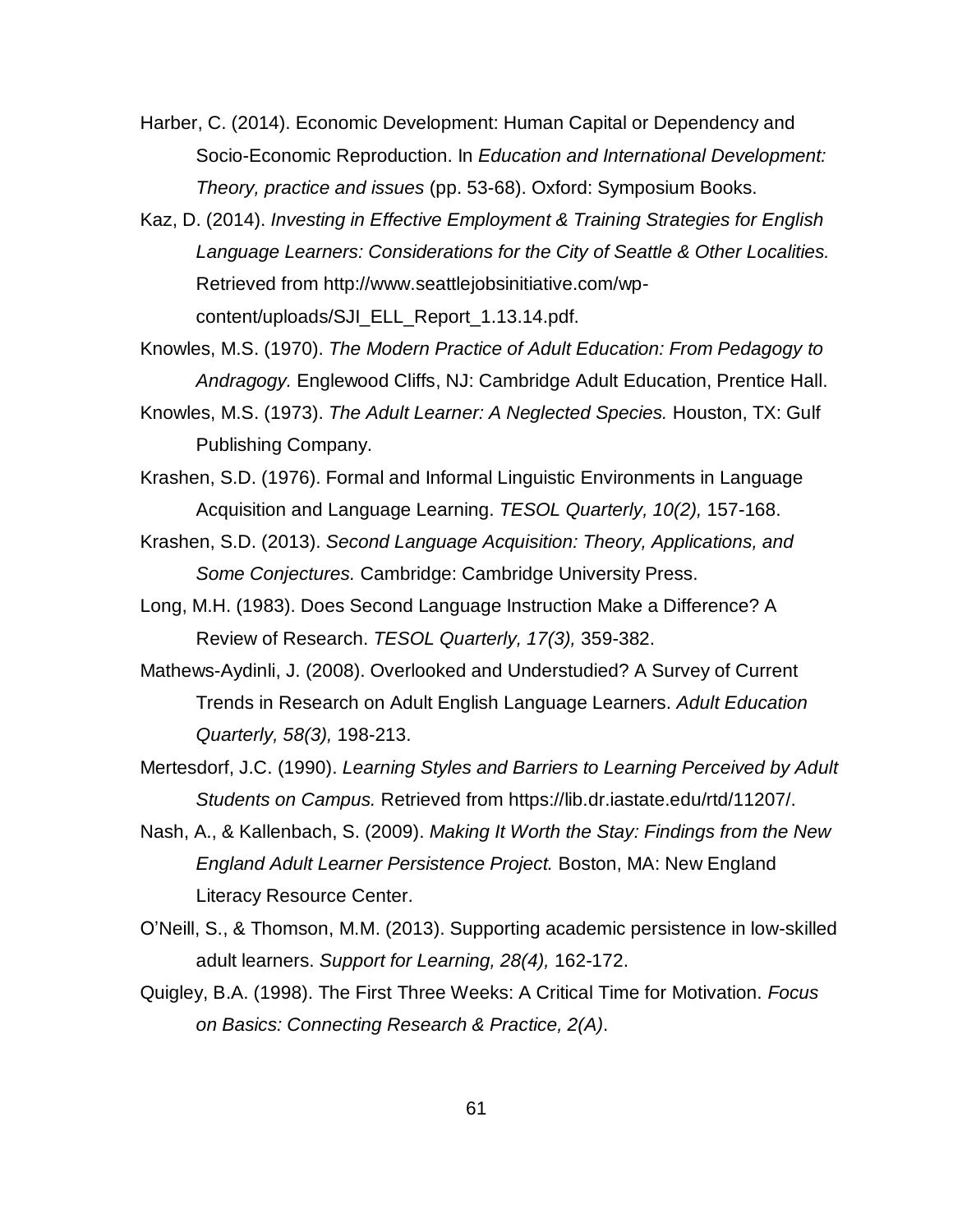- Roberts, C., Cooke, M., Baynham, M., & Simpson, J. (2007). Adult ESOL in the United Kingdom: Policy and research. *Prospect, 22(3)*, 18-31*.*
- Savignon, S.J. (1987). Communicative Language Teaching. *Theory Into Practice, 26(4),* 235-242.
- Schalge, S.L., & Soga, K. (2008). "Then I Stop Coming to School": Understanding Absenteeism in an Adult English as a Second Language Program. *Adult Basic Education and Literacy Journal, 2(3)*, 151-161.
- Schultz, T. (1963). *The economic value of education.* New York: Columbia University Press.

Spada, N. (2007). Communicative Language Teaching: Current Status and Future Prospects. In J. Cummins and C. Davison (Eds.), *International Handbook of English Language Teaching, Part 1* (pp. 271-288). New York, NY: Springer.

- Spruck Wrigley, H. (2008). *Adult ESL and Literacy: Issues and Options.* Montreal, QC: The Centre for Literacy.
- Sticht, T.G., McDonald, B.A., and Erickson, P.R. (1998). *Passports to Paradise: The Struggle to Teach and to Learn on the Margins of Adult Education.* San Diego Consortium for Workforce Education and Lifelong Learning.

Sweetland, S.R. (1996). Human Capital Theory: Foundations of a Field of Inquiry. *Review of Educational Research, 66(3)*, 341-359.

Tinto, V. (1997). Classrooms as communities: Exploring the educational character of student persistence. *The Journal of Higher Education, 68(6),* 599-623.

- Tinto, V. (2003). Student success and the building of involving educational communities. *Higher Education Monograph Series, Syracuse University*, *2*.
- Tracy-Mumford, F., et al. (1994). *Student Retention: Creating Student Success.* Washington, D.C.: National Adult Education Professional Development Consortium, Inc.
- U.S. Department of Education, Office of Career, Technical, and Adult Education. (2016). *English Literacy/English Language (EL) Education in the Adult Basic Grant Program*. Retrieved from